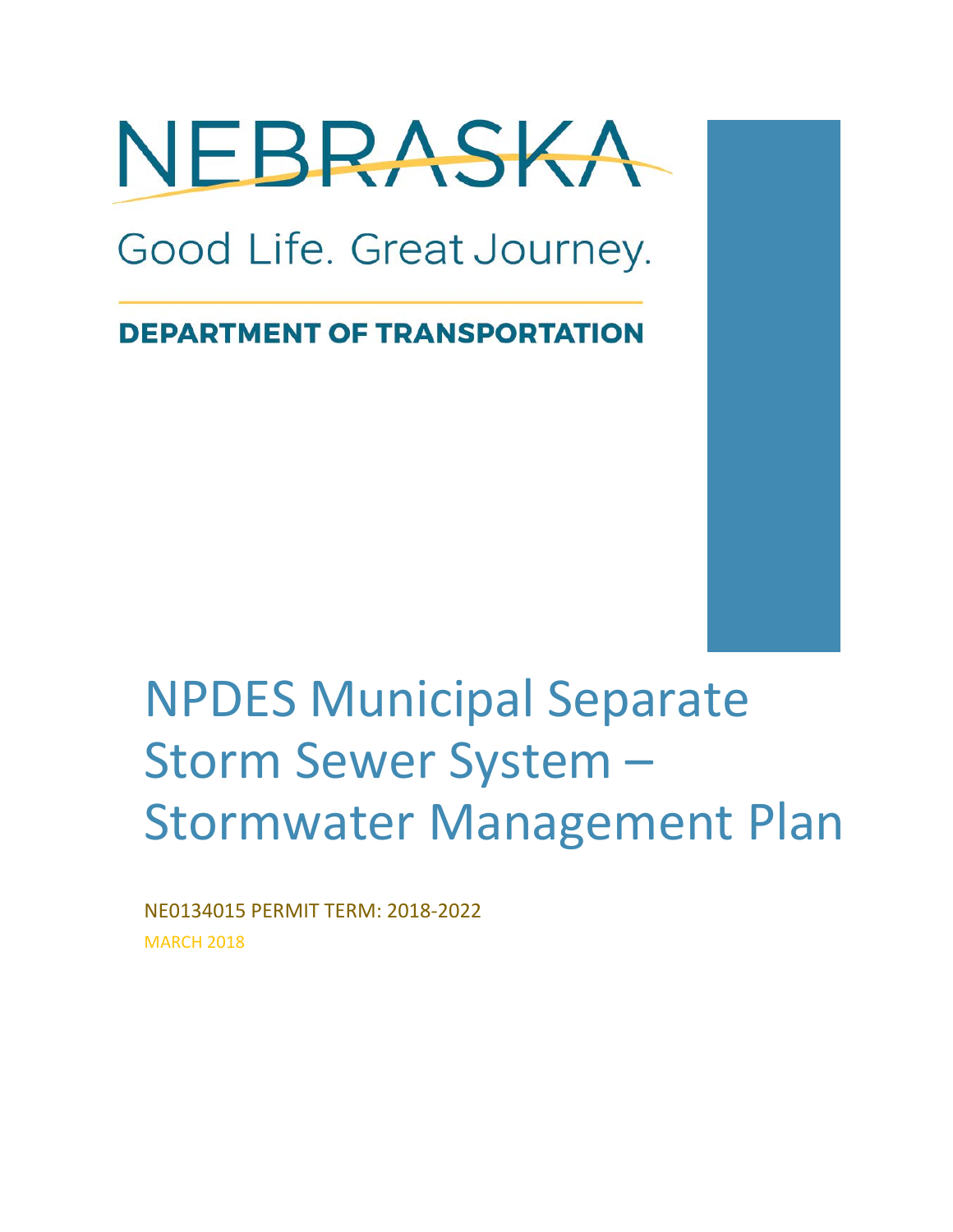# **CONTENTS**

| MCM #1&2 PUBLIC EDUCATION, OUTREACH, and INVOLVEMENT (PERMIT SECTION 3.4.1) 2 |  |
|-------------------------------------------------------------------------------|--|
|                                                                               |  |
|                                                                               |  |
|                                                                               |  |
|                                                                               |  |
|                                                                               |  |
|                                                                               |  |
|                                                                               |  |
|                                                                               |  |
|                                                                               |  |
|                                                                               |  |
|                                                                               |  |
|                                                                               |  |
|                                                                               |  |
|                                                                               |  |
|                                                                               |  |
|                                                                               |  |
|                                                                               |  |
|                                                                               |  |
|                                                                               |  |
|                                                                               |  |
|                                                                               |  |
|                                                                               |  |
|                                                                               |  |
|                                                                               |  |
|                                                                               |  |
|                                                                               |  |
|                                                                               |  |
|                                                                               |  |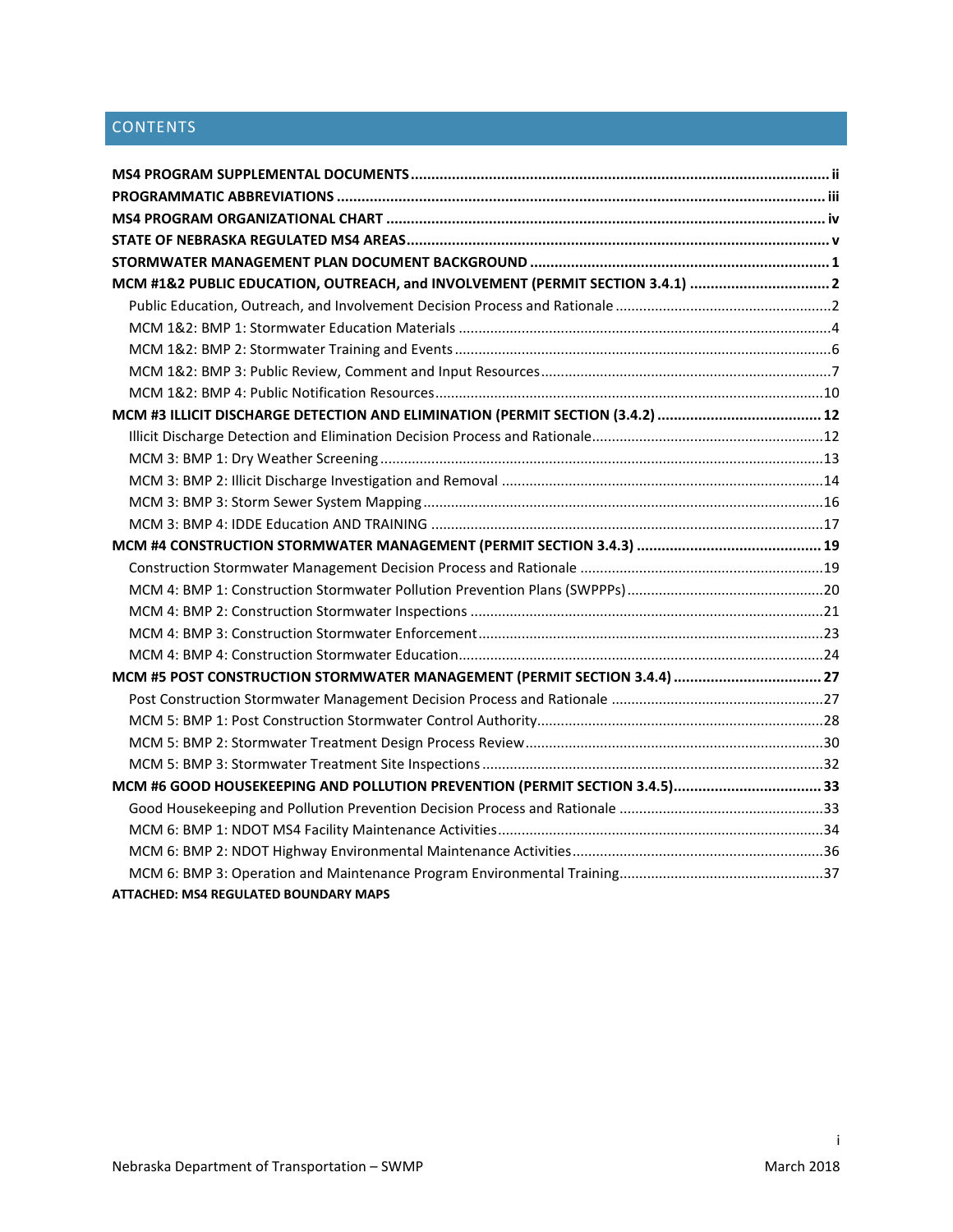# <span id="page-2-0"></span>MS4 PROGRAM SUPPLEMENTAL DOCUMENTS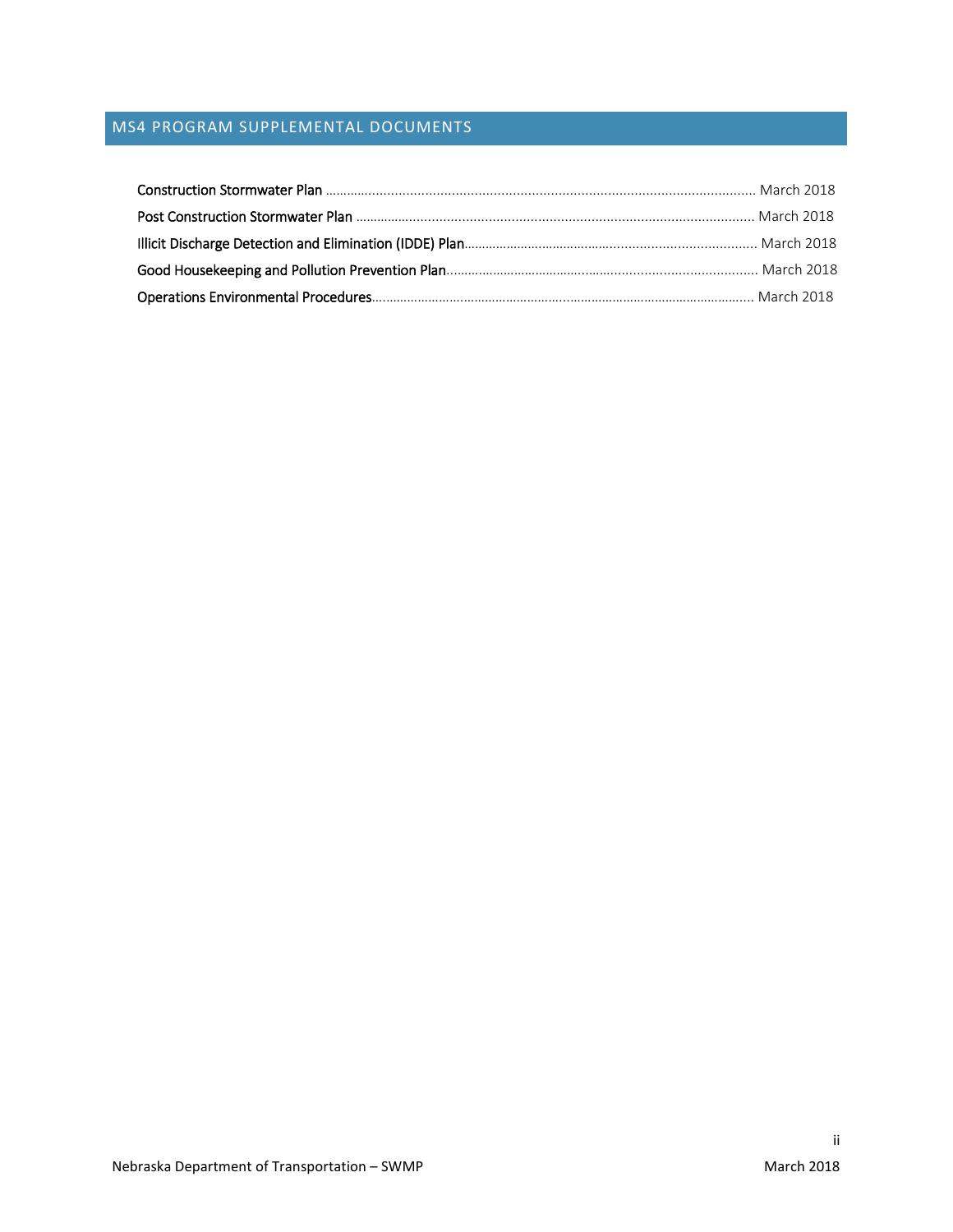# <span id="page-3-0"></span>PROGRAMMATIC ABBREVIATIONS

| AGC          | <b>Association of General Contractors</b>                                 |  |  |  |  |  |
|--------------|---------------------------------------------------------------------------|--|--|--|--|--|
| <b>BMP</b>   | <b>Best Management Practice</b>                                           |  |  |  |  |  |
| <b>CSW</b>   | <b>Construction Stormwater</b>                                            |  |  |  |  |  |
| <b>CTAG</b>  | <b>Compliance Technical Advisory Committee</b>                            |  |  |  |  |  |
| <b>DCE</b>   | <b>District Construction Engineer</b>                                     |  |  |  |  |  |
|              | DDECM Drainage Design and Erosion Control Manual                          |  |  |  |  |  |
| DE           | District Engineer                                                         |  |  |  |  |  |
| <b>DIRK</b>  | District Incident Reporting Knowledgebase                                 |  |  |  |  |  |
|              | DOMM District Operations and Maintenance Manager                          |  |  |  |  |  |
|              | ECODatabase (ECOD)<br><b>Environmental Commitments Oversight Database</b> |  |  |  |  |  |
| <b>FRCP</b>  | <b>Facility Runoff Control Plan</b>                                       |  |  |  |  |  |
| <b>GHPP</b>  | Good Housekeeping and Pollution Prevention                                |  |  |  |  |  |
| <b>GIS</b>   | <b>Geographic Information Systems</b>                                     |  |  |  |  |  |
| <b>IDDE</b>  | Illicit Discharge Detection and Elimination                               |  |  |  |  |  |
| <b>LTAP</b>  | Local Technical Assistance Program                                        |  |  |  |  |  |
| <b>MCM</b>   | Minimum Control Measure                                                   |  |  |  |  |  |
| MS4          | Municipal Separate Storm Sewer System                                     |  |  |  |  |  |
| NDEQ         | Nebraska Department of Environmental Quality                              |  |  |  |  |  |
| <b>NDOT</b>  | Nebraska Department of Transportation                                     |  |  |  |  |  |
| <b>NPDES</b> | National Pollutant Discharge Elimination System                           |  |  |  |  |  |
| 0&M          | <b>Operations and Maintenance</b>                                         |  |  |  |  |  |
| <b>PCSW</b>  | <b>Post Construction Stormwater</b>                                       |  |  |  |  |  |
| PEO          | <b>Public Education and Outreach</b>                                      |  |  |  |  |  |
| RDC.         | Roadside Development and Compliance                                       |  |  |  |  |  |
| <b>STF</b>   | <b>Stormwater Treatment Facility</b>                                      |  |  |  |  |  |
| <b>SWMP</b>  | Storm Water (Stormwater) Management Plan                                  |  |  |  |  |  |
| <b>SWPPP</b> | Storm Water (Stormwater) Pollution Prevention Plan                        |  |  |  |  |  |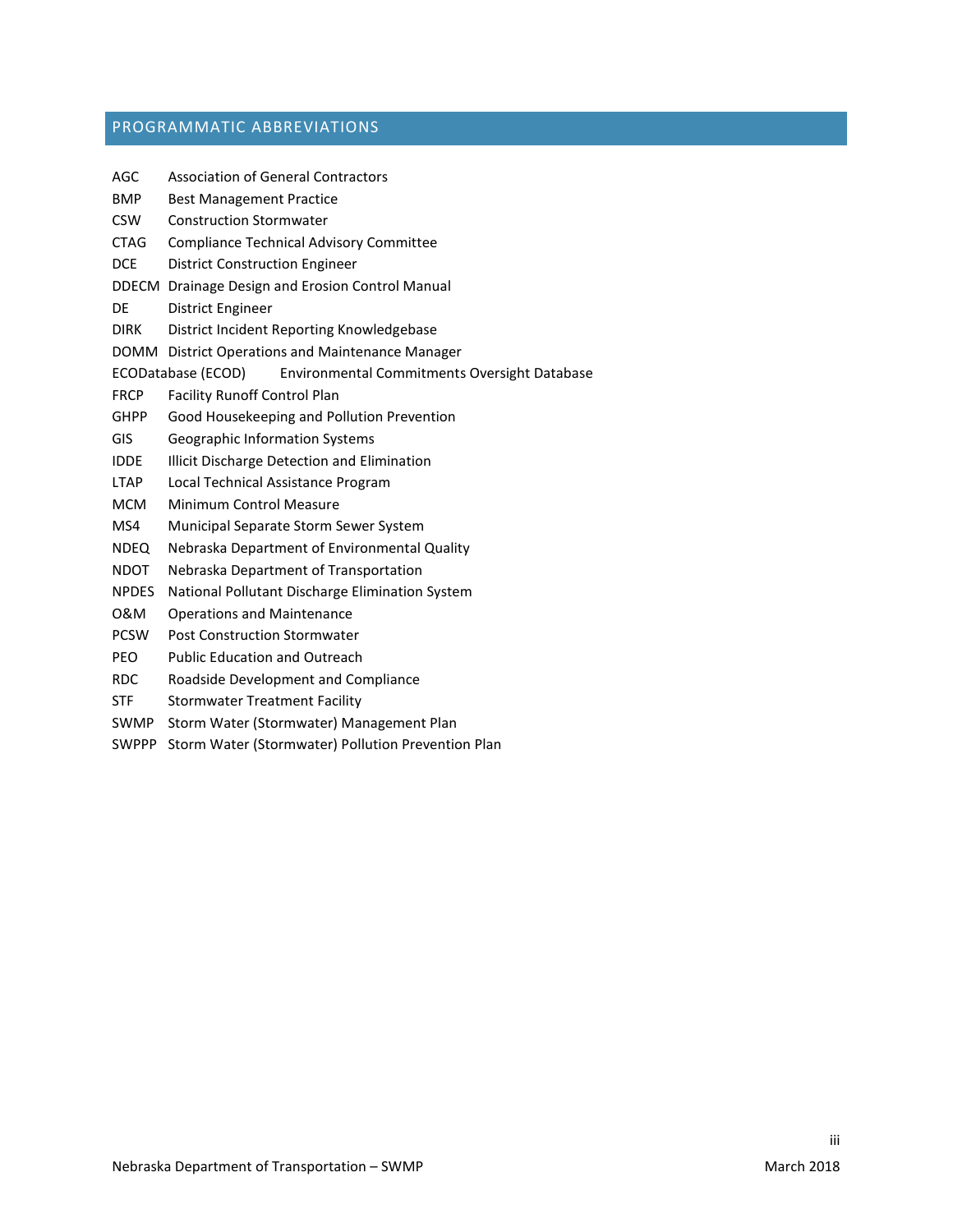#### <span id="page-4-0"></span>MS4 PROGRAM ORGANIZATIONAL CHART



Implementation of the Stormwater Management Plan by NDOT involves a diverse group of stakeholders across multiple Divisions and Districts. The NDOT Director assigns administrative oversight of the SWMP to the two Deputy Directors. Deputy Directors look to various Managers to assign staff and resources to implement the program standards required by NDEQ and the MS4 Permit. The Compliance Technical Advisory Group has been instrumental in the communication of MS4 Permit and SWMP requirements. This group of Division Managers and their key staff participate in the review and recommendation of programs, policies and practices that protect stormwater quality from NDOT operated properties. A host of staff members throughout the Agency play the key role of implementation and communication of the adopted program standards. Throughout the year, these staff members work with NDOT employees, consultants, contractors, vendors and the public to help reinforce and, when necessary, enforce the BMPs represented in this SWMP.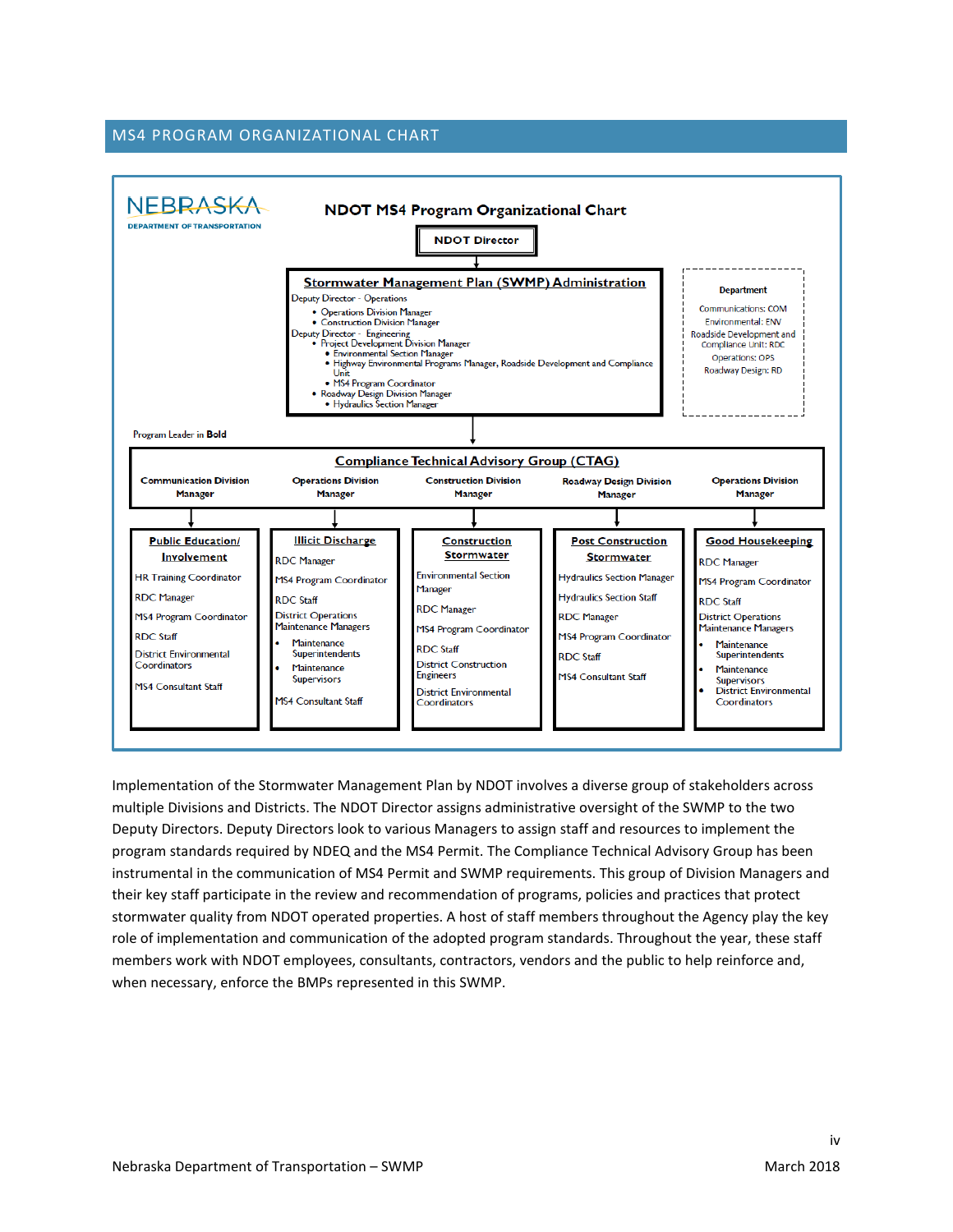#### STATE OF NEBRASKA REGULATED MS4 AREAS

<span id="page-5-0"></span>

v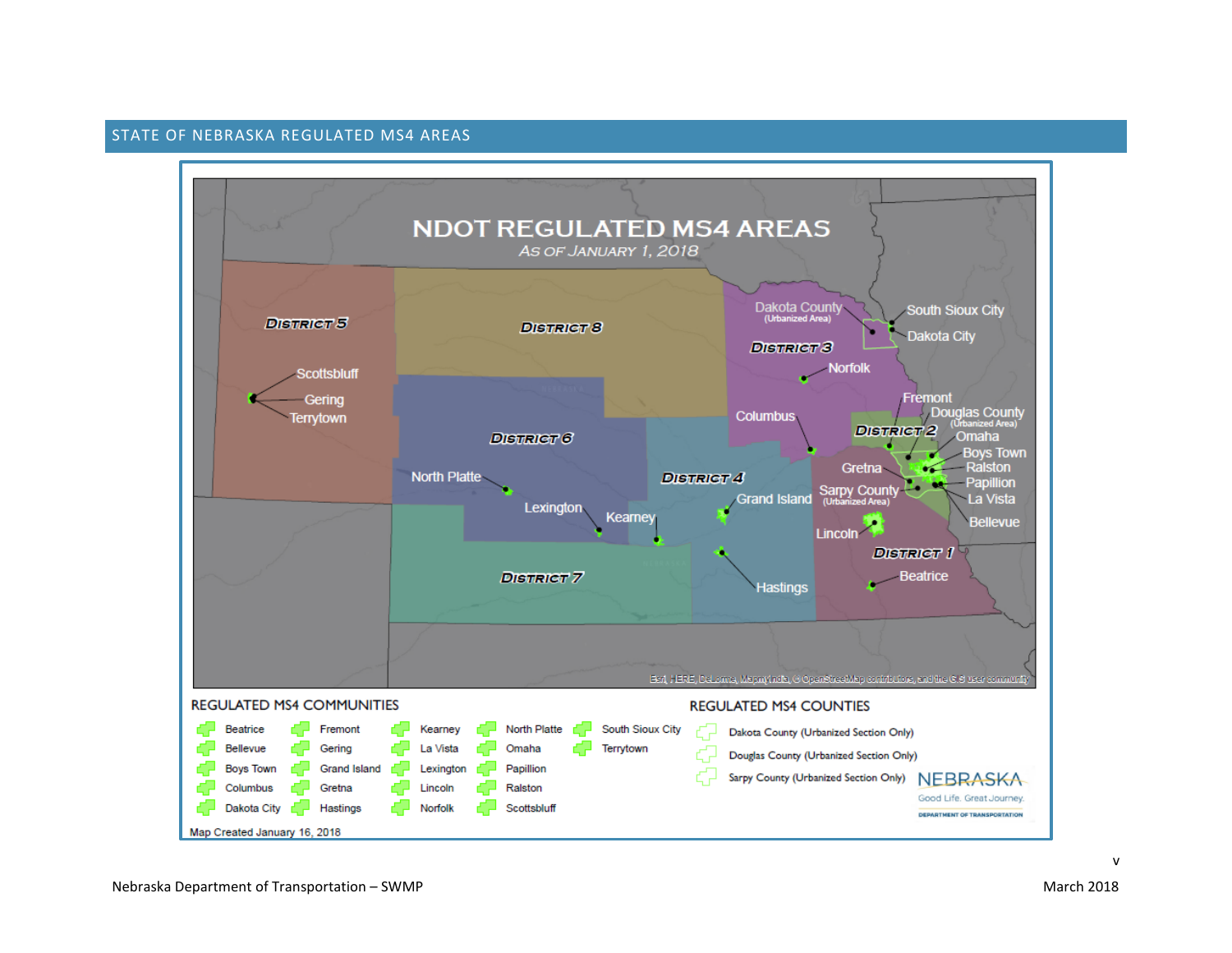## <span id="page-6-0"></span>STORMWATER MANAGEMENT PLAN DOCUMENT BACKGROUND

This Stormwater Management Plan (SWMP) documents commitments made by Nebraska Department of Transportation (NDOT) to implement stormwater management procedures and practices. NDOT maintains compliance as required by a National Pollution Discharge Elimination System (NPDES) permit issued by Nebraska Department of Environmental Quality (NDEQ). This Permit is issued to regulate the quality of stormwater runoff from within the regulated boundary. The Federal Clean Water Act establishes the permit authority as well asthe compliance requirements that NDEQ enforces. The purpose of the NPDES permit is to reduce the risk of stormwater pollution in local receiving waters. NPDES Permit number NE0134015, issued to NDOT in August of 2012, was reauthorized January 1, 2018.

Procedures have been developed to comply with each of the six Minimum Control Measures (MCM) stated in the permit. Each of the MCM procedures and activities is reviewed by the NDEQ as part of the annual reporting process and are described as follows:

- 1. Public Education, Outreach and Involvement: NDOT distributes educational materials and conducts training that describes impacts of stormwater discharges on water bodies and steps that the target audience can take to minimize their role in stormwater pollution. NDOT also engages its target audience in development and review of the SWMP. Public education, outreach and involvement supports efforts by NDOT to protect the quality of stormwater runoff.
- 2. Illicit Discharge Detection and Elimination: NDOT has created a program with enforceable statutes that address policies and procedures for identifying, enforcing, tracking and cleaning up illicit discharges within the storm sewer system. NDOT coordinates information about responses to illicit discharges with a variety of agencies and jurisdictions to resolve illicit discharges.
- 3. Construction Stormwater Management: NDOT has developed, implemented, and enforces a program with enforceable statutes to reduce pollutants in stormwater runoff from construction activities. Erosion and sediment control design, SWPPP maintenance, site inspections and contract administration procedures reduce the risk associated with disturbing soil during the construction process.
- 4. Post Construction Stormwater Management: NDOT has developed, implemented and enforces a program with enforceable statutes that minimizes water quality impacts by requiring Stormwater Treatment Facilities (STF's) to be designed, constructed and maintained on new and re-development projects. NDOT minimizes the longterm impact of pollutants in highway runoff by treating stormwater before it discharges into waters of the state.
- 5. Pollution Prevention/Good Housekeeping: NDOT has created an operation and maintenance program with policies and procedures that minimize the impact of maintenance facility and highway facility operations on stormwater runoff.

This SWMP document satisfies the consolidated effort to address each MCM. The document includes a rationale statement for each MCM, description of each BMP, references to supporting documents, as well as the goals, frequencies, assignments, and evaluation and assessment criteria used by NDOT. The format of the document is consistent throughout and is written in a manner to satisfy specific wording of the NPDES permit. References and supporting documents are listed to clarify where the implementation details for each BMP can be located.

Annual reporting is also a requirement of the MS4 Permit. The annual performance of each goal is measured against the evaluation and assessment metric of each BMP to determine if the SWMP is effectively protecting stormwater quality. Finally, this document is made available for the public to view. It is posted on-line and may be requested through NDOT public documents request.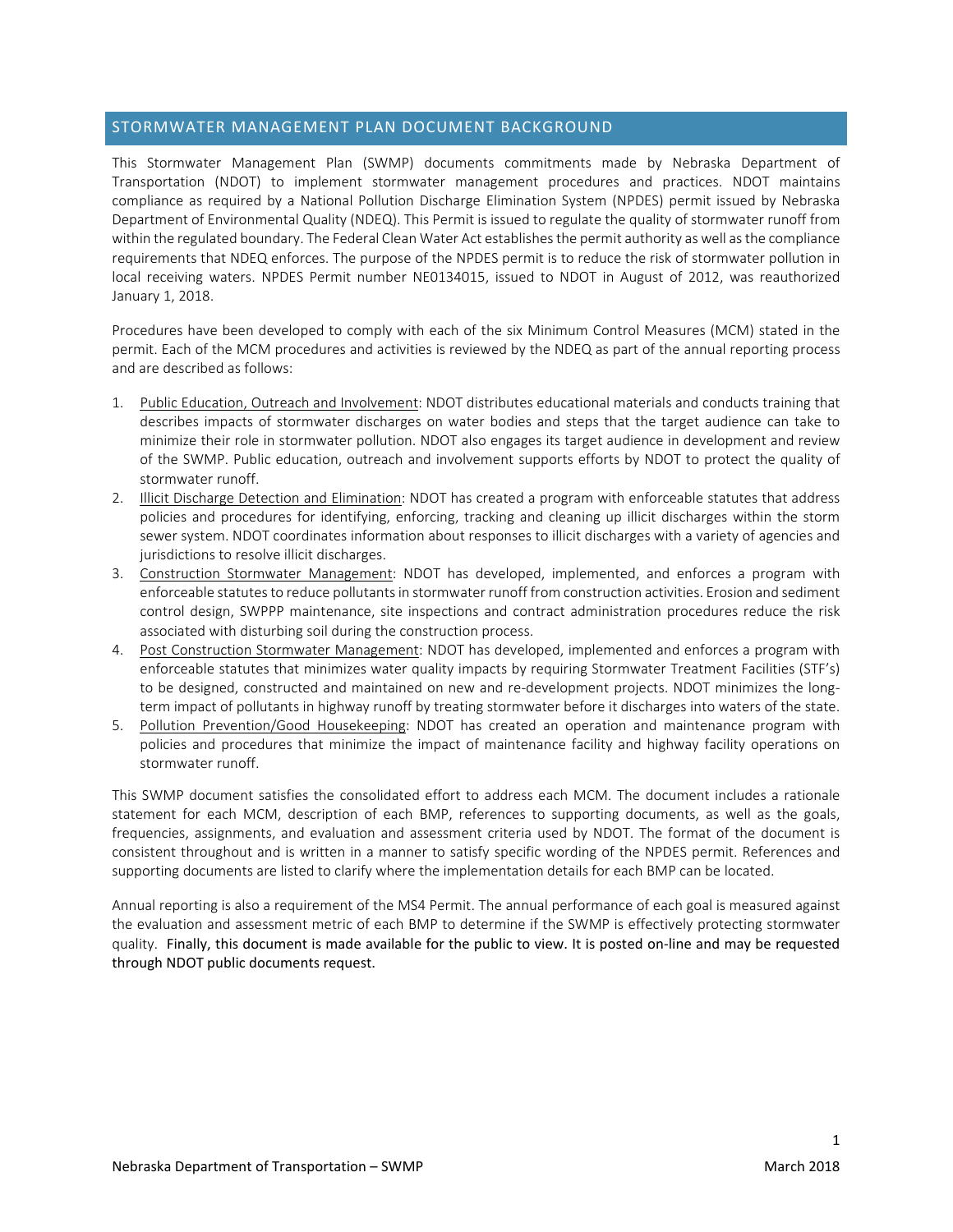## <span id="page-7-0"></span>MCM #1&2 PUBLIC EDUCATION, OUTREACH, AND INVOLVEMENT (PERMIT SECTION 3.4.1)

#### <span id="page-7-1"></span>PUBLIC EDUCATION, OUTREACH, AND INVOLVEMENT DECISION PROCESS AND RATIONALE

The purpose of this MCM is to educate the target audience on the benefits of keeping pollutants from stormwater runoff from receiving waters. An informed target audience can make a reduction in the amount of stormwater pollutants that enter our stormwater systems. NDOT utilizes various media to communicate these strategies, called Best Management Practices (BMPs). NDOT focuses communication on the target audiences that implement BMPs. The internal target audience represents those involved in the development, review and implementation of BMPs listed in the SWMP. The external target audience represents individuals and groups that don't implement this SWMP, but can affect stormwater quality or share information with NDOT about stormwater runoff from highways and maintenance facilities.

This MS4 Public Education and Outreach (PEO) Strategy is a targeted approach to delivering education, training and public involvement and is tailored to target audiences and groups of individuals that may influence stormwater quality associated with state highway and maintenance facility runoff. By focusing on the target audiences described in this PEO Strategy, NDOT can best develop awareness of stormwater BMPs, increase knowledge about recommended and required BMPs, and develop skills for correctly implementing BMPs.

MS4 Permit Part 3.4.1.1.1 requires NDOT to defined goals and objectives of the program. NDOT has defined the following PEO Strategy Goals.

PEO Strategy Goal 1: Educate and train the target audience to follow recommended and required BMPs; and the steps the target audience can take to reduce stormwater pollution.

PEO Strategy Goal 2: Utilize a combination of NDOT appropriate strategies to reach target audiences that can implement stormwater BMPs.

PEO Strategy Goal 3: Inform the target audience about how to participate in environmental stewardship opportunities, review the SWMP, and report illicit discharges and other highway concerns.

PEO Strategy BMPs: The PEO Strategy Goals are supported by the PEO Strategy BMPs described throughout the SWMP. The following PEO Strategy BMPs provide details about how NDOT accomplishes PEO Strategy Goals.

BMP 1.1 Deliver stormwater education materials that are tailored, current and relevant to the SWMP.

BMP 1.2 Deliver stormwater training and events that are tailored, current and relevant to the SWMP.

BMP 1.3 Maintain public review, comment and input resources that support the SWMP.

**BMP 1.4** Support public notification from the target audience about the SWMP and pollution problems impacting stormwater quality.

BMP 3.4 Deliver education about the impact of illicit discharges, common types of illicit discharges, and response procedures when illicit discharges are identified.

**BMP 4.4** Deliver education about the impact of construction-related stormwater pollution, construction site erosion control, sediment control, good housekeeping practices, inspection and enforcement requirements.

BMP 5.2 Deliver education about planning and designing BMPs required to treat stormwater runoff from new and redevelopment projects.

**BMP 6.3** Deliver education about the impact of highway and maintenance facility operation on stormwater quality, operation BMPs, and inspection and enforcement requirements.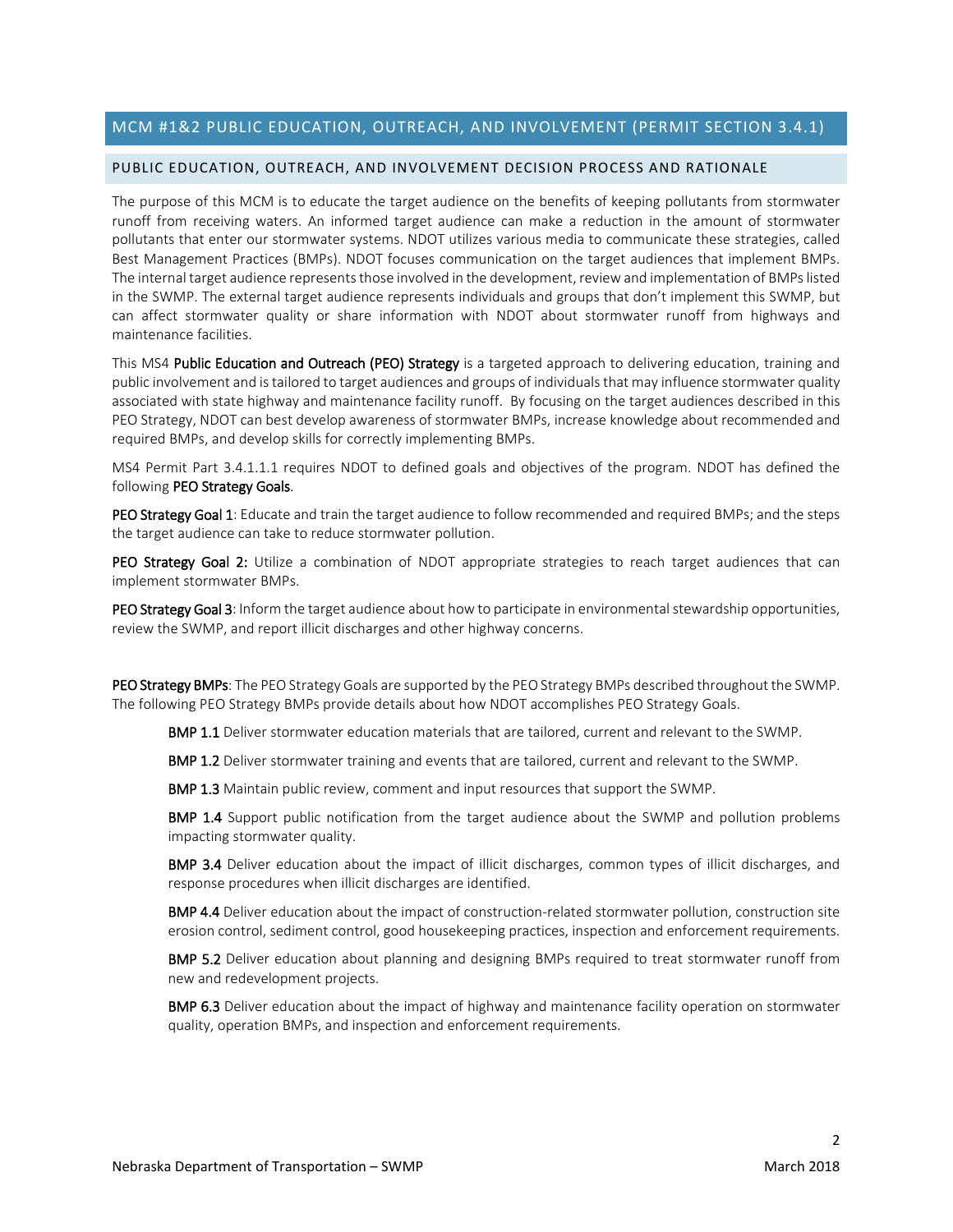PEO Strategy Defining Activities: The PEO Strategy BMPs are defined by a set of materials and efforts that NDOT maintains. SWMP tables define each BMP with descriptions, target audiences, messages, methods/resources as well as dates that materials were last provided and when they are next due. The tables for defining activities follow the same general format shown below.

| <b>Description</b> | <b>Farget</b><br><b>Messages</b><br><b>Audience</b> | <b>Methods/Resources</b> | Last<br><b>Provided</b> | <b>Next</b><br>Due |
|--------------------|-----------------------------------------------------|--------------------------|-------------------------|--------------------|
|--------------------|-----------------------------------------------------|--------------------------|-------------------------|--------------------|

PEO Strategy Implementation Activities: The PEO Strategy BMPS are measured by a set of goals that NDOT implements. SWMP tables list the goals for the activity, a measure for evaluation and assessment as well as the reporting for annual performance that is compared against the evaluation and assessment targets. The tablesfor implementation activities follow the same general format shown below.

| Goals: | <b>Evaluation and</b> | <b>Annual Performance:</b> |
|--------|-----------------------|----------------------------|
|        | Assessment:           |                            |

PEO Strategy Target Audiences: The quality of stormwater discharging to the state highway, storm drain system can be impacted by audiences that NDOT addresses. Education materials and outreach activities are tailored with each target audience in mind to effectively reduce the risk of stormwater pollution. Educating the target audience is expected to have a positive impact on stormwater quality by reducing the risk of discharging target pollutants.

The Primary Target Audience is characterized by a high level of responsiveness to NDOT. This group includes any individual or entity that NDOT places expectations upon with a high degree of confidence that those expectations will be met. Failure to meet NDOT expectations can have negative consequences upon the Primary Target Audience which increases the potential that education and outreach efforts will be effective. The Primary Target Audiences include:

- NDOT Staff including:
	- o Director and Deputy Directors
	- o CTAG Members
	- o Construction Engineers
	- o Design Engineers
	- o District Operations and Maintenance Managers
	- o Staff involved with O&M of the Highway Environment
	- o Construction project staff
	- o Staff involved with Maintenance managing FRCPs, and conducting FRCP inspections
- Construction Industry including:
	- o Association of General Contractors
	- o Construction project contractors
- Other Roadway Design Engineers

The Secondary Target Audience is characterized by a lower level of responsiveness to NDOT. The group includes any individual or entity that uses the state highway system or that can contribute stormwater and pollutants to the storm drain system from outside the NDOT right-of-way. NDOT has very little leverage over this group and places a low degree of confidence that expectations placed on this group will be met without reinforcement from other entities. The Secondary Target Audience only includes:

- General Public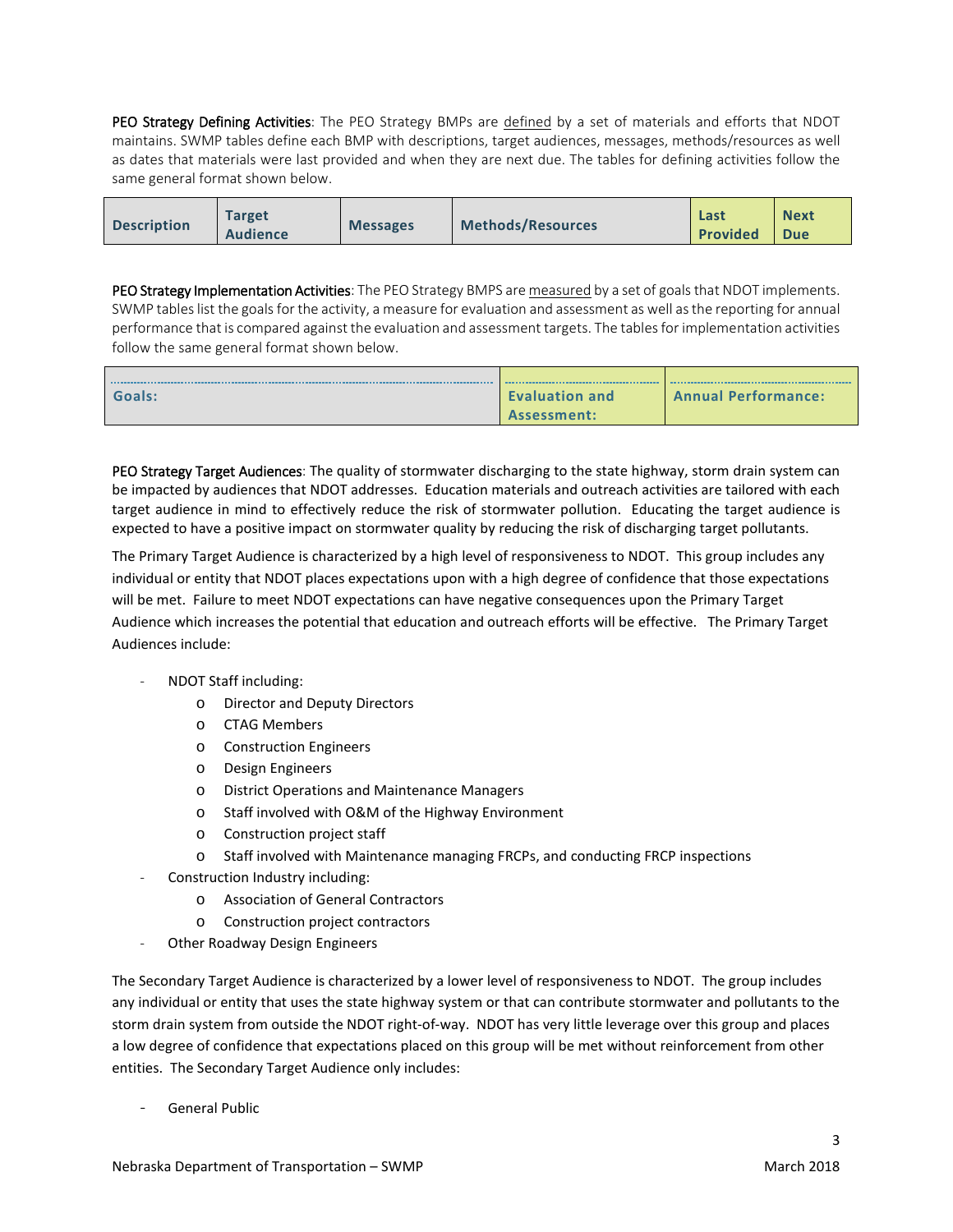## <span id="page-9-0"></span>MCM 1&2: BMP 1: STORMWATER EDUCATION MATERIALS

BMP RATIONALE: TO INCREASE TARGET AUDIENCE AWARENESS AND KNOWLEDGE OF STORMWATER POLLUTION AND BEST PRACTICES TO PROTECT WATER QUALITY.

## **1.1.1 Coordinate Public Education and Outreach strategies with stormwater education or outreach materials for distribution to target audiences that:**

- (*Permit 3.4.1.1.1*) Defines the goals and objectives of the program (see Rationale above);
- (*Permit 3.4.1.1.2*) Defines the target audience;
- (*Permit 3.4.1.1.3*) Maintains appropriate messages relevant to a transportation MS4;
- (*Permit 3.4.1.1.4*) Defines resources and methods for distributing education and outreach materials to the target audience.

| Reference:                                           |                                                          |                                                                                          |                                                                                            |  | <b>Frequency:</b>       |                           |
|------------------------------------------------------|----------------------------------------------------------|------------------------------------------------------------------------------------------|--------------------------------------------------------------------------------------------|--|-------------------------|---------------------------|
|                                                      | strategies are listed in BMP 3.4.1, 4.4.1, 5.2.1, 6.3.1) | PEO Strategies listed below (Additional Public Education and Outreach                    |                                                                                            |  | Review: Annually        |                           |
| <b>Description</b>                                   | <b>Target</b><br><b>Audience</b>                         | <b>Messages</b>                                                                          | <b>Methods/Resources</b>                                                                   |  | Last<br><b>Provided</b> | <b>Next</b><br><b>Due</b> |
| Website                                              | <b>General Public</b><br>and all NDOT<br>staff           | <b>Stormwater Program</b><br>Information,<br><b>Guidance Documents</b><br>and Links      | NDOT Website - Digital<br>program summary,<br>contact information,<br>downloads and links. |  | 2017                    | 2018                      |
| Social Media                                         | <b>General Public</b>                                    | <b>Basic Stormwater</b><br>Awareness and<br>Reporting                                    | Twitter @NebraskaDOT                                                                       |  | <b>New</b>              | 2018                      |
| <b>IDDE</b><br>Brochure -<br>External                | <b>General Public</b>                                    | <b>IDDE Reporting</b>                                                                    | Distributed to Rest Areas<br>across the State.                                             |  | <b>New</b>              | 2018                      |
| Digital<br><b>Message</b><br>Display - Rest<br>Areas | <b>General Public</b>                                    | <b>Basic Stormwater</b><br>Awareness and<br>Reporting                                    | <b>NDOT Rest Area Digital</b><br>Message Boards.                                           |  | <b>New</b>              | 2018                      |
| <b>Report:</b>                                       | year}}                                                   | {{Observations, recommendations, and/or changes made to program references during permit |                                                                                            |  |                         |                           |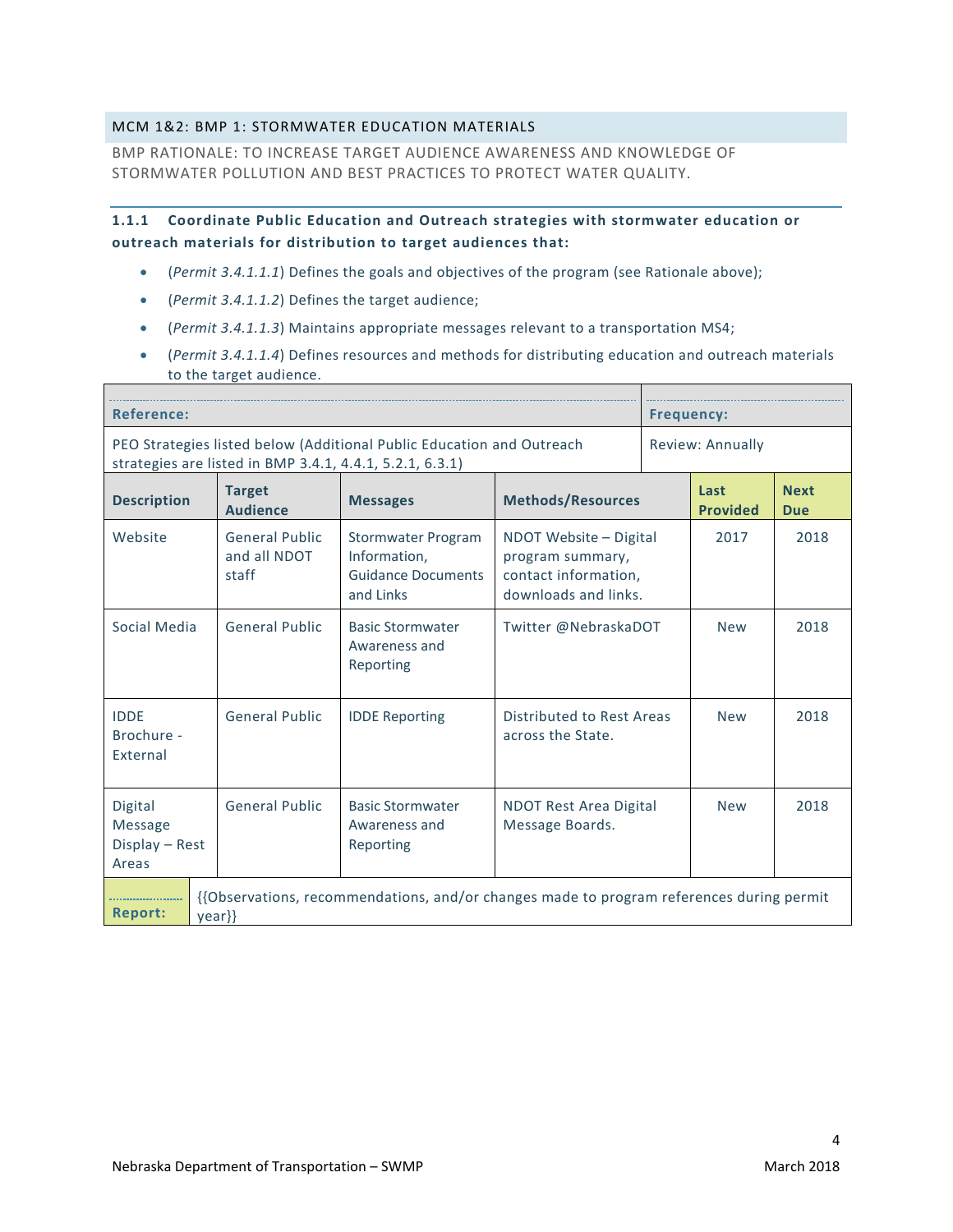# **1.1.2 Distribute stormwater education or outreach materials related to the impact of stormwater discharges on water bodies and steps that the target audience can take to reduce pollutants in stormwater runoff.**

| <b>Reference:</b>                                                                                                                                                                                                            | MS4 Program File       |  |                                                                                     |  |                                                  |  |  |
|------------------------------------------------------------------------------------------------------------------------------------------------------------------------------------------------------------------------------|------------------------|--|-------------------------------------------------------------------------------------|--|--------------------------------------------------|--|--|
| <b>Responsible:</b>                                                                                                                                                                                                          | Stormwater Coordinator |  | <b>Frequency:</b>                                                                   |  | <b>On-Going Annually</b>                         |  |  |
| Goals:                                                                                                                                                                                                                       |                        |  | <b>Evaluation and</b><br>assessment:                                                |  | <b>Annual Performance:</b>                       |  |  |
| <b>Administration: NDOT Website content describes the</b><br><b>IDDE</b> Program<br><b>Construction Stormwater Program</b><br>Post Construction Stormwater Program<br>Good Housekeeping and Pollution Prevention<br>Program. |                        |  | Material is current                                                                 |  | ${Yes/No}$                                       |  |  |
| <b>Administration: External IDDE Brochure distributed</b><br>matches current IDDE Plan                                                                                                                                       |                        |  | Material is current                                                                 |  | $\{ \{ Yes/No \} \}$                             |  |  |
| <b>Effectiveness:</b> Stormwater message is shared on<br>digital message display viewed at rest areas by<br>traveling public once per year.                                                                                  |                        |  | One message per year<br>at rest area facilities<br>with digital message<br>displays |  | {{Number}} displayed at<br>{{Number}} Rest Areas |  |  |
| <b>Effectiveness:</b> Stormwater message is shared on<br>social media viewed by general public once per year.                                                                                                                |                        |  | One message per year<br>for all NDOT Twitter<br>followers                           |  | {{Number}} for<br>{{Followers}} followers        |  |  |
| $\Box$ Explanation:<br><b>Yes</b><br>N <sub>0</sub><br>Satisfied:                                                                                                                                                            |                        |  |                                                                                     |  |                                                  |  |  |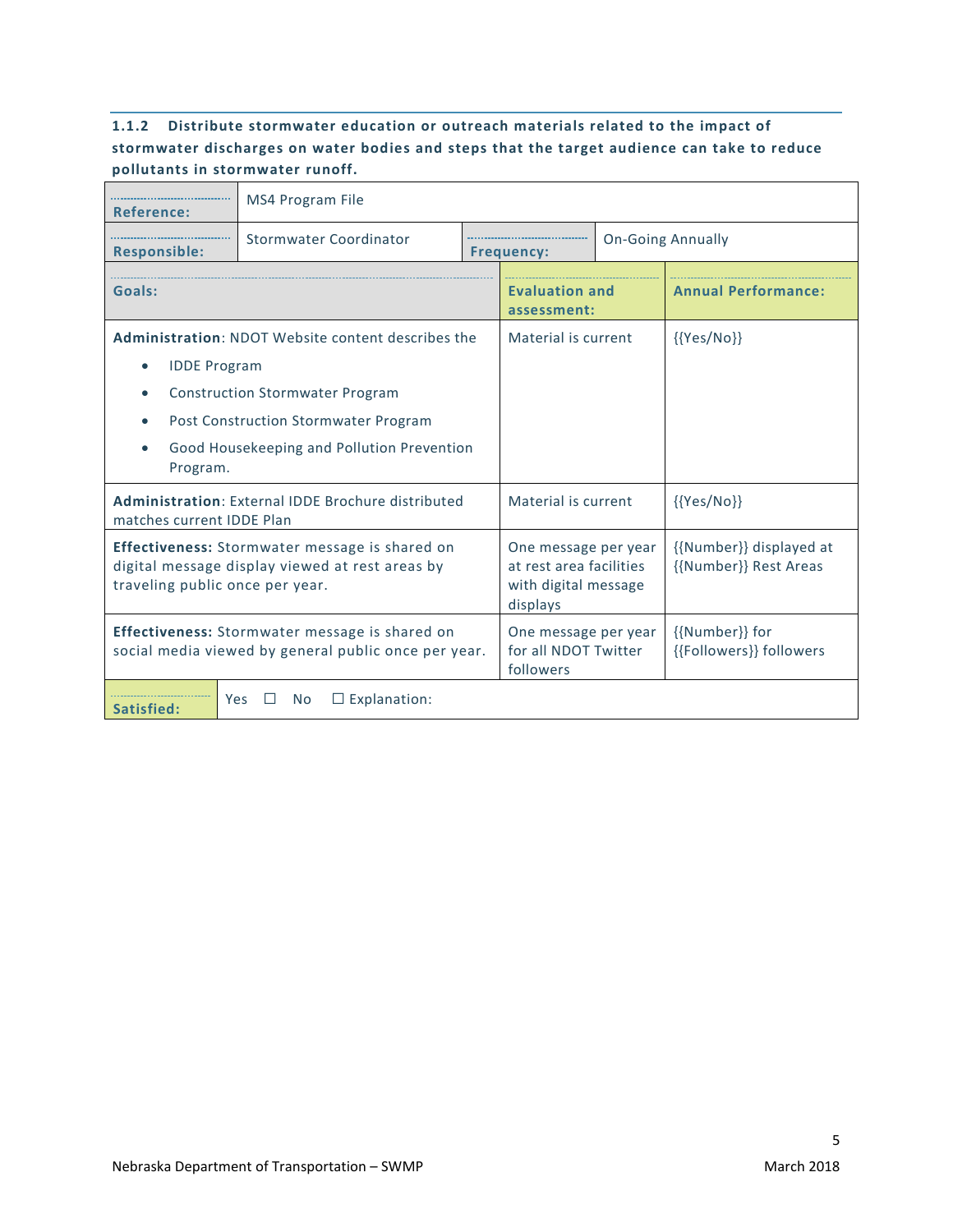#### <span id="page-11-0"></span>MCM 1&2: BMP 2: STORMWATER TRAINING AND EVENTS

**All training and events have been moved into MCM specific tables where PEO Strategies are referenced. Starting in 2018, specific information will no longer be included in this BMP. See MCM 3.4, 4.4, 5.2 and 6.3 for detail about stormwater training and events.**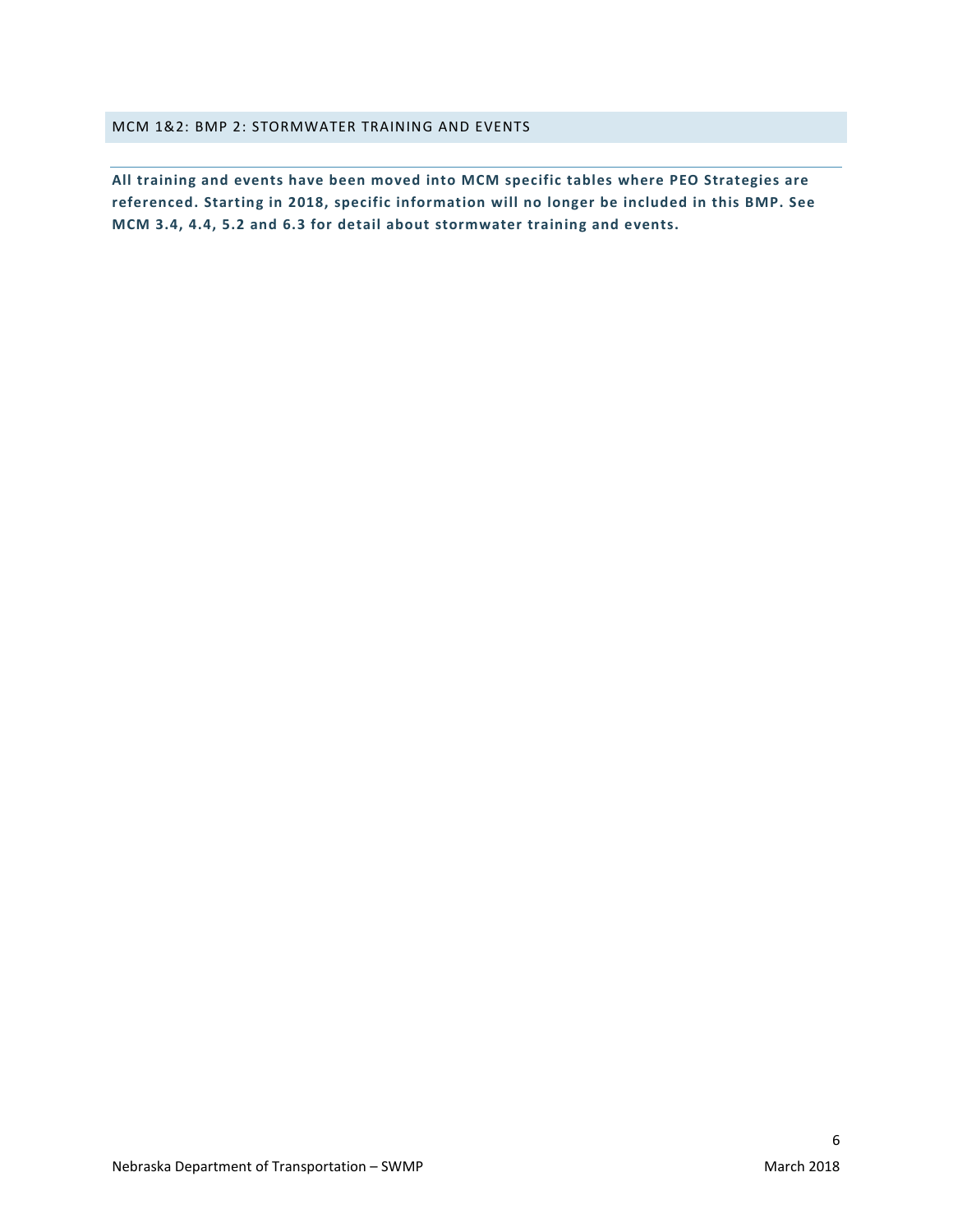## <span id="page-12-0"></span>MCM 1&2: BMP 3: PUBLIC REVIEW, COMMENT AND INPUT RESOURCES

BMP RATIONALE: ENGAGE THE TARGET AUDIENCE IN A PROCESS TO REVIEW PROGRAMMATIC CHANGES THAT MAY AFFECT AGENCY OPERATIONS AND DOCUMENT CONSIDERATIONS AND CHANGES MADE.

**1.3.1 Provide stormwater public involvement for planning and implementation of programs and activities related to the development and implementation of the SWMP that;**

- (*Permit 3.4.1.2.1*) Provides notice of opportunities to review and comment on new MS4 permits and SWMP revisions drafted for the MS4;
- (*Permit 3.4.1.2.2*) Creates opportunities for the target audience to participate in the implementation of stormwater controls; and
- (*Permit 3.4.1.2.3*) Ensures that information about the permittee's SWMP is available to the target audience.

| <b>Reference:</b>                                 |                                                                        |                                                    |                                                                          | <b>Frequency:</b>       |                 |
|---------------------------------------------------|------------------------------------------------------------------------|----------------------------------------------------|--------------------------------------------------------------------------|-------------------------|-----------------|
|                                                   | PEO Strategies listed below                                            |                                                    |                                                                          | Review: Annually        |                 |
| <b>Description</b>                                | <b>Target</b><br><b>Audience</b>                                       | <b>Messages</b>                                    | <b>Methods/Resources</b>                                                 | Last<br><b>Provided</b> | <b>Next Due</b> |
| <b>NDOT</b><br><b>Directors</b><br><b>Meeting</b> | <b>NDOT Director</b><br>and Deputy<br>Directors,                       | MS4 Program<br>Status and<br>Updates               | Meeting with Directors                                                   | 2017                    | 2018            |
| <b>CTAG</b><br><b>Meetings</b>                    | See MS4<br>Program<br>Organization<br>Chart for CTAG<br>Program Leads. | MS4 Program<br>Status and<br>Updates               | <b>Compliance Technical Advisory</b><br><b>Group Meetings or Updates</b> | 2017                    | 2018            |
| DE and DCE<br><b>Meetings</b>                     | <b>NDOT District</b><br>Construction<br><b>Engineers</b>               | MS4 Program<br>Status and<br>Updates               | Meeting with District<br><b>Construction Engineers</b>                   | 2017                    | 2018            |
| DE and DOMM<br><b>Meetings</b>                    | <b>District</b><br>Operations and<br>Maintenance<br><b>Managers</b>    | <b>MS4 Program</b><br>Status and<br>Updates        | Meeting with District Operations<br>and Maintenance Managers             | 2017                    | 2018            |
| <b>DEC Meeting</b>                                | <b>District</b><br>Environmental<br>Coordinators                       | MS4 Program<br>Status and<br>Updates               | <b>Meeting with District</b><br><b>Environmental Coordinators</b>        | 2017                    | 2018            |
| <b>NDEQ Public</b><br><b>Notice</b>               | <b>General Public</b>                                                  | <b>NDOT MS4</b><br>Program Public<br><b>Notice</b> | <b>MS4 Permit and SWMP Public</b><br><b>Notice</b>                       | 2017                    | 2018            |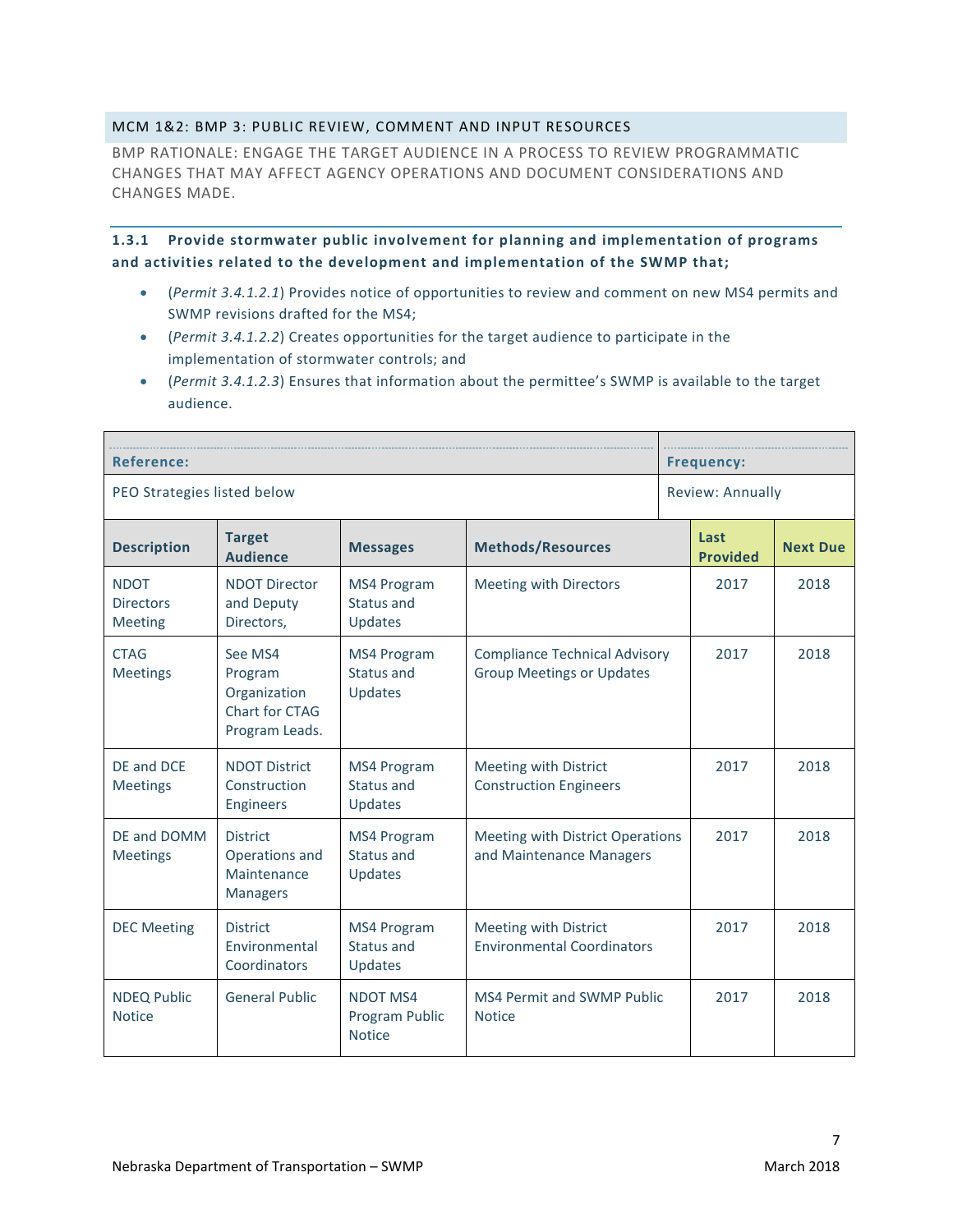| <b>AGC Meeting</b>                                                                                                       | Association of<br>General<br>Contractors | Construction<br>Stormwater<br>policies and<br>specifications. | Coordination and knowledge-<br>sharing between Association of<br><b>General Contractors</b><br>representatives and NDOT<br>Roadside Development and<br>Compliance (RDC) Unit staff | 2017 | 2018 |  |
|--------------------------------------------------------------------------------------------------------------------------|------------------------------------------|---------------------------------------------------------------|------------------------------------------------------------------------------------------------------------------------------------------------------------------------------------|------|------|--|
| Project Public<br><b>Meetings</b>                                                                                        | <b>General Public</b>                    | Public Input on<br>Department<br>projects                     | <b>Public Meetings for Construction</b><br>Projects within MS4                                                                                                                     | 2017 | 2018 |  |
| {{observations, recommendations, and/or changes made to program references during permit<br><b>Report:</b><br>$\{year\}$ |                                          |                                                               |                                                                                                                                                                                    |      |      |  |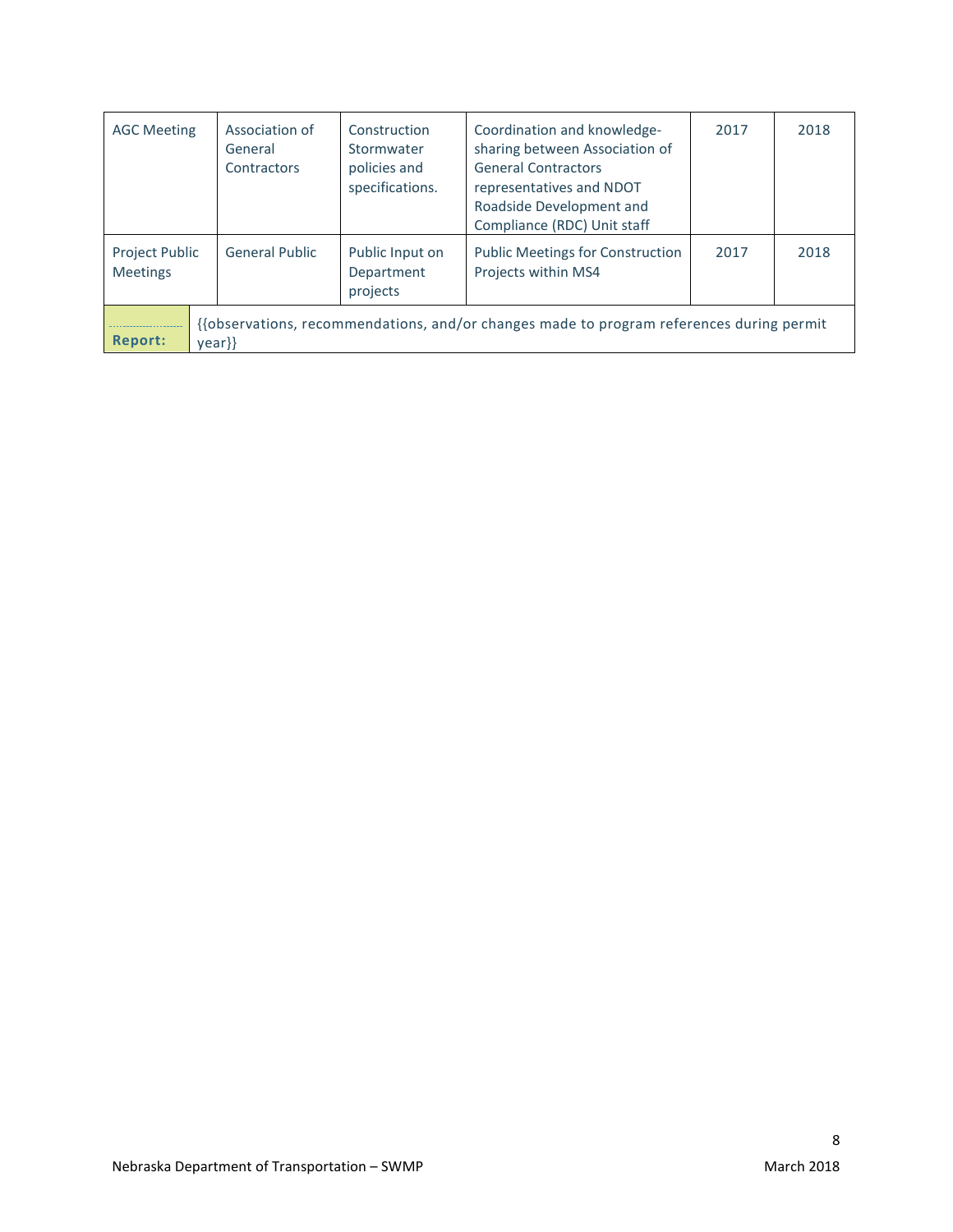# **1.3.2 Provide public involvement and participation opportunities that demonstrate compliance with state and local public notice requirements and involves the public in planning and implementation of programs and activities of the SWMP.**

| <b>Reference:</b>                                                                                                                      |                                                                                                                                                                      | NDOT Project Files, MS4 Program File |                                      |                                 |                            |  |  |
|----------------------------------------------------------------------------------------------------------------------------------------|----------------------------------------------------------------------------------------------------------------------------------------------------------------------|--------------------------------------|--------------------------------------|---------------------------------|----------------------------|--|--|
| <b>Responsible:</b>                                                                                                                    | Stormwater Coordinator                                                                                                                                               | <b>Frequency:</b>                    |                                      |                                 | <b>On-Going Annually</b>   |  |  |
| Goals:                                                                                                                                 |                                                                                                                                                                      |                                      | <b>Evaluation and</b><br>Assessment: |                                 | <b>Annual Performance:</b> |  |  |
| $\bullet$                                                                                                                              | <b>Administration: NDOT Website content contains</b><br><b>Current NPDES MS4 Permit</b><br><b>Current SWMP Document</b><br>Most recent three years of Annual Reports |                                      | Material is current                  |                                 | ${Yes/No}$                 |  |  |
| public.                                                                                                                                | Administration: Coordinate public input meetings for<br>projects located within the MS4 boundary areas to<br>present information and to support comments from the    |                                      | Meetings are<br>provided             |                                 | ${Yes/No}$                 |  |  |
| <b>Effectiveness: Coordinate meetings to present SWMP</b><br>information and encourage feedback from the Target<br>Audience including: |                                                                                                                                                                      | Annually                             |                                      | <b>Meetings:</b><br>${Number}}$ |                            |  |  |
| $\bullet$                                                                                                                              | Directors - Annually                                                                                                                                                 |                                      |                                      |                                 | <b>Total Attendance:</b>   |  |  |
| <b>Annually</b>                                                                                                                        | Compliance Technical Advisory Group - Semi-                                                                                                                          |                                      |                                      |                                 | {{Number}}                 |  |  |
| $\bullet$                                                                                                                              | <b>District Engineers and District Construction</b><br>Engineers - Annually                                                                                          |                                      |                                      |                                 |                            |  |  |
| District Engineers and District Operations and<br>Maintenance Managers - Annually                                                      |                                                                                                                                                                      |                                      |                                      |                                 |                            |  |  |
| District Environmental Coordinator Meeting -<br><b>Annually</b>                                                                        |                                                                                                                                                                      |                                      |                                      |                                 |                            |  |  |
| Association of General Contractors Meeting -<br><b>Annually</b>                                                                        |                                                                                                                                                                      |                                      |                                      |                                 |                            |  |  |
| Satisfied:                                                                                                                             | Yes $\Box$<br>$\Box$ Explanation:<br>No                                                                                                                              |                                      |                                      |                                 |                            |  |  |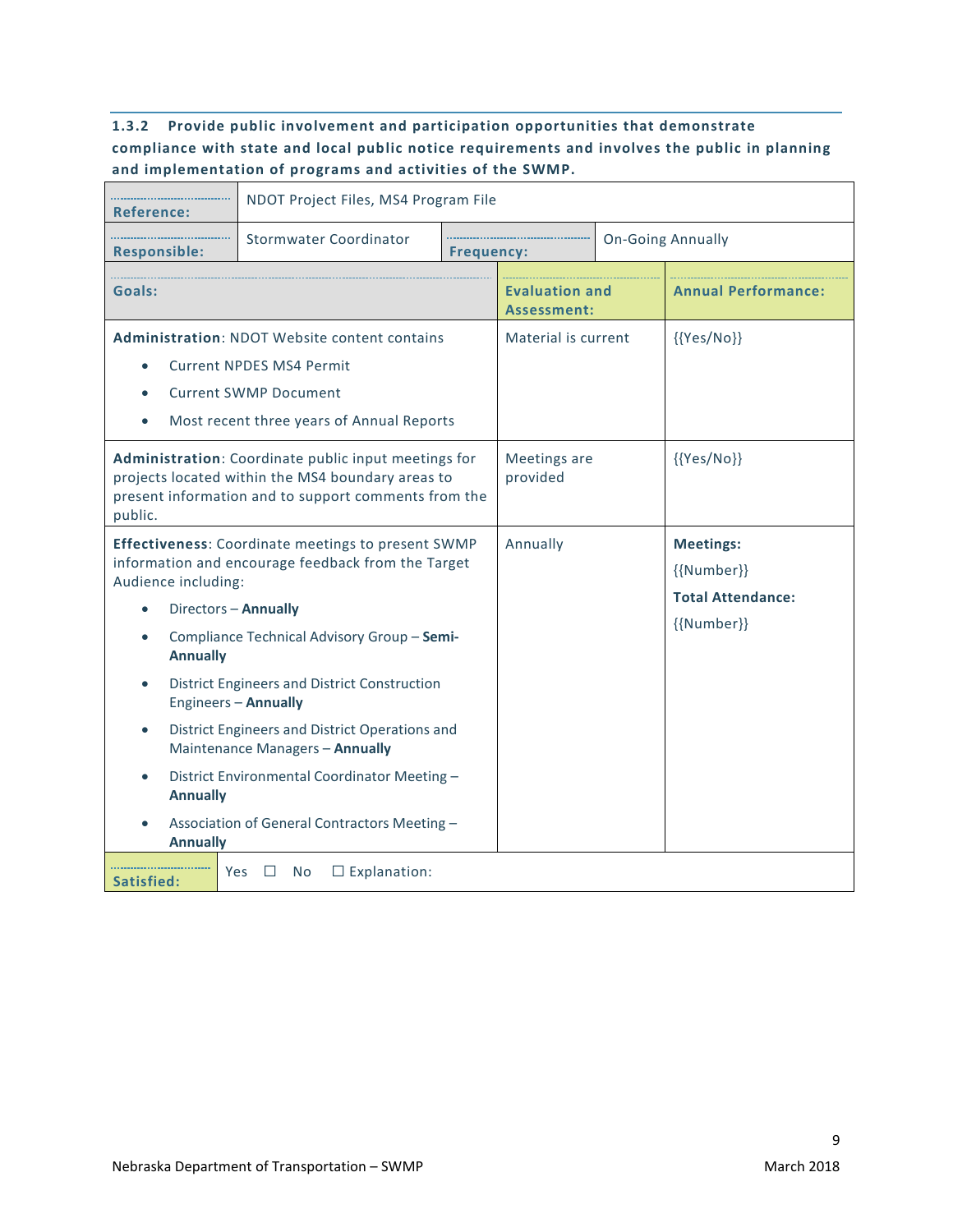## <span id="page-15-0"></span>MCM 1&2: BMP 4: PUBLIC NOTIFICATION RESOURCES

BMP RATIONALE: EQUIP THE TARGET AUDIENCE WITH TOOLS TO SUBMIT INFORMATION ABOUT STORMWATER POLLUTION AND EFFORTS TO PROTECT STORMWATER QUALITY SO NDOT CAN TAKE APPROPRIATE ACTIONS TO PROTECT WATER RESOURCES.

## **1.4.1 Promote public reporting resources that allow the Target Audience to provide feedback about educational efforts, policies and projects and to submit details about pollution problems impacting stormwater quality such as illicit discharges (***Permit 3.4.2.2.1***).**

| <b>Reference:</b>                                                       | <b>Frequency:</b>                |                                                                                                             |                                                                                                                                                                           |                         |                  |  |
|-------------------------------------------------------------------------|----------------------------------|-------------------------------------------------------------------------------------------------------------|---------------------------------------------------------------------------------------------------------------------------------------------------------------------------|-------------------------|------------------|--|
|                                                                         | PEO Strategies listed below      |                                                                                                             |                                                                                                                                                                           |                         | Review: Annually |  |
| <b>Description</b>                                                      | <b>Target</b><br><b>Audience</b> | <b>Messages</b>                                                                                             | <b>Methods/Resources</b>                                                                                                                                                  | Last<br><b>Provided</b> | <b>Next Due</b>  |  |
| Web Form                                                                | General<br>Public                | General<br>Public for<br>pollution-<br>related<br>activities or<br>incidents.                               | NDOT public website: Report Highway<br><b>Environmental Concerns (new</b><br>roads.nebraska.gov/contact-us/) (old<br>transportation.nebraska.gov/report-<br>concern.html) | 2017                    | 2018             |  |
| General<br>Phone<br><b>Numbers</b>                                      | General<br>Public                | Contact<br>information<br>for General<br>Public for<br>pollution-<br>related<br>activities or<br>incidents. | NDOT public General phone number<br>(402-471-4567), fax number (402-479-<br>4325) and TDD for hearing impaired<br>$(402 - 479 - 3834)$                                    | 2017                    | 2018             |  |
| General<br><b>Public Spill</b><br>Reporting<br><b>Numbers</b>           | General<br>Public                | Contact<br>information<br>for General<br>Public for<br>pollution-<br>related<br>activities or<br>incidents. | NDEQ Spill reporting hotline phone<br>number (402-471-2186) or (877-253-<br>2603)                                                                                         | 2017                    | 2018             |  |
| Emergency<br><b>After Hours</b><br>Reporting<br>Phone<br><b>Numbers</b> | General<br>Public                | Contact<br>information<br>for General<br>Public for<br>pollution-<br>related<br>activities or<br>incidents. | <b>Emergency Concern external contact</b><br>links: 911, State Patrol 24-Hour<br>Dispatch (402-471-4545)                                                                  | 2017                    | 2018             |  |
| <b>Report:</b>                                                          | year}}                           |                                                                                                             | {{observations, recommendations, and/or changes made to program references during permit                                                                                  |                         |                  |  |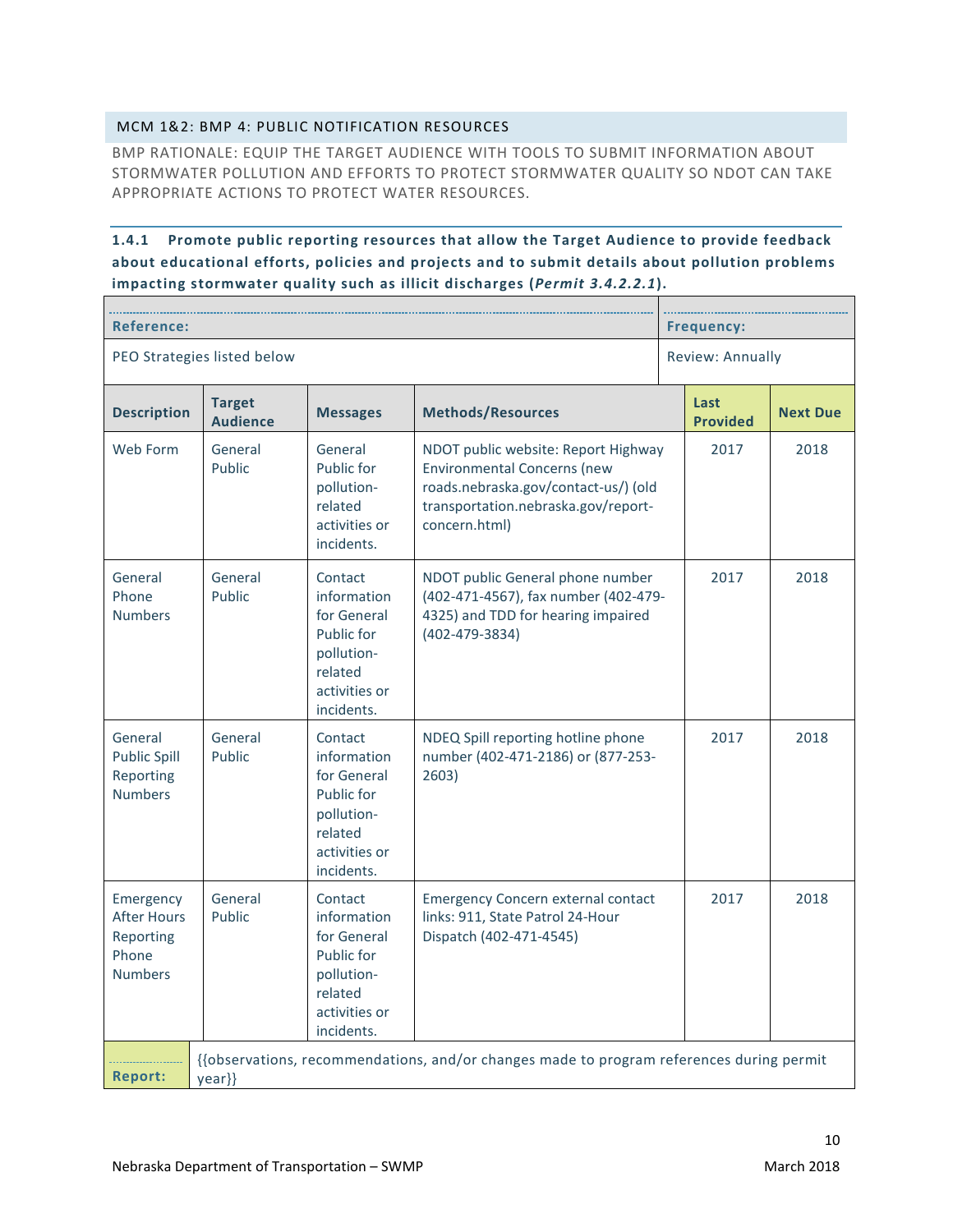## **1.4.2 Record stormwater management public input and requests for information submitted by the public.**

| <b>Reference:</b>                                                                                                                                            | <b>MS4 Program Files</b>                     |                   |                                      |  |                                |  |
|--------------------------------------------------------------------------------------------------------------------------------------------------------------|----------------------------------------------|-------------------|--------------------------------------|--|--------------------------------|--|
| <b>Responsible:</b>                                                                                                                                          | Stormwater Coordinator                       | <b>Frequency:</b> |                                      |  | <b>On-Going Annually</b>       |  |
| Goals:                                                                                                                                                       |                                              |                   | <b>Evaluation and</b><br>Assessment: |  | <b>Annual Performance:</b>     |  |
| Administration: Web and telephone resources are<br>maintained throughout the year for access and use by<br>the public.                                       |                                              |                   | Resources are current                |  | $\{Yes/No\}\}$                 |  |
| <b>Effectiveness:</b> A record of all formal stormwater<br>management input provided by the public is<br>documented.                                         |                                              |                   | 100%                                 |  | {{Percentage}} of<br>{{Number} |  |
| <b>Effectiveness: All formal stormwater records</b><br>submitted by the public that require a response include<br>the date of contact and response provided. |                                              |                   | 100%                                 |  | {{Percentage}} of<br>{{Number} |  |
| Satisfied:                                                                                                                                                   | $\Box$ Explanation:<br>Yes<br>No.<br>$\perp$ |                   |                                      |  |                                |  |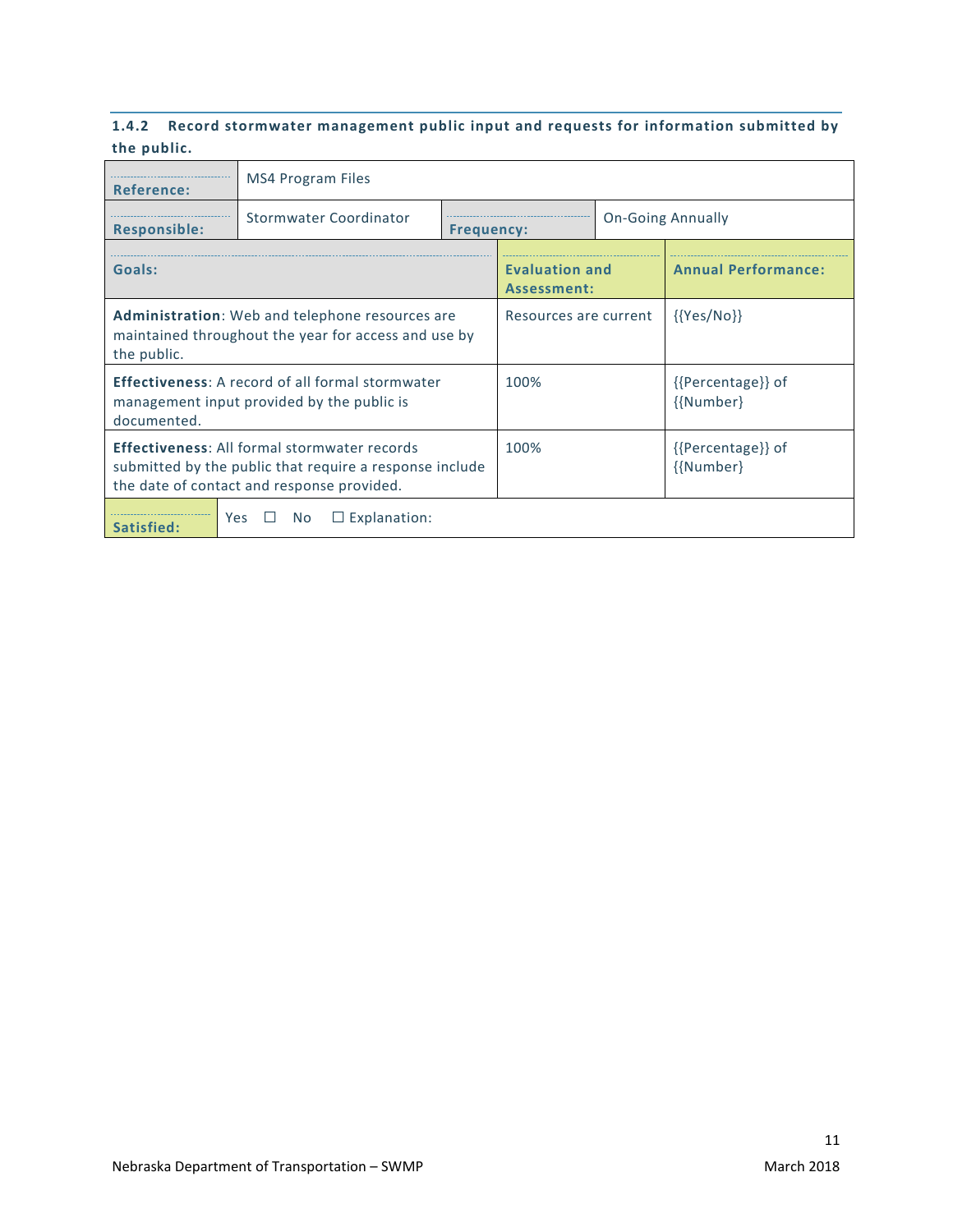## <span id="page-17-0"></span>MCM #3 ILLICIT DISCHARGE DETECTION AND ELIMINATION (PERMIT SECTION (3.4.2)

#### <span id="page-17-1"></span>ILLICIT DISCHARGE DETECTION AND ELIMINATION DECISION PROCESS AND RATIONALE

The purpose of this MCM is to minimize the impact of illicit discharges to receiving waters within the MS4 boundary. An IDDE Plan is maintained by NDOT and is supported by state statutes to ensure identified illicit discharges are removed. Dry weather inspections of MS4 outfalls are performed to look for evidence of illicit discharges. Also, a storm sewer map is maintained to locate MS4 Outfalls that discharge into waters of the state. Finally, NDOT implements training strategies that equip staff to recognize, report and respond appropriately to illicit discharges.

NDOT has implemented an IDDE Plan since 2008. Spills along the travelled highway surface and in the rights-of-way are the most common type of illicit discharge that NDOT experiences. Because a spill's timing, substance and severity of impact on a transportation corridor is difficult to predict, planning for a consistent response can be problematic. NDOT typically is neither the first responder nor the primary point of contact for these types of events. Further, in some circumstances, NDOT may not be involved in the emergency response except to document that the incident was resolved. NDOTs basic involvement is limited to calling in the incident, recording the incident, providing traffic control if needed, and collecting information to ensure the spill is cleaned up and NDOT costs are recovered. NDOT works with State agencies such as NDEQ and the State Patrol who have jurisdictional responsibility to respond to spills along the state highway system. Local emergency responders are commonly involved when a situation warrants. This coordination is primarily completed not only to protect the safety of the traveling public, but also helps address the need to respond to and remove spills that may impact stormwater quality.

Other types of illicit discharges may occur, such as illegal dumping or flows through permitted or unpermitted stormwater conveyances. Illegal dumping is not common due to the nature of controlled access along state highways. NDOT staff is trained to look for evidence of illegal dumping and have it removed in a timely manner as they maintain the travelled surfaces and rights-of-way on an on-going basis. Finally, illicit discharges from permitted or unpermitted storm drain connections can occur. NDOT maintains adequate statutory control over the storm drain system within the MS4 boundary and these types of illicit discharges can be traced and reported back to an adjacent jurisdiction to investigate further and remove within their jurisdictional boundary and authority.

The land use context and operational procedures of state highway drainage system minimizes difficulty associated with tracing the source of an illicit discharge. As described above, the discharge is either a spill with a responsible party, an illegal dumping incident, or an illicit discharge from a permitted or unpermitted connection. The linear drainage system allows NDOT to quickly locate where the illicit discharge has entered the MS4 boundary once it has been identified.

Spills that occur on state highways are emergency situations. Removing the spill is required of the responsible party. Statute requires the responsible party to return the highway to its desired operational condition. If a responsible party cannot be identified from a spill or illegal dumping site, NDOT staff can lead in coordinating the removal of the substance. Illicit discharges from permitted or unpermitted connections originate from and require coordination with an adjacent jurisdiction. That adjacent jurisdiction leads the removal of the discharge and notifies NDOT when it is resolved.

Evaluation and assessment of the IDDE Program is described in the BMP tables for this MCM below. Each goal is established with an evaluation and assessment target. By reaching the target, NDOT is protecting stormwater quality to the maximum extent practicable. The following BMPs are established in support of the IDDE Program.

**BMP 3.1** Conduct periodic dry weather screening of MS4 Outfall locations to look for evidence of potential illicit discharges.

BMP 3.2 Maintain investigation, removal and enforcement procedures to respond to illicit discharges effectively.

BMP 3.3 Maintain current maps of MS4 Outfalls and receiving waters located within the MS4 boundary.

**BMP 3.4** Deliver education about the impact of illicit discharges, common types of illicit discharges, and response procedures when illicit discharges are identified.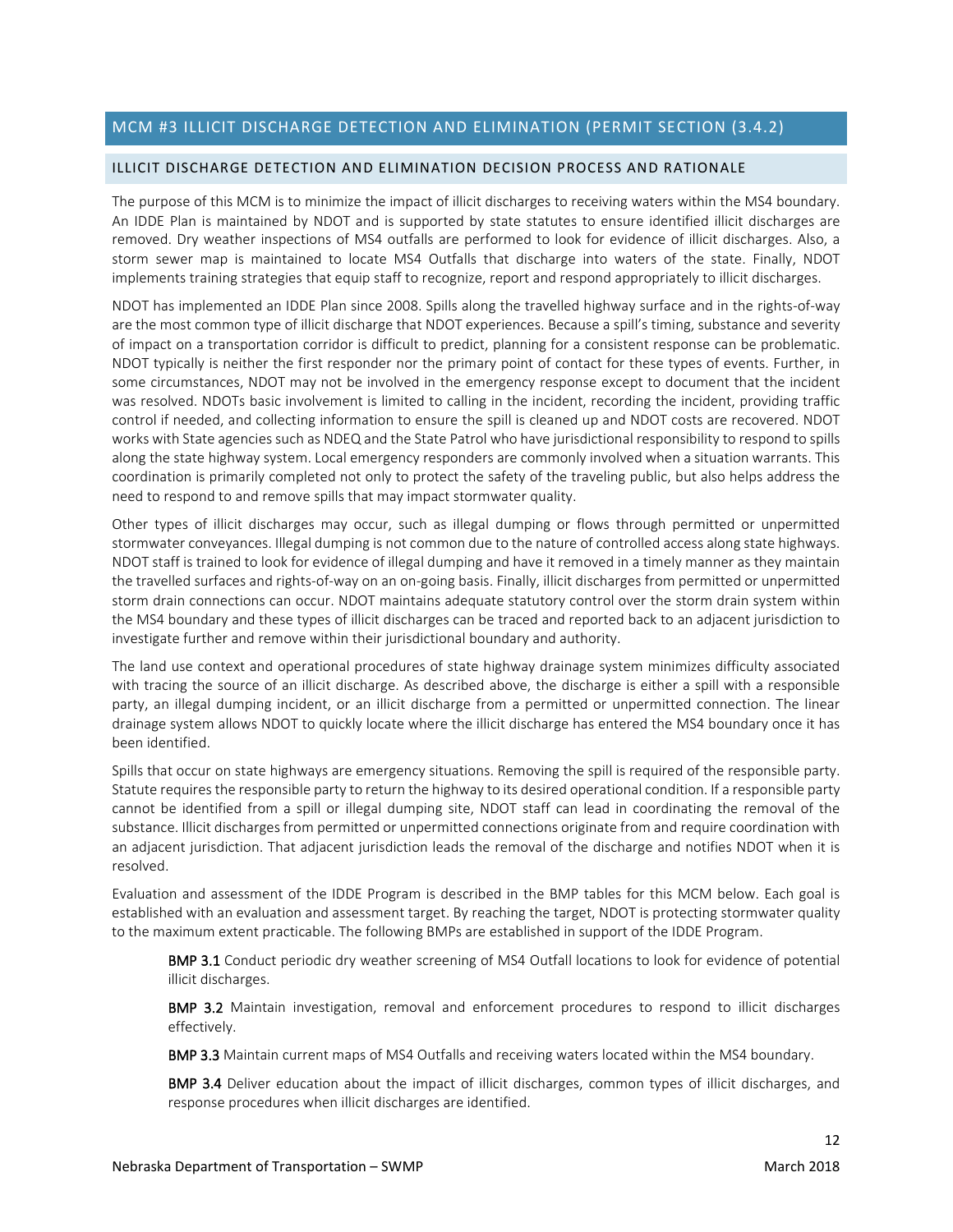#### <span id="page-18-0"></span>MCM 3: BMP 1: DRY WEATHER SCREENING

BMP RATIONALE: ASSIGN AVAILABLE RESOURCES TO DETECT, INVESTIGATE, AND ELIMINATE ILLICIT DISCHARGES.

**3.1.1 Maintain dry weather screening and data collection procedures and information for the Illicit Discharge Detection and Elimination (IDDE) Program, which documents:**

- (*Permit 3.4.2.1.3.1*) Dry weather field screening methods and procedures for identifying sources of discharge that are to be used at MS4 Outfall locations;
- (*Permit 3.4.2.1.3.2*) Screening and source assessment procedures that list the minimum staff, equipment, and discharge evaluation process used;
- (*Permit 3.4.2.1.3.3*) Basis for selection of each dry weather field screening location; and
- (*Permit 3.4.2.1.3.3*) A current record of all dry weather field screening locations identified within the MS4 boundary.

| Reference:       |                                                                                                    | <b>Frequency:</b>       |
|------------------|----------------------------------------------------------------------------------------------------|-------------------------|
| <b>IDDE Plan</b> |                                                                                                    | <b>Review: Annually</b> |
| Report:          | {{Observations, recommendations, and/or changes made to program references during permit<br>vear}} |                         |

## **3.1.2 Conduct dry weather screening and record all results in outfall geodatabase.**

| Reference:                                                                                                                                                     | MS4 Outfall Geodatabase                                                 |  |                                      |  |                                    |
|----------------------------------------------------------------------------------------------------------------------------------------------------------------|-------------------------------------------------------------------------|--|--------------------------------------|--|------------------------------------|
| <b>Responsible:</b>                                                                                                                                            | Stormwater Coordinator<br><b>On-Going Annually</b><br><b>Frequency:</b> |  |                                      |  |                                    |
| Goals:                                                                                                                                                         |                                                                         |  | <b>Evaluation and</b><br>Assessment: |  | Annual<br>Performance:             |
| Administration: Input all dry weather screening records<br>collected for MS4 outfall locations into the outfall geodatabase<br>within the current permit year. |                                                                         |  | Recorded                             |  | $\{ \{ \text{Yes}/\text{No} \} \}$ |
| <b>Effectiveness:</b> All MS4 outfall dry weather screenings are<br>completed at least once during the current permit year.                                    |                                                                         |  | 100%                                 |  | $\{\{\% \}\}\$ of<br>{{Number}}    |
|                                                                                                                                                                | $\Box$ Explanation:<br>Yes $\Box$<br>No.                                |  |                                      |  |                                    |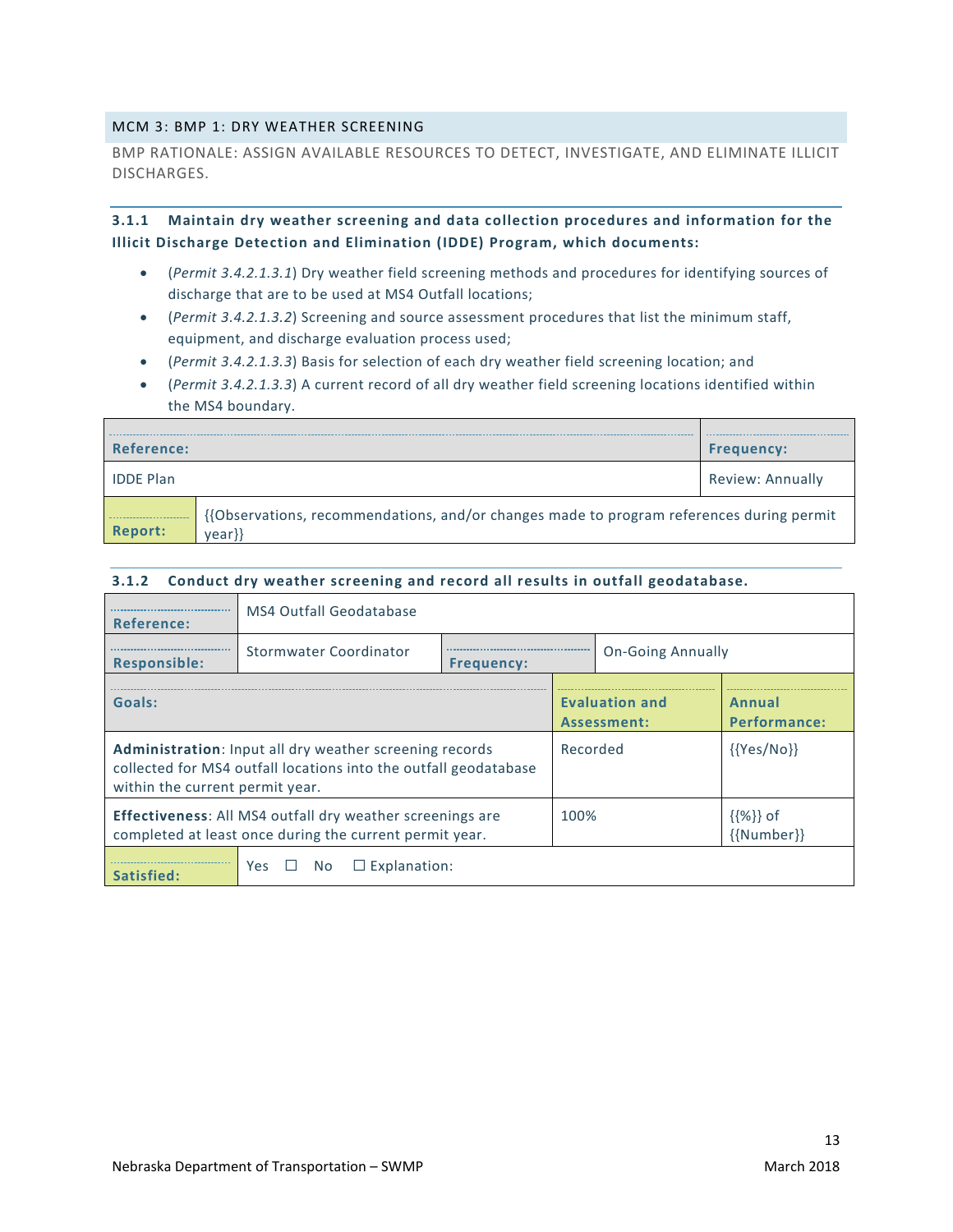## <span id="page-19-0"></span>MCM 3: BMP 2: ILLICIT DISCHARGE INVESTIGATION AND REMOVAL

BMP RATIONALE: INVESTIGATE ILLICIT DISCHARGES IDENTIFIED SO ACTION CAN BE TAKEN BY THE RESPONSIBLE PARTY TO REMOVE AND/OR CLEAN UP.

**3.2.1 Maintain investigation, removal and enforcement procedures for the NDOT MS4 Illicit Discharge Detection and Elimination (IDDE) Program, which defines and outlines the following:**

- (*Permit 3.4.2.1.4.1*) Immediate reporting to NDEQ when dry weather flows are believed to be an immediate threat to human health or the environment;
- (*Permit 3.4.2.1.4.2*) Documentation of all investigations to track the date(s) that an illicit discharge was observed, results of investigation, follow-up of the initial investigation and the date that the investigation was closed;
- (*Permit 3.4.2.1.5.1*) Notifications to the responsible party and requirements for all necessary corrective actions to eliminate the non-stormwater discharge;
- (*Permit 3.4.2.1.5.2*) Interactions with potential responsible parties as well as follow-up investigations, when needed, to confirm illicit discharges have been removed; and
- (*Permit 3.4.2.1.7 and .8*) Communications related to illicit discharges observed flowing into or from an adjacent MS4 area.

| Reference:       |                                                                                                    | <b>Frequency:</b> |
|------------------|----------------------------------------------------------------------------------------------------|-------------------|
| <b>IDDE Plan</b> |                                                                                                    | Review: Annually  |
| <b>Report:</b>   | {{Observations, recommendations, and/or changes made to program references during permit<br>vear}} |                   |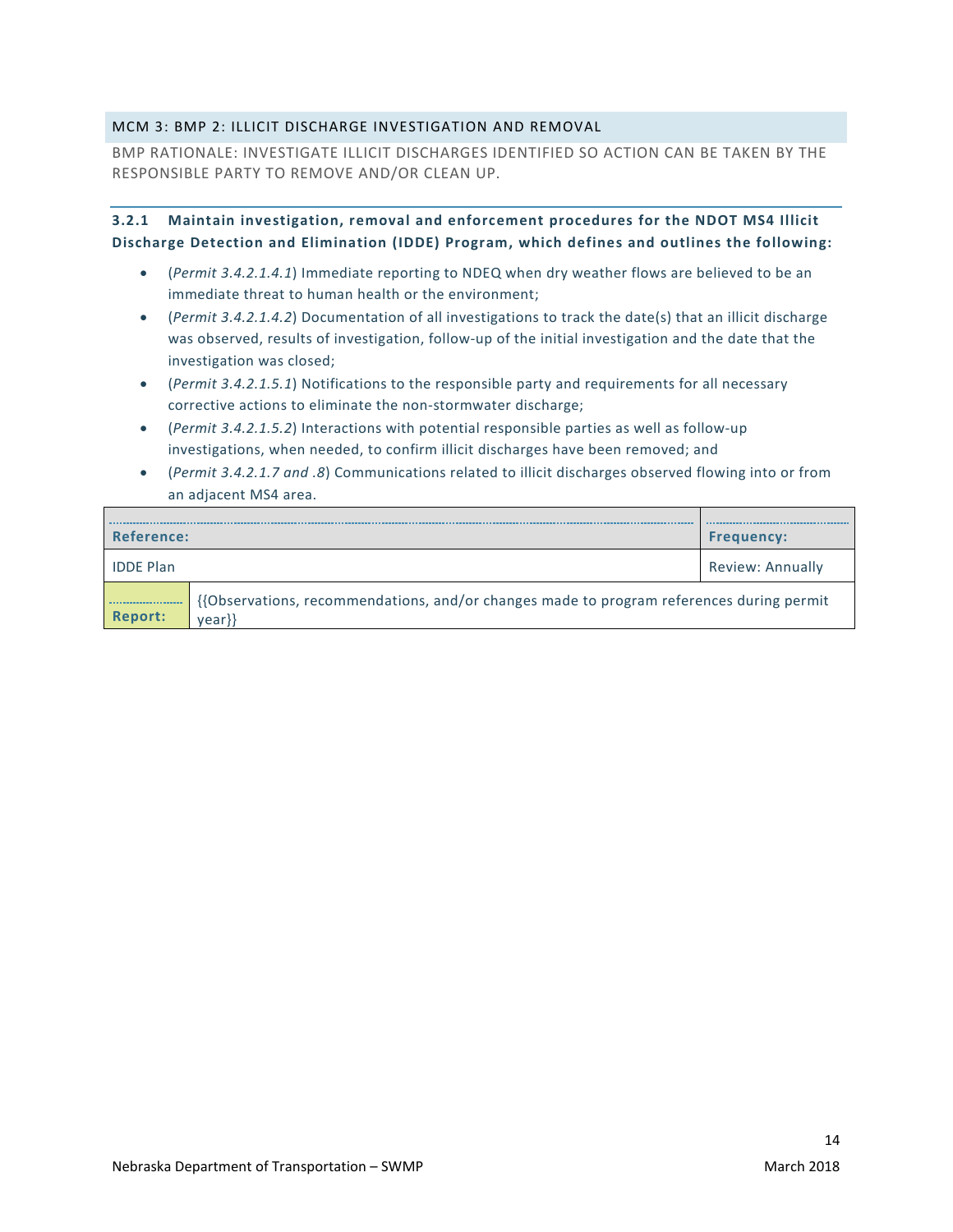# **3.2.2 Investigate and eliminate illicit discharges within and into the MS4 operated by NDOT.**

| <b>Reference:</b>                                                                                                                                                                                    | <b>DIRK Reporting System</b> |                                               |                                 |                        |  |
|------------------------------------------------------------------------------------------------------------------------------------------------------------------------------------------------------|------------------------------|-----------------------------------------------|---------------------------------|------------------------|--|
| <b>Responsible:</b>                                                                                                                                                                                  | Stormwater Coordinator       | <b>On-Going Annually</b><br><b>Frequency:</b> |                                 |                        |  |
| Goals:                                                                                                                                                                                               |                              | <b>Evaluation and</b><br>Assessment:          |                                 | Annual<br>Performance: |  |
| Administration: Record dates of all notifications, stakeholders<br>involved, investigation and communication efforts, status and<br>final resolution taken for illicit discharges.                   | Recorded                     |                                               | $\{ \{Yes/No\} \}$              |                        |  |
| Administration: Map location of all documented illegal<br>dumping and unpermitted connections identified.                                                                                            | Recorded                     |                                               | ${Yes/No}$                      |                        |  |
| <b>Effectiveness:</b> Within 48 hours of notification of all confirmed<br>illicit discharges, initiate investigation and/or notify adjacent<br>MS4 operator if necessary to trace and remove source. | 100%                         |                                               | $\{\{\% \}\}\$ of<br>${Number}$ |                        |  |
| Effectiveness: Complete follow up inspection of all illegal<br>dumping and unpermitted connections (potential for<br>recurrence) within one year of resolving the occurrence.                        | 100%                         |                                               | $\{\{\% \}\}\$ of<br>{{Number}} |                        |  |
| <b>Effectiveness:</b> Summarize all instances closed without<br>resolution including why the instance could not be resolved.                                                                         | 100%                         |                                               | $\{\{\% \}\}\$ of<br>{{Number}} |                        |  |
| $\Box$ Explanation:<br>Yes<br><b>No</b><br>Satisfied:                                                                                                                                                |                              |                                               |                                 |                        |  |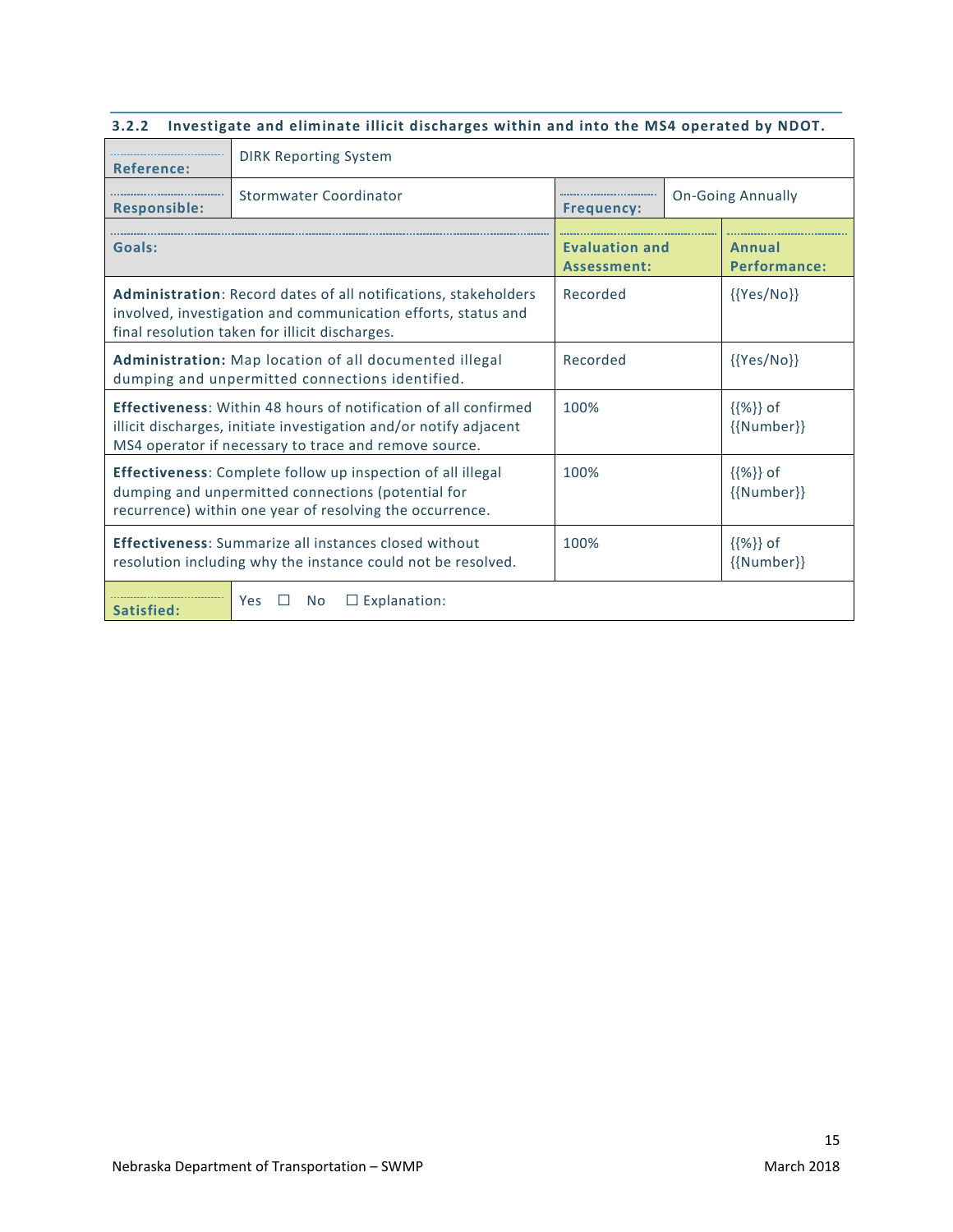## <span id="page-21-0"></span>MCM 3: BMP 3: STORM SEWER SYSTEM MAPPING

BMP RATIONALE: FACILITATE GEOGRAPHIC INFORMATION NEEDED FOR DRY-WEATHER INSPECTION LOCATIONS, INVESTIGATION OF SOURCES OF POLLUTION IDENTIFIED AND REPORTED, AND PROTECTION OF DOWNSTREAM RECEIVING WATERS.

**3.3.1 Maintain MS4 Outfall maps and references for the NDOT MS4 Illicit Discharge Detection and Elimination (IDDE) Program, which includes the following:**

- (*Permit 3.4.2.1.2.1*) Geographic location of all MS4 Outfalls; and
- (*Permit 3.4.2.1.2.2*) Location of all state designated waters receiving direct discharges from MS4 Outfalls.

| <b>Reference:</b> |                                                                                                    | <b>Frequency:</b> |
|-------------------|----------------------------------------------------------------------------------------------------|-------------------|
| <b>IDDF Plan</b>  |                                                                                                    | Review: Annually  |
| <b>Report:</b>    | {{Observations, recommendations, and/or changes made to program references during permit<br>year}} |                   |

## **3.3.2 Maintain maps with current geographic locations of all MS4 Outfalls and statedesignated waters within the MS4 boundary operated by NDOT.**

| <b>Reference:</b>                                                                                                                           | NDOT GIS Outfall Database, MS4 Outfall Maps   |                                               |                                 |  |  |
|---------------------------------------------------------------------------------------------------------------------------------------------|-----------------------------------------------|-----------------------------------------------|---------------------------------|--|--|
| <b>Responsible:</b>                                                                                                                         | Stormwater Coordinator                        | <b>On-going Annually</b><br><b>Frequency:</b> |                                 |  |  |
| Goals:                                                                                                                                      | Evaluation and<br>Assessment:                 |                                               | Annual<br><b>Performance:</b>   |  |  |
| <b>Administration:</b> Maintain MS4 Outfall attributes in GIS outfall<br>database.                                                          | MS4 Outfalls are<br>current                   |                                               | $\{ \{Yes/No\} \}$              |  |  |
| Administration: MS4 Outfall maps include location of all state-<br>designated waters receiving direct discharges from MS4 outfalls.         | <b>State Designated</b><br>Waters are current |                                               | $\{ \{Yes/No\} \}$              |  |  |
| <b>Effectiveness:</b> All existing MS4 Outfalls with modified<br>characteristics are updated in the outfall database on an annual<br>basis. | 100%                                          |                                               | $\{\{\% \}\}\$ of<br>{{Number}} |  |  |
| <b>Effectiveness:</b> New and modified MS4 Outfall locations are field<br>verified within one year of MS4 limit change.                     | 100%                                          |                                               | $\{\{\% \}\}\$ of<br>${Number}$ |  |  |
| Satisfied:                                                                                                                                  | $\Box$ Explanation:<br><b>Yes</b><br>No.      |                                               |                                 |  |  |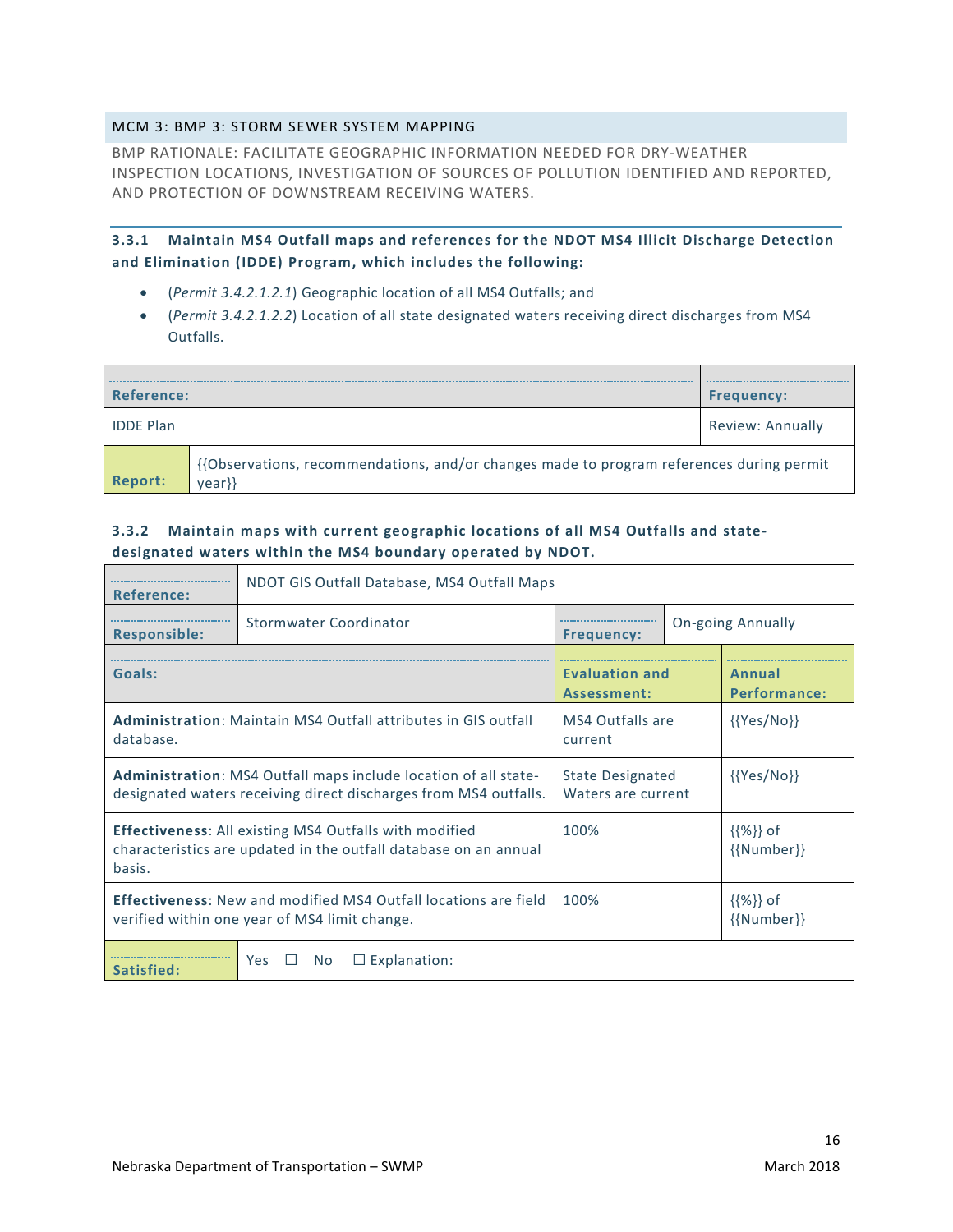## <span id="page-22-0"></span>MCM 3: BMP 4: IDDE EDUCATION AND TRAINING

BMP RATIONALE: DISTRIBUTE INFORMATION THAT PROMOTES THE PROCESSES OF RECOGNIZING, RESPONDING TO AND DOCUMENTING ILLICIT DISCHARGES.

## **3.4.1 Maintain IDDE educational and training information with public education and outreach strategies to address:**

- (*Permit 3.4.2.3.1*) Training for the target audience working within the MS4 boundary who, as part of their normal job responsibilities, may come into contact with or otherwise observe an illicit discharge or illicit connection to the storm sewer system; and
- (*Permit 3.4.2.3.2*) Schedule for training the target audience on the identification of an illicit discharge, and on the proper procedures for reporting and responding to the illicit discharge.

| <b>Reference:</b>                                                        |                                                                     |                                                  |                                                                                                                                                    | <b>Frequency:</b> |                         |                           |
|--------------------------------------------------------------------------|---------------------------------------------------------------------|--------------------------------------------------|----------------------------------------------------------------------------------------------------------------------------------------------------|-------------------|-------------------------|---------------------------|
| PEO Strategies listed below                                              |                                                                     |                                                  |                                                                                                                                                    | Annual            |                         |                           |
| <b>Description</b>                                                       | <b>Target Audience</b>                                              | <b>Messages</b>                                  | <b>Methods/Resources</b>                                                                                                                           |                   | Last<br><b>Provided</b> | <b>Next</b><br><b>Due</b> |
| Operations<br>Environmental<br><b>Policies</b>                           | NDOT staff<br>involved with<br>O&M of the<br>highway<br>environment | <b>IDDE Policy</b><br>and<br>Procedures          | Distributed to all MS4 facilities.<br>Downloadable from website.<br>Handout during District<br><b>Environmental Training and</b><br>FRCP Training. |                   | <b>New</b>              | 2018                      |
| Vehicle Green<br>Card                                                    | NDOT staff<br>involved with<br>O&M of the<br>highway<br>environment | <b>Highway Illicit</b><br>Discharge<br>Procedure | Reference card located in NDOT<br>vehicles outlining highway spill<br>reporting procedure.                                                         |                   | 2017                    | 2018                      |
| Comprehensive<br><b>Operations</b><br>Environmental<br>Training - Part 3 | NDOT staff<br>involved with<br>O&M of the<br>highway<br>environment | <b>IDDE Policy</b><br>and<br>Procedures          | <b>On-line Training:</b><br>Assigned first year of hire<br>Reassigned every 3 years                                                                |                   | <b>New</b>              | 2018                      |
| <b>Report:</b>                                                           | permit year}}                                                       |                                                  | {{Observations, recommendations, and/or changes made to program references during                                                                  |                   |                         |                           |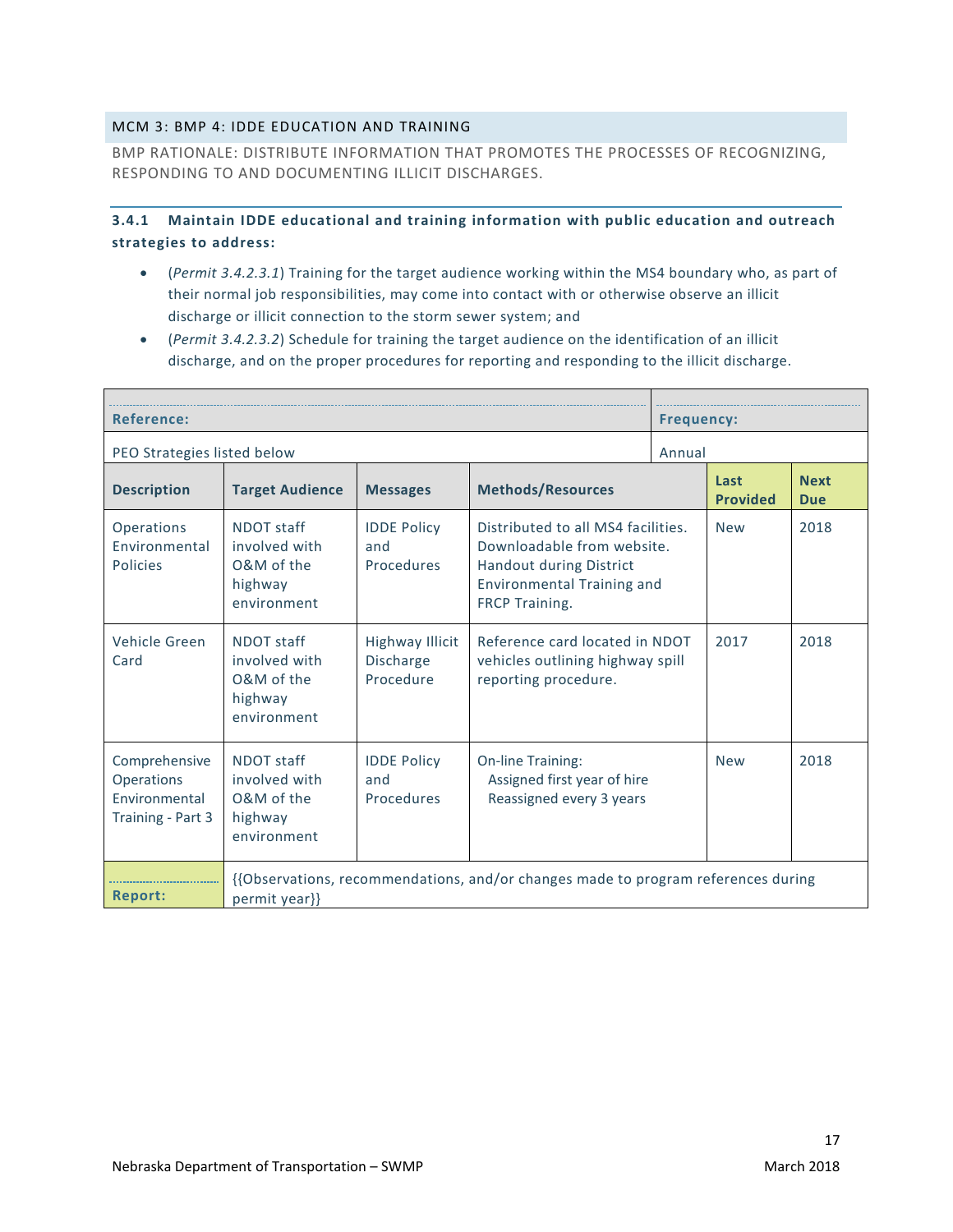# **3.4.2 Distribute IDDE training and education to Department employees who, as part of their normal job responsibilities, may come into contact with or observe an illicit discharge in the MS4 area.**

| <b>Reference:</b>                                                                                                                                                                                                                                                                                             | MS4 Program File, EDC Employee Training System                             |                                               |                                                                                                    |                               |  |  |
|---------------------------------------------------------------------------------------------------------------------------------------------------------------------------------------------------------------------------------------------------------------------------------------------------------------|----------------------------------------------------------------------------|-----------------------------------------------|----------------------------------------------------------------------------------------------------|-------------------------------|--|--|
| <b>Responsible:</b>                                                                                                                                                                                                                                                                                           | <b>Stormwater Coordinator</b>                                              | <b>On-Going Annually</b><br><b>Frequency:</b> |                                                                                                    |                               |  |  |
| Goals:                                                                                                                                                                                                                                                                                                        |                                                                            | <b>Evaluation and</b><br>Assessment:          |                                                                                                    | Annual<br><b>Performance:</b> |  |  |
| <b>IDDE Plan</b>                                                                                                                                                                                                                                                                                              | <b>Administration:</b> Internal IDDE Brochure distributed matches current  | Material is current                           |                                                                                                    | ${Yes/No}$                    |  |  |
|                                                                                                                                                                                                                                                                                                               | <b>Administration: Vehicle Cards distributed matches current IDDE Plan</b> | Material is current                           |                                                                                                    | ${Yes/No}$                    |  |  |
| Administration: Formal operation environmental program training<br>materials reflect the current IDDE program including response to<br>highway spills and dumping.                                                                                                                                            | Material is current                                                        |                                               | ${Yes/No}$                                                                                         |                               |  |  |
| <b>Administration:</b> NDOT employees, who as part of their normal job<br>responsibilities, may come into contact with or observe an illicit<br>discharge or illicit connection to the MS4 completed training.                                                                                                | Number trained                                                             |                                               | {{Number}}                                                                                         |                               |  |  |
| Effectiveness: All NDOT employees at maintenance facilities<br>responsible for maintaining MS4 areas, who as part of their normal<br>job responsibilities, may come into contact with or observe an illicit<br>discharge to the MS4 complete training within one year of hire and<br>every three years after. | 100%                                                                       |                                               | <b>New</b><br>$\{\{\% \}\}\$ of<br>${Number}$<br><b>Updated</b><br>$\{\{\% \}\}\$ of<br>{{Number}} |                               |  |  |
| $\Box$ Explanation:<br>Yes<br>No.<br>Satisfied:                                                                                                                                                                                                                                                               |                                                                            |                                               |                                                                                                    |                               |  |  |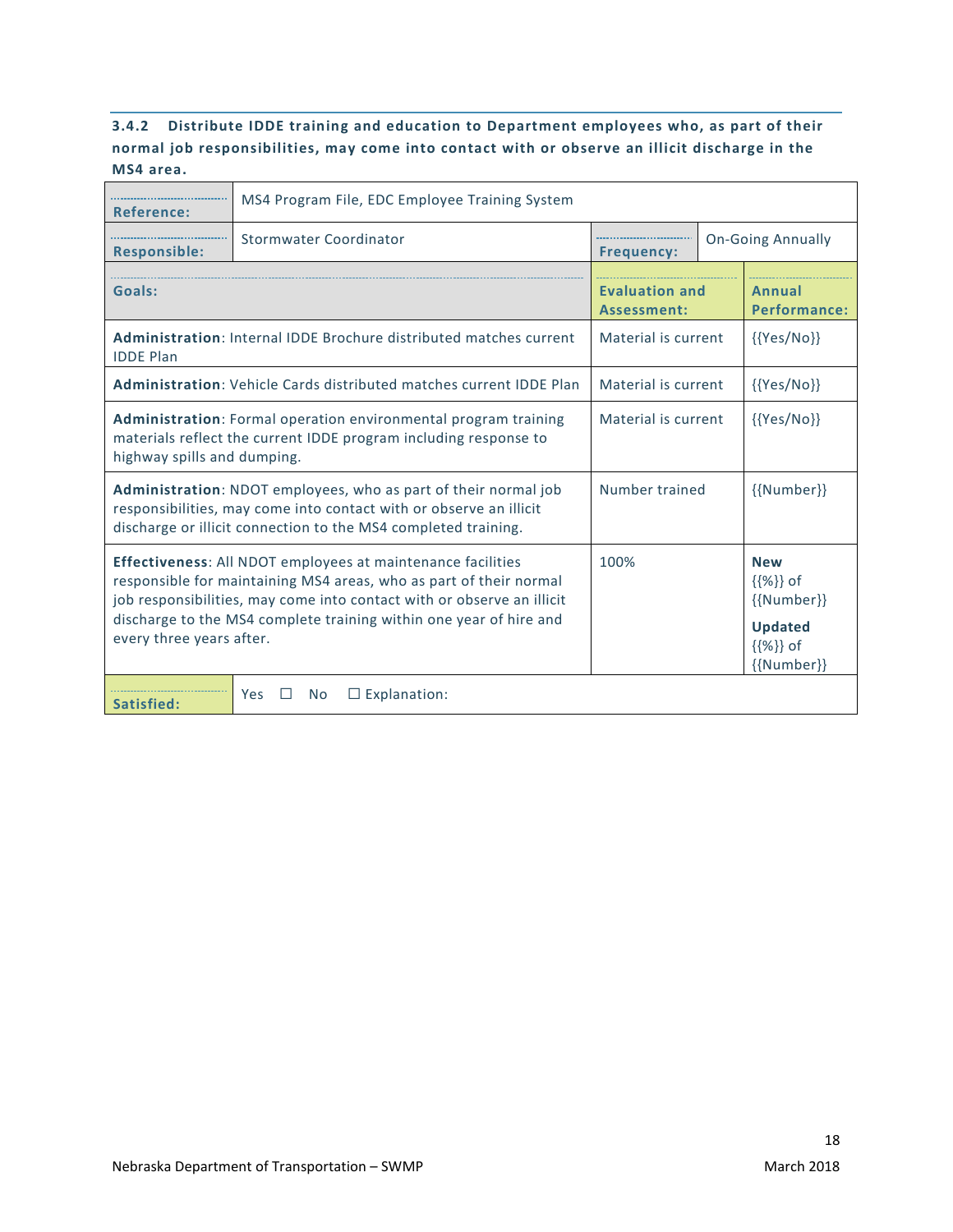## <span id="page-24-0"></span>MCM #4 CONSTRUCTION STORMWATER MANAGEMENT (PERMIT SECTION 3.4.3)

#### <span id="page-24-1"></span>CONSTRUCTION STORMWATER MANAGEMENT DECISION PROCESS AND RATIONALE

The purpose of this MCM is to reduce pollutants in stormwater runoff from construction activities according to the NPDES Construction Stormwater General Permit. Construction activity requires NDOT to plan, design, inspect and maintain BMPs for erosion control, sediment control and good housekeeping. These combined efforts help reduce pollution risks and manage discharges of construction-related stormwater runoff. NDOT oversees project planning and implementation processes to deliver the needed stormwater BMPs. These responsibilities are documented in the Construction Stormwater Plan. The Construction Stormwater Plan communicates, within NDOT, implementation details for stormwater design, permitting, inspection and compliance oversight. It enables BMPs listed in this MCM to be achieved.

Stormwater control measures are required by NDOT on projects that disturb at least one acre of soil by placing construction requirements into contract specifications. Clarity is a database used by NDOT to track the progress of completing the stormwater management design and permitting requirements. NDOT creates a Stormwater Pollution Prevention Plan (SWPPP) to satisfy the NPDES Construction Stormwater Permit. The SWPPP Template details stormwater control measures for erosion, sediment and non-sediment pollution sources for each project. Implementation of these control measures follows the specifications approved with the contract for the project. Leveraging NDOT contract specifications to require stormwater controls for erosion, sediment, and good housekeeping allows NDOT to be consistent with all contract administration aspects of construction projects.

The Construction Stormwater Plan describes the procedures NDOT follows to enforce erosion and sediment control compliance with the NPDES Construction Stormwater Permit or the contract specifications. If a formal noncompliance or violation occurs, the Construction Stormwater Plan describes the escalation steps followed to return the project to compliance. Public complaints about stormwater controls of individual projects may be formally submitted to NDOT and are addressed in the Construction Stormwater Plan as a corrective action or a formal noncompliance. Communication with the project manager or representative about stormwater concerns may be noted in the inspection reports, documented in SiteManager or passed on to be submitted as a formal complaint with NDOT.

Construction site inspections are the primary method NDOT utilizes to identify stormwater corrective actions and to document implementation of the SWMP. Inspector training is a high priority for NDOT and inspectors must maintain a valid inspector certification to inspect projects and oversee the installation of stormwater control measures. Qualified inspectors must be knowledgeable about the risk of stormwater pollution and how to communicate corrective actions that reduce the risk pollution can have on receiving water. Oversight inspections also help provide periodic compliance assistance for all projects located within the MS4 boundary. Inspection reports and corrective actions are documented and recorded in a database called ECODatabase which is also used to distribute notifications and reminders to take actions required for stormwater management.

Evaluation and assessment of the Construction Stormwater Program is described in the BMP tables for this MCM below. Each goal is established with an evaluation and assessment target. By reaching the target, NDOT is protecting stormwater quality to the maximum extent practicable. The following BMPs are established in support of the Construction Stormwater Program.

**BMP 4.1** Prepare Stormwater Pollution Prevention Plans that implement erosion and sediment control requirements for construction sites with NPDES Permits.

**BMP 4.2** Conduct routine and oversight construction site inspections to identify corrective actions needed to satisfy the SWMP and the NPDES Construction Stormwater Permit requirements.

BMP 4.3 Maintain enforcement procedures to respond to corrective actions, formal non-compliance and violations effectively.

**BMP 4.4** Deliver education about the impact of construction stormwater pollution and procedures for design, inspection, and maintenance of erosion and sediment control BMPs.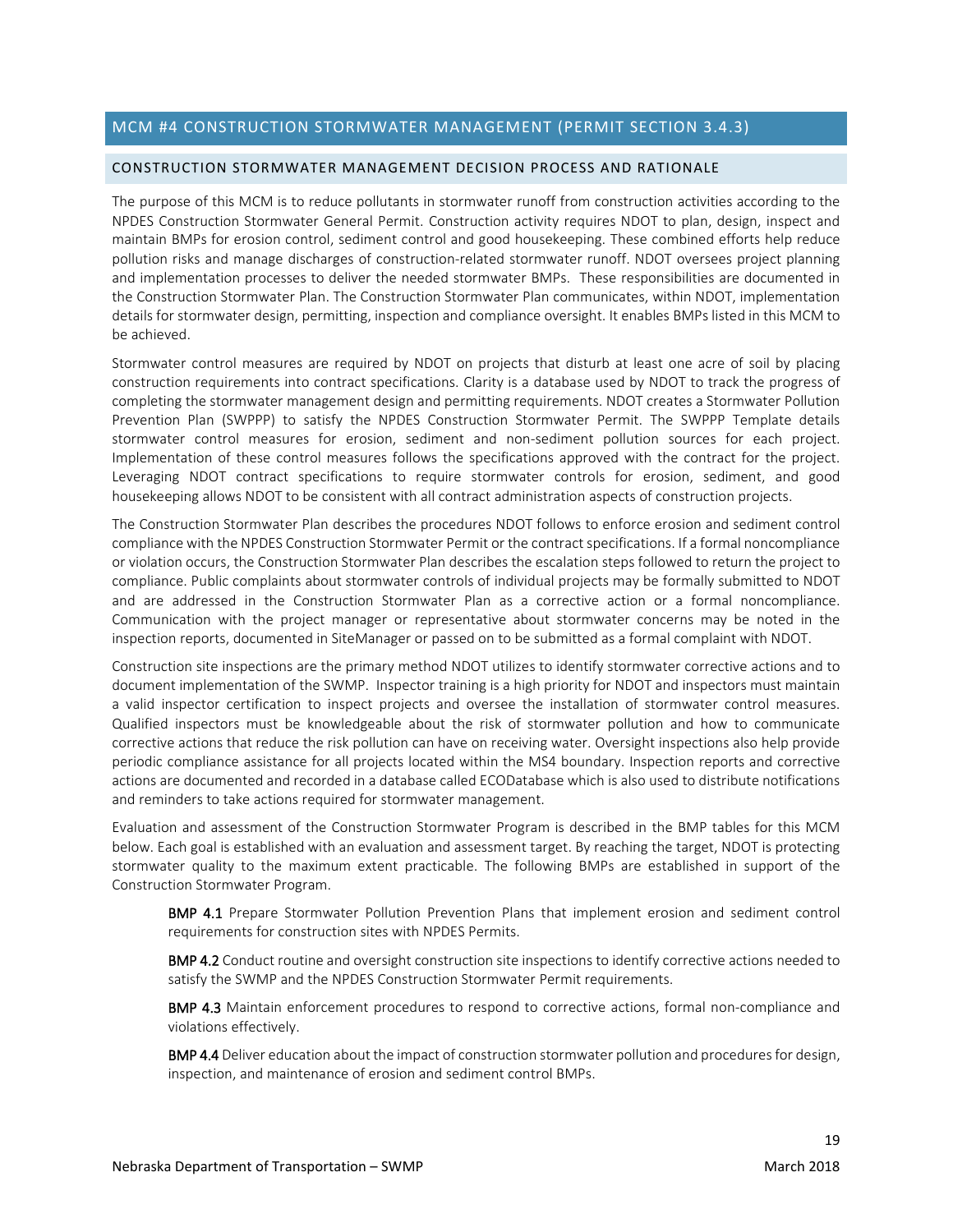## <span id="page-25-0"></span>MCM 4: BMP 1: CONSTRUCTION STORMWATER POLLUTION PREVENTION PLANS (SWPPPS)

BMP RATIONALE: REVIEW AND APPROVE DOCUMENTED PROCEDURES AND PRACTICES THAT WILL BE USED TO PROVIDE TEMPORARY AND PERMANENT SOIL STABILIZATION AND WATER QUALITY PROTECTION DURING THE CONSTRUCTION AND FINAL STABILIZATION PROCESS.

#### **4.1.1 The Department will maintain construction SWPPP review procedures, that:**

- (*Permit 3.4.3.5.1*) Ensure the SWPPP contains the erosion and sediment control and good housekeeping measures that meet the minimum NPDES general construction stormwater permit requirements for stormwater protection during construction activity;
- (*Permit 3.4.3.5.2*) Use qualified individuals, knowledgeable in the technical review of SWPPPS to conduct such reviews;
- (*Permit 3.4.3.5.3*) Document that SWPPP review procedures were completed; and
- (*Permit 3.4.3.4.1, .2 & .3*) Maintain an inventory of all construction activity authorized by NDEQ with contact and location information, date of NPDES authorization and a project tracking number.

| Reference:                          |                                                                                                    | <b>Frequency:</b> |  |
|-------------------------------------|----------------------------------------------------------------------------------------------------|-------------------|--|
| <b>Construction Stormwater Plan</b> |                                                                                                    | Review: Annually  |  |
| <b>Report:</b>                      | {{Observations, recommendations, and/or changes made to program references during permit<br>year}} |                   |  |

## **4.1.2 Develop, review and approve construction stormwater pollution prevention plans (SWPPP) for Department projects that will disturb at least one acre of soil surface alone or as part of a larger common plan of development or sale.**

| <b>Reference:</b>           | Clarity Database, ECODatabase                                                                          |                                      |                                            |  |  |
|-----------------------------|--------------------------------------------------------------------------------------------------------|--------------------------------------|--------------------------------------------|--|--|
| <b>Responsible:</b>         | Stormwater Coordinator                                                                                 | <b>Frequency:</b>                    | <b>On-Going Annually</b>                   |  |  |
| Goals:                      |                                                                                                        | <b>Evaluation and</b><br>Assessment: | <b>Annual Performance:</b>                 |  |  |
| SWPPP Development.          | <b>Administration:</b> Complete Design Activity: Roadside                                              | 100%                                 | $\{\{\% \}\}\$ of $\{\{\text{number}\}\}\$ |  |  |
|                             | Administration: Complete SWPPP template for every<br>stormwater permitted project each reporting year. | 100%                                 | $\{\{\% \}\}\$ of $\{\{\text{number}\}\}\$ |  |  |
| <b>Construction SWPPPs.</b> | <b>Effectiveness:</b> RDC Unit manager approves all NDOT                                               | 100%                                 | $\{\{\% \}\}\$ of $\{\{\text{number}\}\}\$ |  |  |
| Satisfied:                  | $\Box$ Explanation:<br>Yes<br>$\Box$ No                                                                |                                      |                                            |  |  |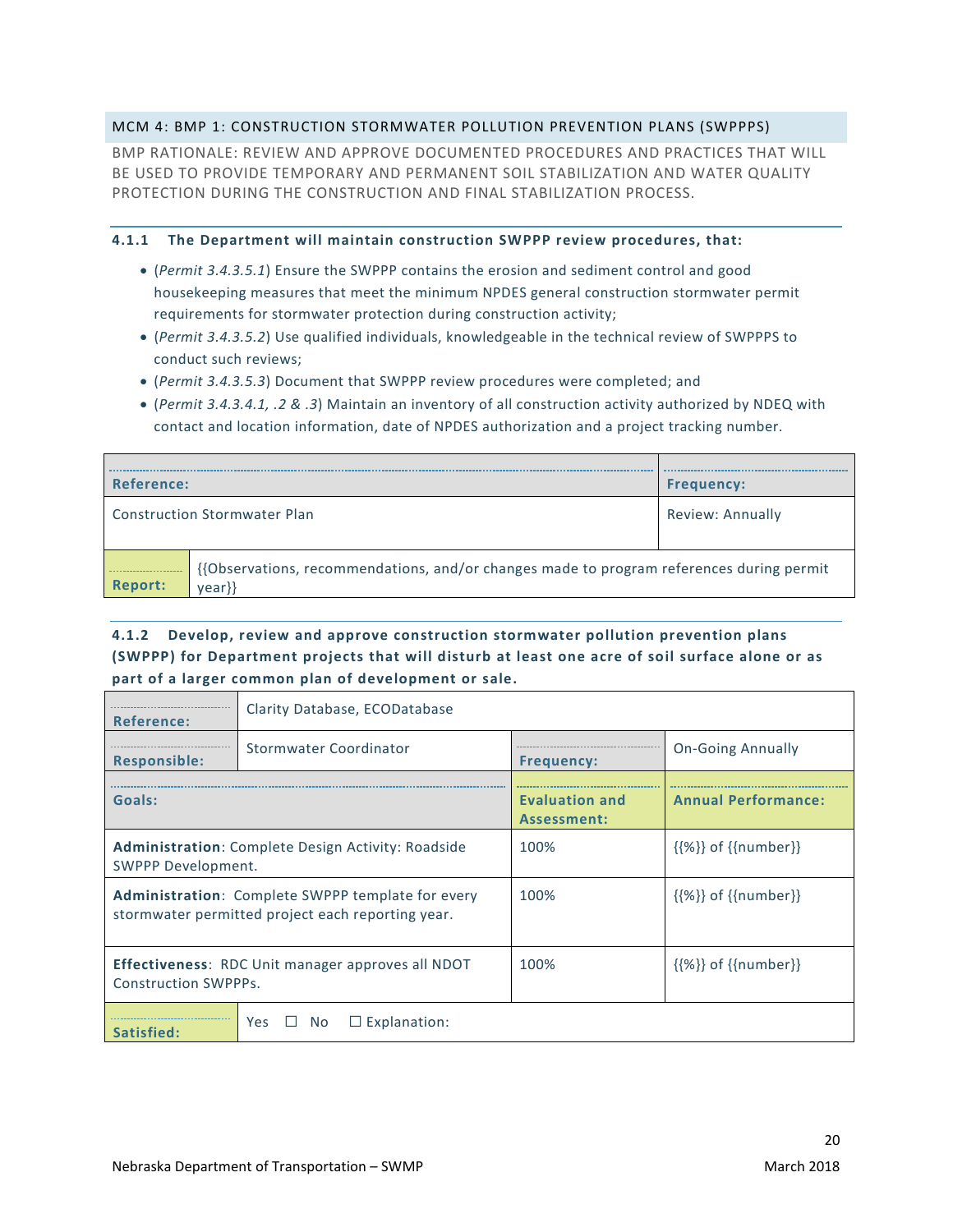## <span id="page-26-0"></span>MCM 4: BMP 2: CONSTRUCTION STORMWATER INSPECTIONS

BMP RATIONALE: CONDUCT SITE INSPECTIONS THAT DOCUMENT SITE CONDITIONS AND COMPLIANCE EFFORTS AND SUPPORT COMPLIANCE ASSISTANCE EFFORTS.

## **4.2.1 The Department will maintain construction SWPPP inspection procedures in the Construction Stormwater Plan, which defines:**

- (*Permit 3.4.3.6.1*) Frequencies for inspecting construction activity as outlined in the NPDES general construction stormwater permit and verifying compliance with NPDES General Permit requirements;
- (*Permit 3.4.3.6.4 & .5*) Documenting, maintaining and tracking the number of inspection records;
- (*Permit 3.4.3.6.6*) Minimum requirements for qualified individuals, knowledgeable in the technical aspects of BMP installation and maintenance for construction inspections; and
- (*Permit 3.4.3.6.7*) Minimum requirements for conducting construction site inspections.

| Reference:                                       |                                                                                                    | <b>Frequency:</b> |
|--------------------------------------------------|----------------------------------------------------------------------------------------------------|-------------------|
| Review: Annually<br>Construction Stormwater Plan |                                                                                                    |                   |
| Report:                                          | {{Observations, recommendations, and/or changes made to program references during permit<br>vear}} |                   |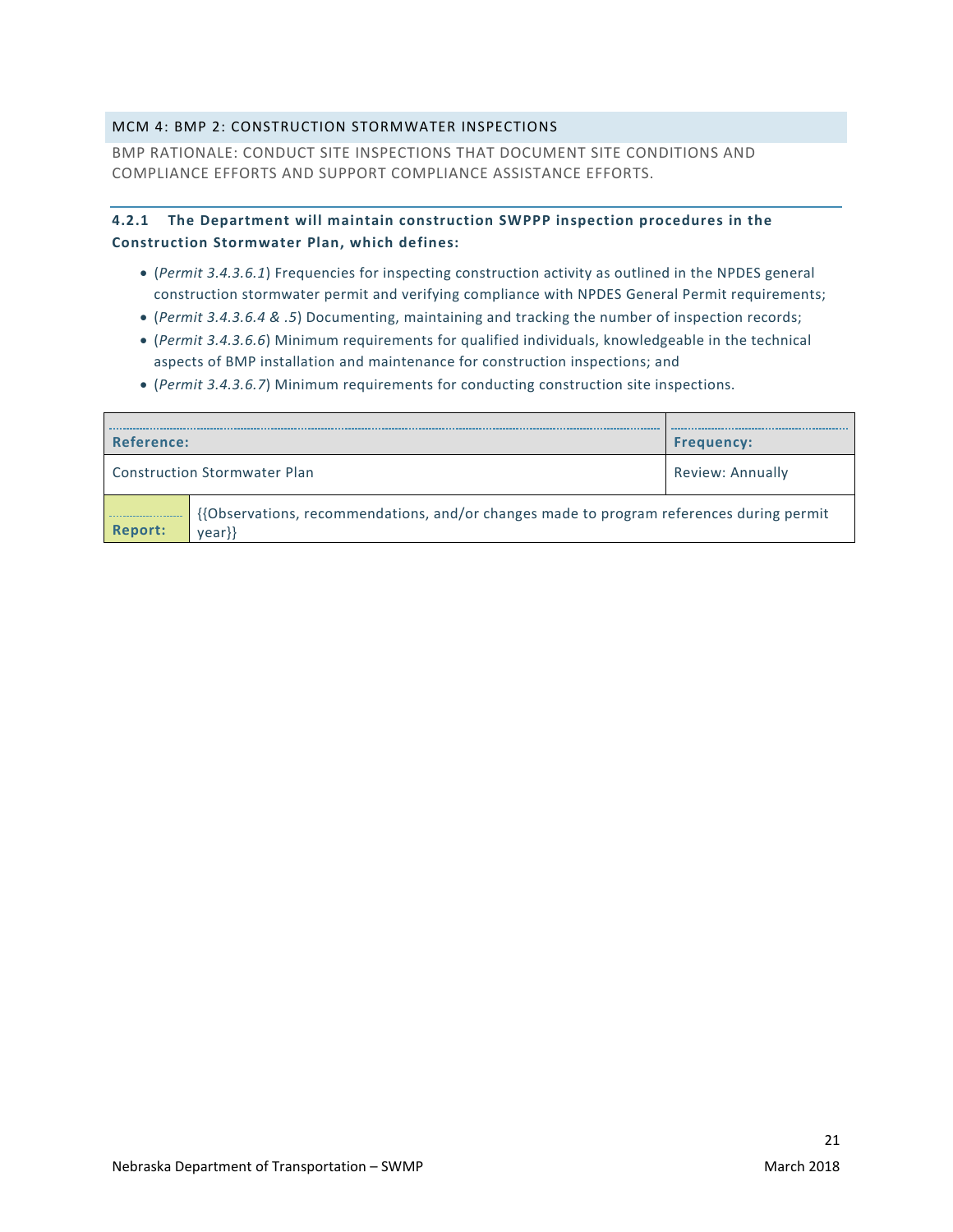# **4.2.2 Conduct site inspections for NPDES construction stormwater permitted construction projects and document compliance with construction stormwater BMP installation and maintenance requirements.**

| <b>Reference:</b>                                                                                            | ECODatabase                                                                                                                                                                |                                      |                            |  |  |
|--------------------------------------------------------------------------------------------------------------|----------------------------------------------------------------------------------------------------------------------------------------------------------------------------|--------------------------------------|----------------------------|--|--|
| <b>Responsible:</b>                                                                                          | <b>Stormwater Coordinator</b>                                                                                                                                              | <b>Frequency:</b>                    | <b>On-Going Annually</b>   |  |  |
| Goals:                                                                                                       |                                                                                                                                                                            | <b>Evaluation and</b><br>Assessment: | <b>Annual Performance:</b> |  |  |
|                                                                                                              | <b>Administration:</b> Scheduled construction stormwater<br>inspections are conducted during reporting period.                                                             | Total number<br>submitted            | {{Number}}                 |  |  |
| period.                                                                                                      | Administration: Compliance oversight construction<br>stormwater inspections are conducted during reporting                                                                 | Total number<br>submitted            | {{Number}}                 |  |  |
| conducted during reporting period.                                                                           | Administration: Vegetation establishment audits are                                                                                                                        | Total number<br>submitted            | {{Number}}                 |  |  |
| establishment                                                                                                | Effectiveness: Scheduled stormwater inspections are<br>completed on average once every 14 days during<br>construction and once every 30 days during                        | 100%                                 | {{%}} of {{Number}}        |  |  |
| <b>Effectiveness:</b> Compliance oversight inspections are<br>completed on average once every calendar year. |                                                                                                                                                                            | 100%                                 | {{%}} of {{Number}}        |  |  |
|                                                                                                              | <b>Effectiveness:</b> Vegetation establishment audits are<br>completed before the Notice of Termination is submitted.                                                      | 100%                                 | {{%}} of {{Number}}        |  |  |
|                                                                                                              | Effectiveness: An investigation is completed by NDOT<br>after a formal complaint is submitted by the public about<br>stormwater management at an active construction site. | 100%                                 | {{%}} of {{Number}}        |  |  |
| $\Box$ Explanation:<br>No<br>Yes.<br>Satisfied:                                                              |                                                                                                                                                                            |                                      |                            |  |  |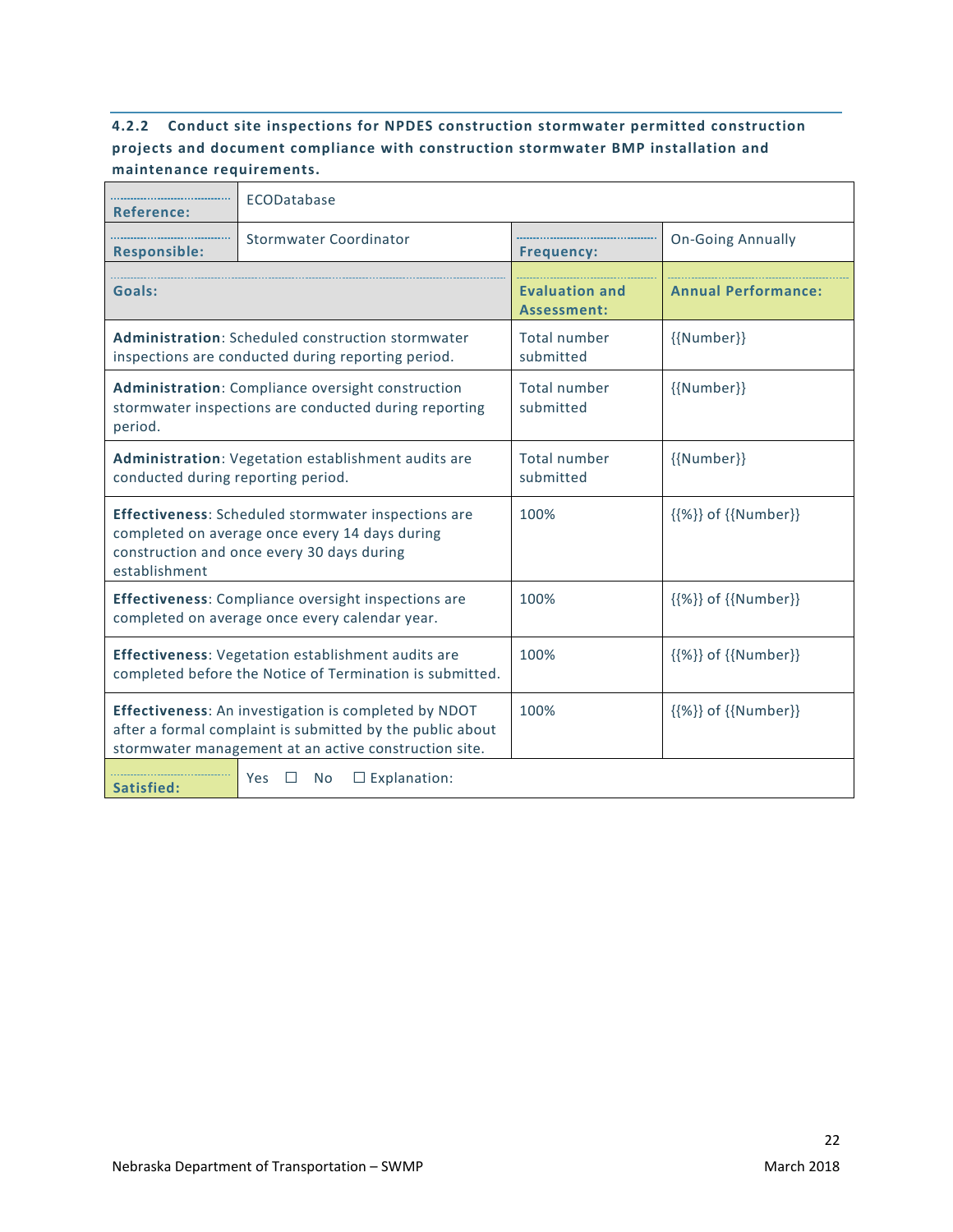## <span id="page-28-0"></span>MCM 4: BMP 3: CONSTRUCTION STORMWATER ENFORCEMENT

BMP RATIONALE: ISSUE TIMELY AND CONSISTENT ENFORCEMENT ACTIONS AND DIRECT THE TIMELY RESOLUTION OF CORRECTIVE ACTIONS, FORMAL NON-COMPLIANCE NOTICES AND VIOLATIONS AT CONSTRUCTION SITES.

**4.3.1 Maintain enforceable authority within the Department by referencing state regulatory mechanism(s) including the following:**

- (*Permit 3.4.3.6.2*) Procedures for taking necessary follow-up actions based on site inspection findings to ensure compliance;
- (*Permit 3.4.3.6.3*) Procedures for compliance oversight tracking;
- (*Permit 3.4.3.6.7*) Procedures for generating, maintaining and tracking compliance oversight documentation.
- (*Permit 3.4.3.7.2*) Procedures for receipt of project-related complaints submitted by the Public regarding construction stormwater activity.

| <b>Reference:</b>                   |                                                                                                               | <b>Frequency:</b> |
|-------------------------------------|---------------------------------------------------------------------------------------------------------------|-------------------|
| <b>Construction Stormwater Plan</b> |                                                                                                               | Review: Annually  |
| <b>Report:</b>                      | {{Observations, recommendations, and/or changes made to program references during permit<br>vear <sup>y</sup> |                   |

## **4.3.2 Conduct and record enforcement actions completed for construction stormwater corrective actions, formal non-compliance and/or violations.**

| <b>Reference:</b>               | SiteManager, ECODatabase, MS4 Project File                                                                                                                                          |                                      |                                            |  |  |
|---------------------------------|-------------------------------------------------------------------------------------------------------------------------------------------------------------------------------------|--------------------------------------|--------------------------------------------|--|--|
| <b>Responsible:</b>             | Stormwater Coordinator                                                                                                                                                              | <b>Frequency:</b>                    | <b>On-Going Annually</b>                   |  |  |
| Goals:                          |                                                                                                                                                                                     | <b>Evaluation and</b><br>Assessment: | <b>Annual Performance:</b>                 |  |  |
|                                 | <b>Administration: Record each instance of NPDES permit</b><br>corrective action, formal non-compliance notices and/or<br>violations identified at construction sites.              | Recorded                             | $\{ \{Yes/No\} \}$                         |  |  |
| at an active construction site. | <b>Effectiveness:</b> An investigation and response is initiated<br>within 48-hours after a formal complaint is provided to<br>NDOT from the public regarding stormwater management | 100%                                 | $\{\{\% \}\}\$ of $\{\{\text{Number}\}\}\$ |  |  |
| resolved.                       | <b>Effectiveness: Records of unresolved formal non-</b><br>compliance and/or violations are updated once every 14<br>days with status and any new information until issue is        | 100%                                 | $\{\{\% \}\}\$ of $\{\{\text{Number}\}\}\$ |  |  |
| Satisfied:                      | $\Box$ Explanation:<br><b>No</b><br><b>Yes</b>                                                                                                                                      |                                      |                                            |  |  |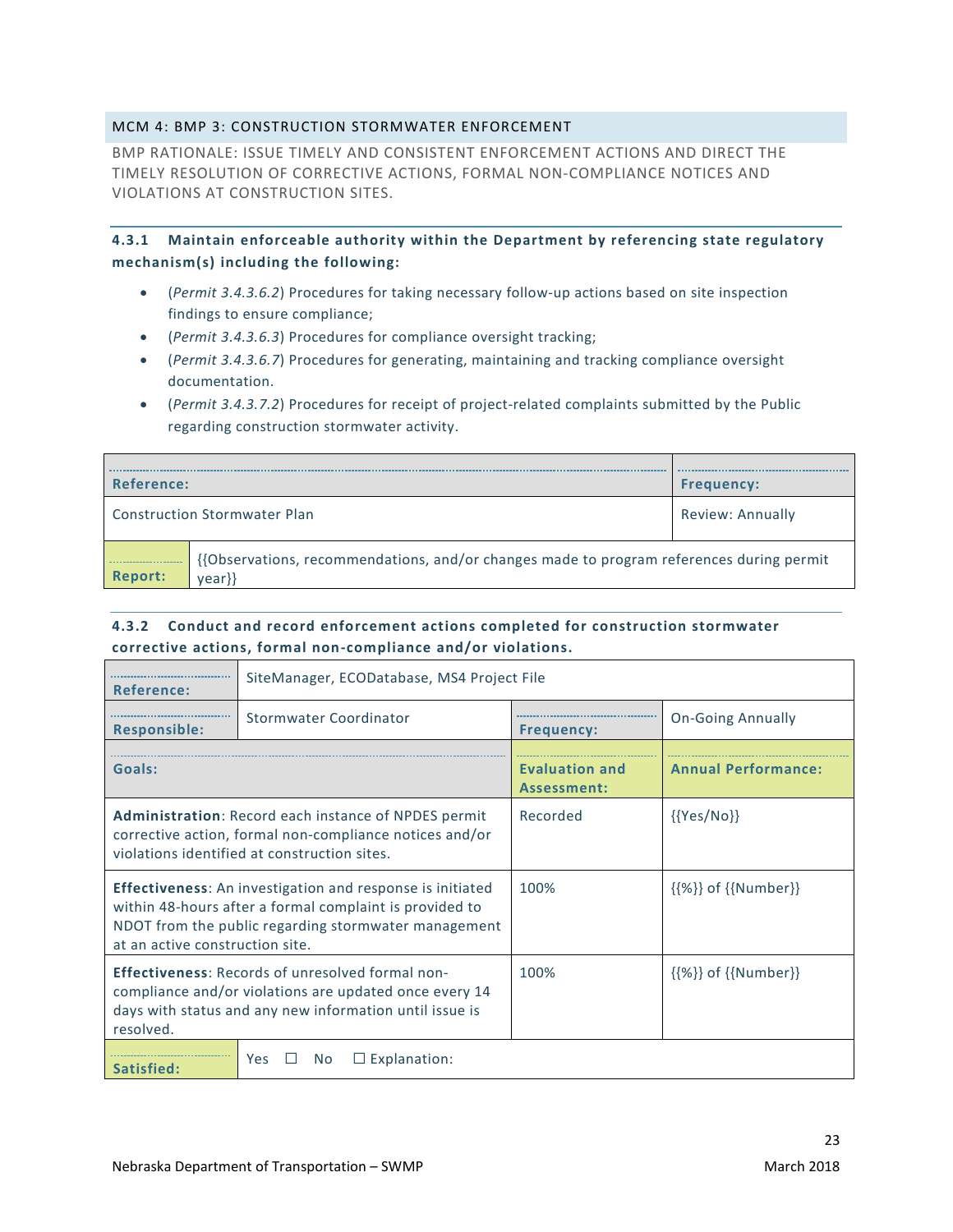## <span id="page-29-0"></span>MCM 4: BMP 4: CONSTRUCTION STORMWATER EDUCATION

## **4.4.1 Maintain construction stormwater educational and training information for distribution at a frequency according to the Public Education and Outreach Strategy, which references the following:**

- (*Permit 3.4.3.7.1.1*) Information on existing training opportunities or training programs for construction operators on stormwater BMP selection, installation, implementation, and maintenance as well as overall program compliance; and
- (*Permit 3.4.3.7.1.2*) Outreach materials (i.e. Pocket guide, newsletters, website, etc.) aimed at educating the operators of construction activities.

| <b>REFERENCE:</b>                                               |                                                                                            |                                                                                                                                                                                                    |                                                                                                                                                                                                                             |      | <b>FREQUENCY:</b> |      |  |  |                  |                           |
|-----------------------------------------------------------------|--------------------------------------------------------------------------------------------|----------------------------------------------------------------------------------------------------------------------------------------------------------------------------------------------------|-----------------------------------------------------------------------------------------------------------------------------------------------------------------------------------------------------------------------------|------|-------------------|------|--|--|------------------|---------------------------|
| PEO Strategies listed below                                     | Annual                                                                                     |                                                                                                                                                                                                    |                                                                                                                                                                                                                             |      |                   |      |  |  |                  |                           |
| Description                                                     | <b>Target Audience</b>                                                                     | <b>Messages</b>                                                                                                                                                                                    | Methods/Resources                                                                                                                                                                                                           |      |                   |      |  |  | Last<br>Provided | <b>Next</b><br><b>Due</b> |
| Environmental<br>Construction<br>Stormwater<br><b>Bulletins</b> | <b>NDOT</b><br>construction<br>project staff and<br>construction<br>project<br>contractors | Stormwater/Erosion<br>and Sediment Control<br><b>BMP</b> Guidance,<br>Inspection and<br>Maintenance<br>Guidance, Training<br>Announcements,<br>Misc. Environmental<br>Updates                      | <b>Electronically Distributed</b><br>bulletin. Also, available on<br>NDOT website.                                                                                                                                          |      | 2017              | 2018 |  |  |                  |                           |
| Pocket Field<br>Guide                                           | <b>NDOT</b><br>construction<br>project staff and<br>construction<br>project<br>contractors | Installation and<br>Maintenance of<br><b>Erosion and Sediment</b><br>Control BMPs. Good<br>Housekeeping BMPs,<br>SWPPP and<br><b>Stormwater Permit</b><br>Information                              | Pocket-sized field guide<br>distributed to all attendees<br>at inspector training classes.<br>Also, available upon request<br>and downloadable from the<br>NDOT website.                                                    | 2017 | 2018              |      |  |  |                  |                           |
| <b>Erosion Control</b><br>Inspector -<br>Certification          | <b>NDOT</b><br>construction<br>project staff and<br>construction<br>project<br>contractors | <b>Stormwater Permit</b><br>Compliance, Erosion<br>and Sediment Control<br>BMPs, Good<br>Housekeeping/Spill<br>Prevention,<br>Inspection and<br>Maintenance<br>Procedures, SWPPP<br>Implementation | <b>Classroom Training Course</b><br>offered a minimum of four<br>(4) times per year.<br>Certification is required to<br>inspect or install/maintain<br>BMPs on NDOT projects.<br>Recertification required<br>every 5 years. |      | 2017              | 2018 |  |  |                  |                           |
| <b>Erosion Control</b><br>Inspector -<br>Recertification        | <b>NDOT</b><br>construction<br>project staff and<br>construction                           | <b>Stormwater Permit</b><br>Compliance, Erosion<br>and Sediment Control<br>BMPs, Good                                                                                                              | On-line Training Course.<br>Recertification is required<br>every 5 years.                                                                                                                                                   |      | 2017              | 2018 |  |  |                  |                           |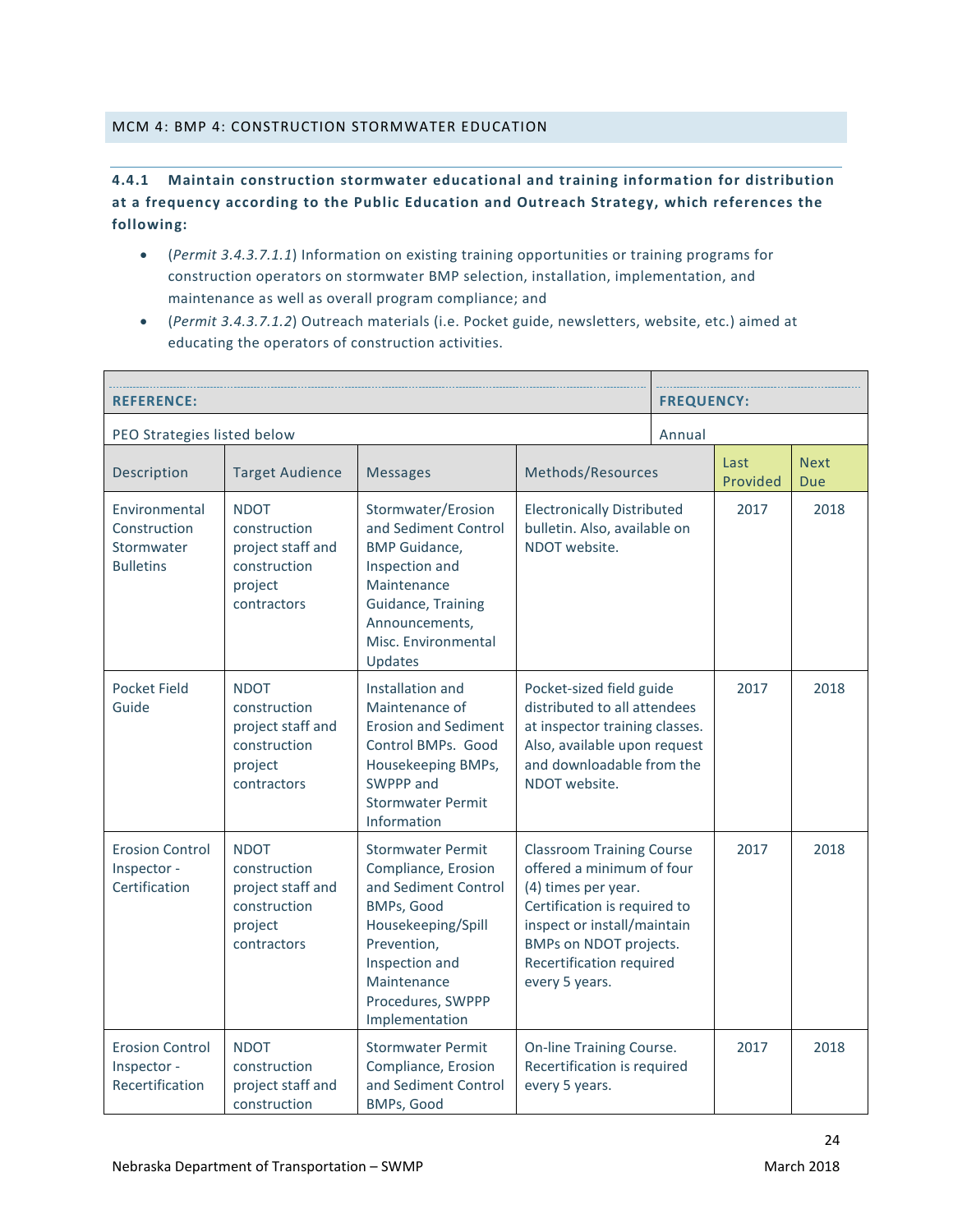|                                                                   | project<br>contractors                                                                     | Housekeeping/Spill<br>Prevention,<br>Inspection and<br>Maintenance<br>Procedures, SWPPP<br>Implementation                                                                                          |                                                                                                               |      |      |
|-------------------------------------------------------------------|--------------------------------------------------------------------------------------------|----------------------------------------------------------------------------------------------------------------------------------------------------------------------------------------------------|---------------------------------------------------------------------------------------------------------------|------|------|
| <b>Erosion Control</b><br>Inspector -<br>Interim<br>Certification | <b>NDOT</b><br>construction<br>project staff and<br>construction<br>project<br>contractors | <b>Stormwater Permit</b><br>Compliance, Erosion<br>and Sediment Control<br>BMPs, Good<br>Housekeeping/Spill<br>Prevention,<br>Inspection and<br>Maintenance<br>Procedures, SWPPP<br>Implementation | Interim Online Certification<br>Course, Provides 6-month<br>temporary certification.<br>Can be used one time. | 2017 | 2018 |
| <b>District</b><br>Environmental<br>Roundtables -<br>Construction | <b>NDOT</b><br>construction<br>project staff                                               | <b>Stormwater Permit</b><br>Compliance, Erosion<br>and Sediment Control<br>BMPs, Good<br>Housekeeping/Spill<br>Prevention,<br>Inspection and<br>Maintenance<br>Procedures, SWPPP<br>Implementation | Interactive roundtable<br>meeting provided at each<br>District office in MS4<br>areas.                        | 2017 | 2018 |
| <b>Report:</b>                                                    | permit year}}                                                                              |                                                                                                                                                                                                    | {{Observations, recommendations, and/or changes made to program references during                             |      |      |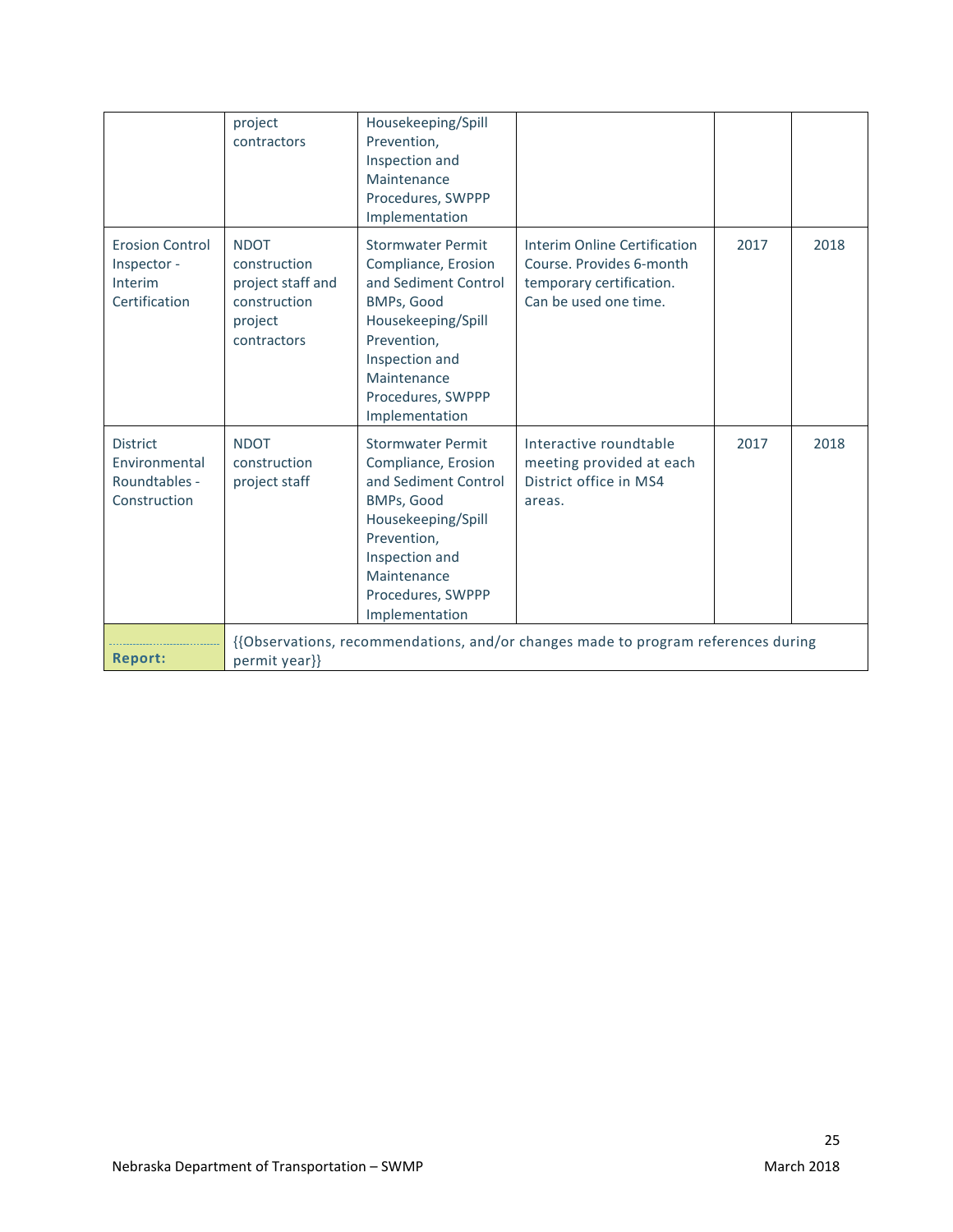## **4.4.2 Distribute education materials and implement training related to construction stormwater pollution.**

| <b>Reference:</b>                                                                                                                                                                                                                                                                                  | MS4 Program File, LTAP Training Records, ECODatabase                                                                                                            |                                                       |                                                                                                                                                                                                       |  |  |
|----------------------------------------------------------------------------------------------------------------------------------------------------------------------------------------------------------------------------------------------------------------------------------------------------|-----------------------------------------------------------------------------------------------------------------------------------------------------------------|-------------------------------------------------------|-------------------------------------------------------------------------------------------------------------------------------------------------------------------------------------------------------|--|--|
| <b>Responsible:</b>                                                                                                                                                                                                                                                                                | <b>Stormwater Coordinator</b>                                                                                                                                   | <b>Frequency:</b>                                     | <b>On-Going Annually</b>                                                                                                                                                                              |  |  |
| Goals:                                                                                                                                                                                                                                                                                             |                                                                                                                                                                 | <b>Evaluation and</b><br>Assessment:                  | <b>Annual Performance:</b>                                                                                                                                                                            |  |  |
|                                                                                                                                                                                                                                                                                                    | <b>Administration: Construction stormwater bulletins</b><br>provided to construction site staff and operators.                                                  | Two bulletins<br>distributed per year                 | ${Number}}$                                                                                                                                                                                           |  |  |
| <b>Administration: Construction stormwater BMP</b><br>information is provided to construction site staff and<br>operators.                                                                                                                                                                         |                                                                                                                                                                 | Total number of<br>pocket guides<br>distributed       | ${Number}}$                                                                                                                                                                                           |  |  |
| <b>Effectiveness: NDOT construction stormwater inspector</b><br>certification is required every five years by Department<br>construction project staff and construction project<br>contractors involved in project inspections and directing<br>installation of erosion and sediment control BMPs. |                                                                                                                                                                 | Total number of<br>certification courses<br>completed | <b>Live Certification</b><br>${Number}$<br><b>Live Recertification</b><br>${Number}}$<br><b>On-Line Recertification</b><br>{{Number}}<br><b>On-Line Interim</b><br><b>Certification</b><br>{{Number}} |  |  |
| procedures                                                                                                                                                                                                                                                                                         | <b>Effectiveness: District Construction Environmental</b><br>Roundtables provided at each District Office to review<br>construction stormwater requirements and | 100%                                                  | $\{\{\% \}\}\$ of $\{\text{Number}\}\}$                                                                                                                                                               |  |  |
| $\Box$ Explanation:<br><b>Yes</b><br><b>No</b><br>Satisfied:                                                                                                                                                                                                                                       |                                                                                                                                                                 |                                                       |                                                                                                                                                                                                       |  |  |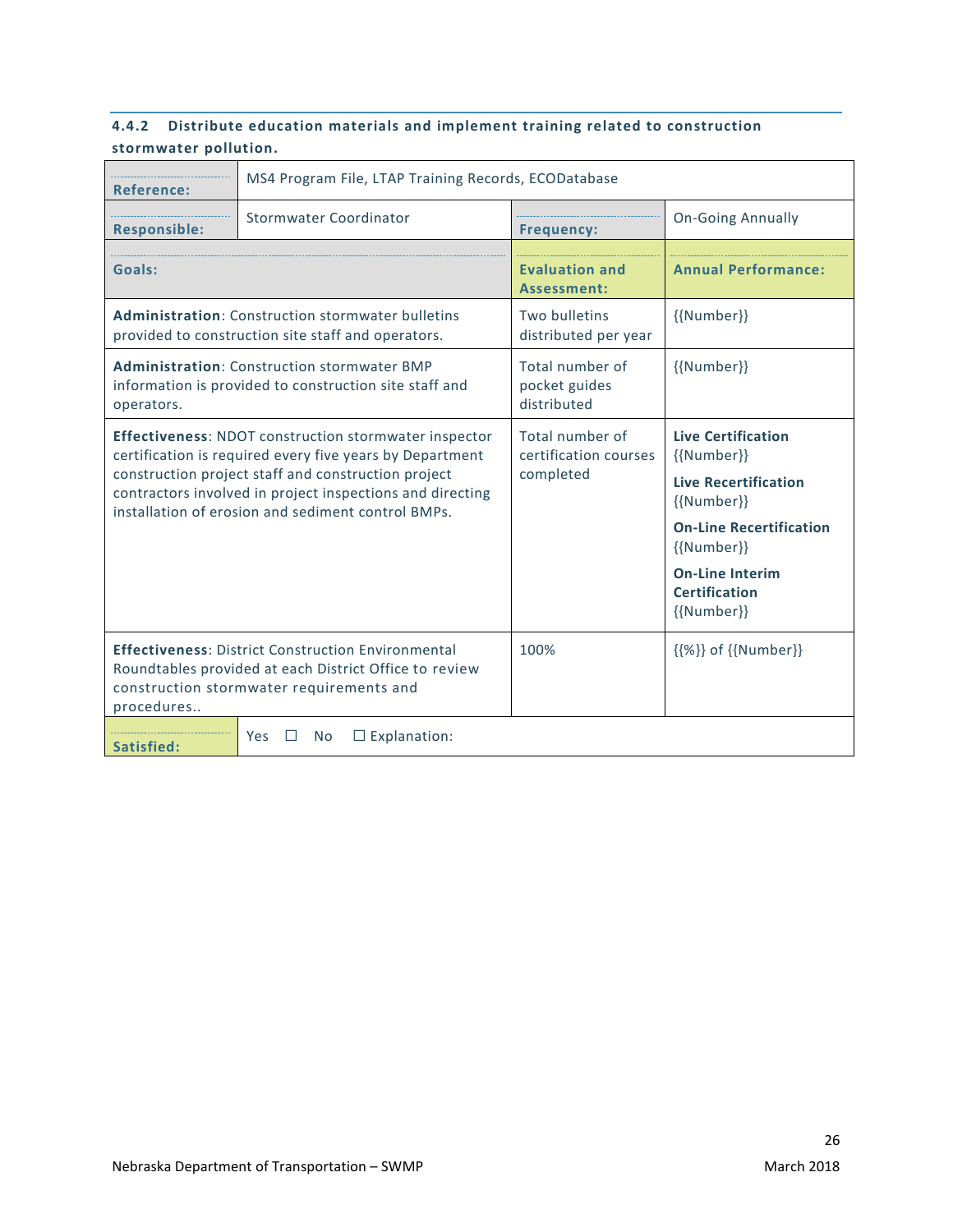## <span id="page-32-0"></span>MCM #5 POST CONSTRUCTION STORMWATER MANAGEMENT (PERMIT SECTION 3.4.4)

#### <span id="page-32-1"></span>POST CONSTRUCTION STORMWATER MANAGEMENT DECISION PROCESS AND RATIONALE

The purpose of this MCM is to include appropriate stormwater treatment BMPs on projects undergoing new development or redevelopment resulting in land disturbance of greater than or equal to one acre. This approach to roadway design addresses the on-going discharge of non-point source pollution from stormwater runoff after a project is complete. This MCM requires NDOT to plan, design, construct, inspect and maintain applicable stormwater treatment facilities. To accomplish this requirement, NDOT integrates stormwater treatment design into the roadway design process. These responsibilities are documented in the Post Construction Stormwater Plan. The Post Construction Stormwater Plan communicates, within NDOT, implementation details for stormwater treatment facility design, permitting, inspection and compliance oversight. It enables BMPs listed in this MCM to be achieved.

The Drainage Design and Erosion Control Manual (DDECM) was updated in 2012 with new design procedures and establishment of treatment standards. Chapter three of the DDECM outlines the design process and provides design guidelines for types of stormwater treatment facilities that may be included in the roadway design. Design forms have been adopted and incorporated into the design process to help NDOT Design Division staff determine if stormwater treatment is required and to provide the necessary documentation. Clarity is a database used to document that the design review steps have been completed for each project located in the MS4 boundary. The Roadside Development and Compliance (RDC) assists with project guidance of stormwater treatment requirements with roadway designers.

Training for NDOT staff and consultant designers has been important to raising awareness of requirements and equipping designers with the knowledge to satisfy the design procedures for stormwater treatment. Classroom training remains an effective method of delivering stormwater treatment design training and will continue to be provided as improved techniques are identified. Not all roadway designers work on projects that are located in the MS4 boundary. Making training available annually as staff transitions occur or new information is available to present is necessary. Informally reviewing project examples throughout the year with NDOT designers also supports the educational needs of NDOT.

Construction of new stormwater treatment facilities is underway and new treatment facilities will be located in the MS4 boundary over time. Stormwater Treatment Facility maintenance guides and inspection requirements are maintained by NDOT for each type of treatment facility. RDC will coordinate with maintenance staff responsible for each highway segment where stormwater treatment facility maintenance is required. ECODatabase is utilized to track inspections and corrective actions, and sends reminders when action is required.

Evaluation and assessment of the Post Construction Stormwater Program is described in the BMP tables for this MCM below. Each goal is established with an evaluation and assessment target. By reaching the target, NDOT is protecting stormwater quality to the maximum extent practicable. The following BMPs are established in support of the Post Construction Stormwater Program.

**BMP 5.1** Maintain authority and compliance oversight procedures necessary to require stormwater treatment facilities to be designed, constructed and maintained on required projects.

BMP 5.2 Maintain and implement procedures necessary to facilitate planning and design of stormwater treatment facilities that will be constructed on required projects.

**BMP 5.3** Maintain and implement inspection procedures necessary to evaluate and direct the maintenance of constructed stormwater treatment facilities.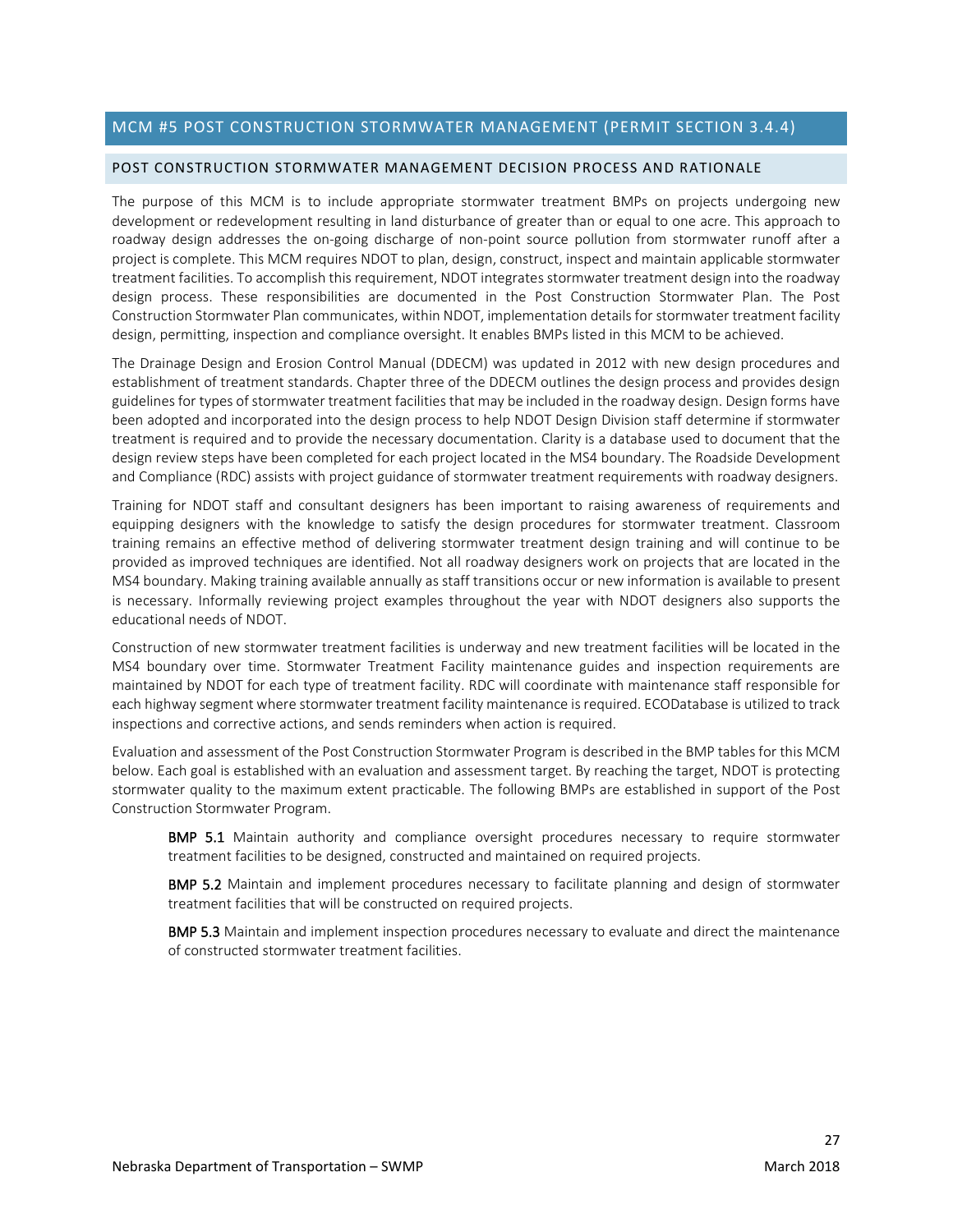## <span id="page-33-0"></span>MCM 5: BMP 1: POST CONSTRUCTION STORMWATER CONTROL AUTHORITY

## **5.1.1 Maintain enforceable authority and escalation procedures for the MS4 Post Construction Stormwater (PCSW) program with state regulatory mechanisms defining and enabling the following:**

- (*Permit 3.4.4.1*) Stormwater treatment standards to be met for new development and redevelopment projects within the MS4 boundary that result in disturbance of one or more acres or that will result in a total land disturbance of less than one acre if part of a larger common plan of development or sale;
- (*Permit 3.4.4.2.1*) Minimum performance standards applicable to new development and redevelopment project designs; and
- (*Permit 3.4.4.5.1*) Resolution of corrective actions to restore the designed performance standard of inspected stormwater treatment facilities.

| Reference:                                                                                                   |                                          | <b>Frequency:</b> |  |  |
|--------------------------------------------------------------------------------------------------------------|------------------------------------------|-------------------|--|--|
|                                                                                                              | <b>Post Construction Stormwater Plan</b> | Review: Annually  |  |  |
| {{Observations, recommendations, and/or changes made to program references during permit<br>Report:<br>year} |                                          |                   |  |  |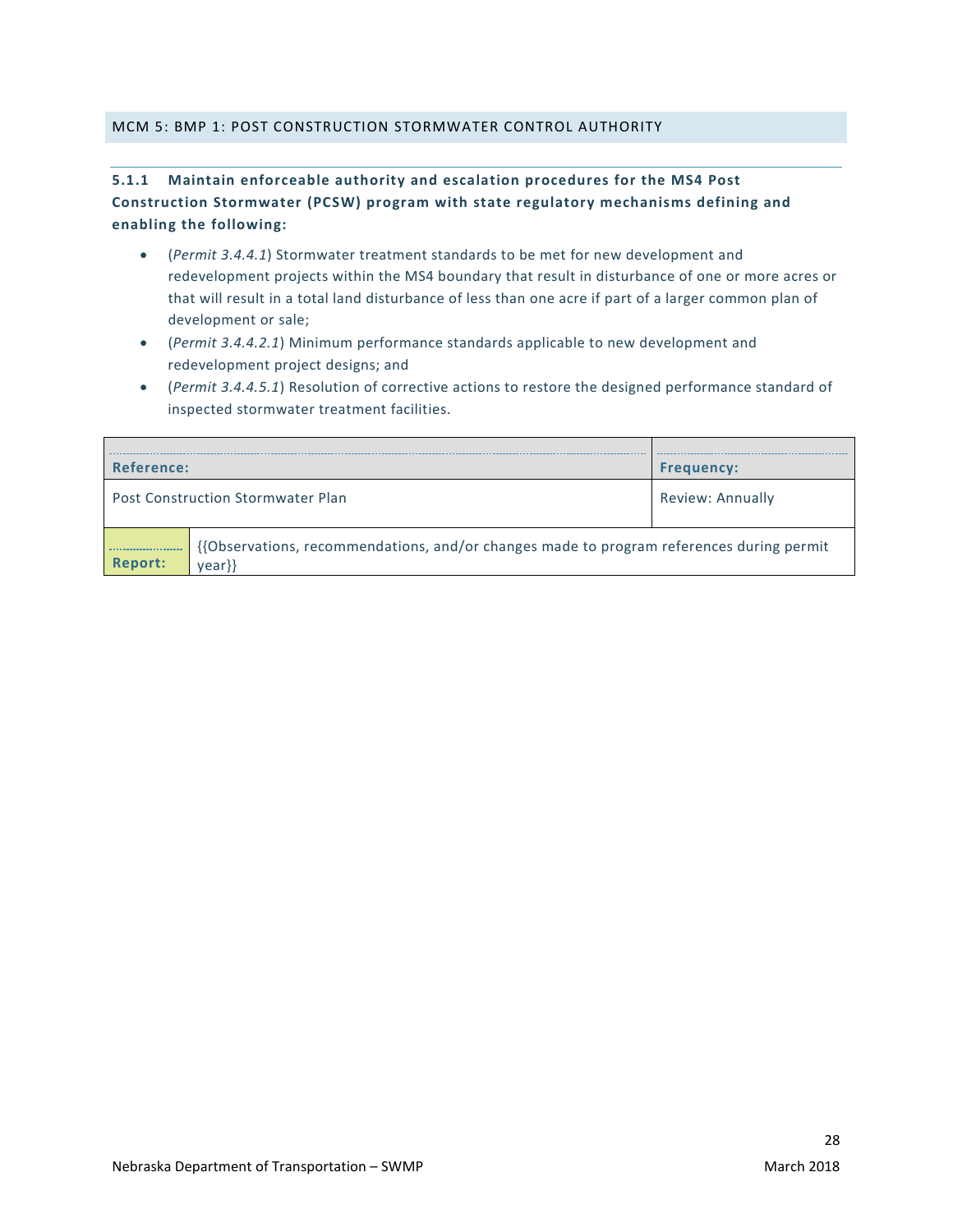## **5.1.2 Implement compliance oversight procedures for permanent stormwater treatment facility requirements.**

| <b>Reference:</b>                                                                                                                                                                                                                                                                                                                                                                            | ECODatabase                                     |  |                                                  |  |                                                 |  |
|----------------------------------------------------------------------------------------------------------------------------------------------------------------------------------------------------------------------------------------------------------------------------------------------------------------------------------------------------------------------------------------------|-------------------------------------------------|--|--------------------------------------------------|--|-------------------------------------------------|--|
| <b>Responsible:</b>                                                                                                                                                                                                                                                                                                                                                                          | Stormwater Coordinator                          |  | <b>Frequency:</b>                                |  | <b>On-Going Annually</b>                        |  |
| Goals:                                                                                                                                                                                                                                                                                                                                                                                       |                                                 |  | <b>Evaluation and</b><br>Assessment:             |  | Annual<br><b>Performance:</b>                   |  |
| Administration: Record Stormwater Treatment Facility/Project,<br>date compliance oversight initiated, reason for non-compliance<br>or violation, date corrective actions are identified, nature of<br>action required, date action was resolved or placed on capital<br>expenditures log and final resolution of non-compliance with<br>Post Construction stormwater treatment requirements. |                                                 |  | Recorded                                         |  | ${Yes/No}$                                      |  |
| Effectiveness: Initiate investigation within seven (7) days of<br>identification of potential non-compliance.                                                                                                                                                                                                                                                                                |                                                 |  | 100%                                             |  | $\{\{\% \}\}\$ of<br>{{Number}}<br>Enforcements |  |
| <b>Effectiveness:</b> Unresolved records of corrective actions, non-<br>compliance or violation are updated once every 30 days with<br>current status and any new information until the issue is<br>resolved.                                                                                                                                                                                |                                                 |  | 100%                                             |  | $\{\{\% \}\}\$ of<br>{{Number}}<br>Records      |  |
| <b>Effectiveness:</b> Summarize all instances of non-compliance or<br>violation that were closed without resolution, including who<br>made the determination to close the record and why the<br>instance could not be resolved.                                                                                                                                                              |                                                 |  | Record instances<br>closed without<br>resolution |  | $\{ \{ Yes/No \} \}$                            |  |
| Satisfied:                                                                                                                                                                                                                                                                                                                                                                                   | $\square$ Explanation:<br>Yes<br>No.<br>$\perp$ |  |                                                  |  |                                                 |  |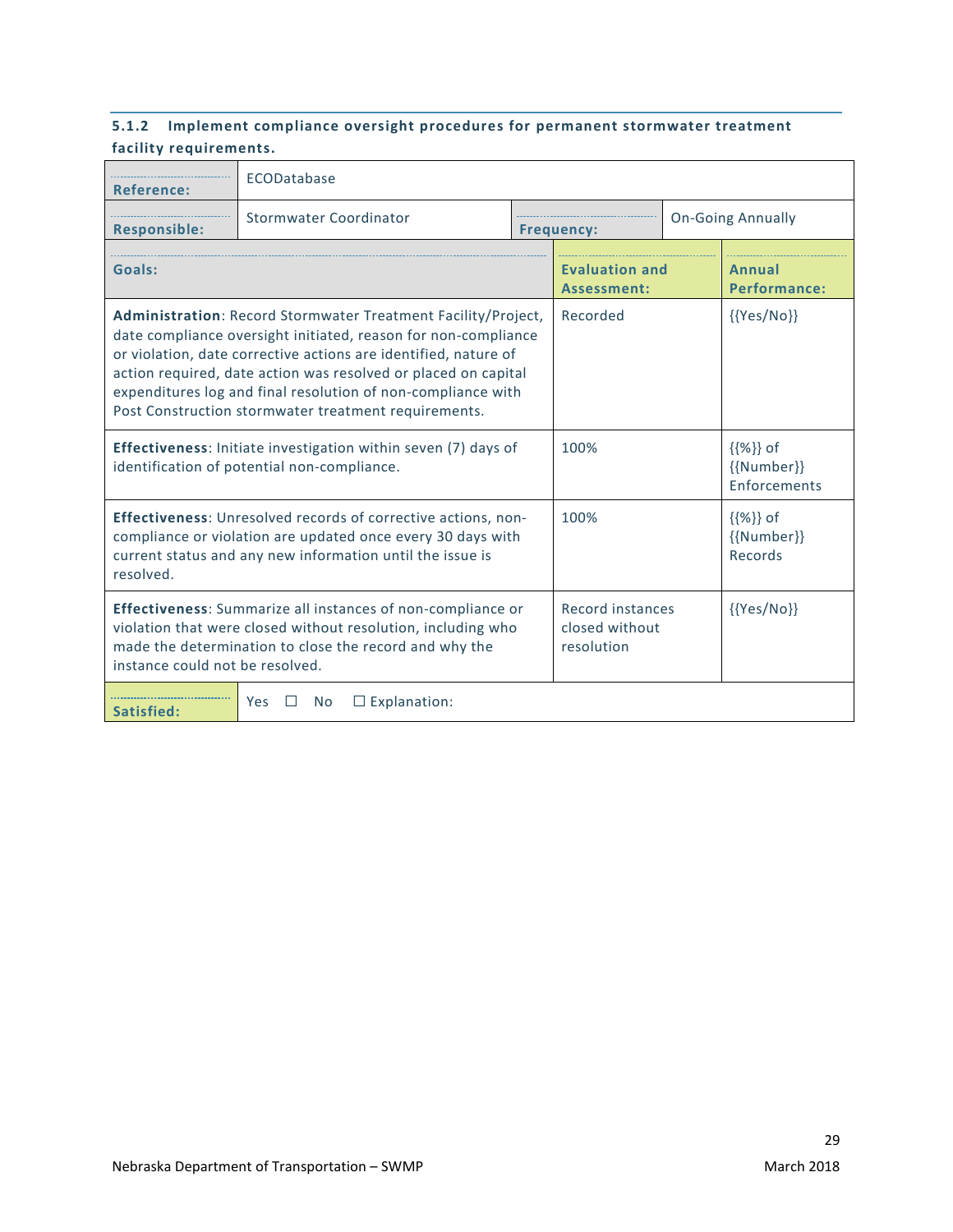## <span id="page-35-0"></span>**5.2.1 Maintain design process review procedures for the MS4 Post Construction Stormwater (PCSW) program, which includes the following:**

- (*Permit 3.4.4.1.1 & .3*) Documentation requirements for project plans to contain stormwater treatment facilities that meet the minimum performance standards for design, installation, implementation, and maintenance;
- (*Permit 3.4.4.1.2*) Assignment of qualified individuals, knowledgeable in the technical review of stormwater treatment design;
- (*Permit 3.4.4.2.1.1*) Inter-departmental consultations for design review and approval; and
- (*Permit 3.4.4.2.1.2*) Maintenance of as-built plan drawings after construction of a project.

| <b>Reference:</b>                                                                                    |                                                                                                                                       | <b>Frequency:</b>                                                                                                                  |                                                                                                                          |      |                  |                           |  |
|------------------------------------------------------------------------------------------------------|---------------------------------------------------------------------------------------------------------------------------------------|------------------------------------------------------------------------------------------------------------------------------------|--------------------------------------------------------------------------------------------------------------------------|------|------------------|---------------------------|--|
| Post Construction Stormwater Plan, PEO Strategies listed below                                       |                                                                                                                                       |                                                                                                                                    |                                                                                                                          |      | Review: Annually |                           |  |
| Description                                                                                          | <b>Target Audience</b>                                                                                                                | <b>Messages</b>                                                                                                                    | Methods/Resources                                                                                                        |      | Last<br>Provided | <b>Next</b><br><b>Due</b> |  |
| <b>NDOT</b><br>Stormwater<br><b>Treatment</b><br>Facilities -<br><b>Design Guides</b>                | Department<br>Roadway<br>Designers and<br>Consultant<br>Designers.                                                                    | Design guidance<br>for NDOT<br>Stormwater<br><b>Treatment</b><br>Facilities.                                                       | Design Guides referenced<br>during Stormwater Treatment<br>Design Class and available for<br>download from NDOT website. | 2017 | 2018             |                           |  |
| <b>NDOT</b><br>Stormwater<br><b>Treatment</b><br>Facilities -<br><b>Maintenance</b><br><b>Guides</b> | Department staff<br>involved with<br>Maintenance<br>Facility and<br>Highway O&M.<br><b>Adjacent MS4</b><br>Program<br><b>Managers</b> | Maintenance<br>guidance for NDOT<br>Stormwater<br>Treatment<br>Facilities.                                                         | Design Guides referenced<br>during Stormwater Treatment<br>Design Class and available for<br>download from NDOT website. |      | 2017             | 2018                      |  |
| Stormwater<br><b>Treatment</b><br>Design Class                                                       | Department<br>Roadway<br>Designers and<br>Consultant<br>Designers                                                                     | <b>Post Construction</b><br><b>Stormwater Design</b><br>Process (Chapter 3<br>of Drainage Design<br>and Erosion<br>Control Manual) | Live Classroom Training.<br>Minimum 1 per year.                                                                          |      | 2017             | 2018                      |  |
| <b>Report:</b>                                                                                       | {{Observations, recommendations, and/or changes made to program references during permit<br>$\{year\}$                                |                                                                                                                                    |                                                                                                                          |      |                  |                           |  |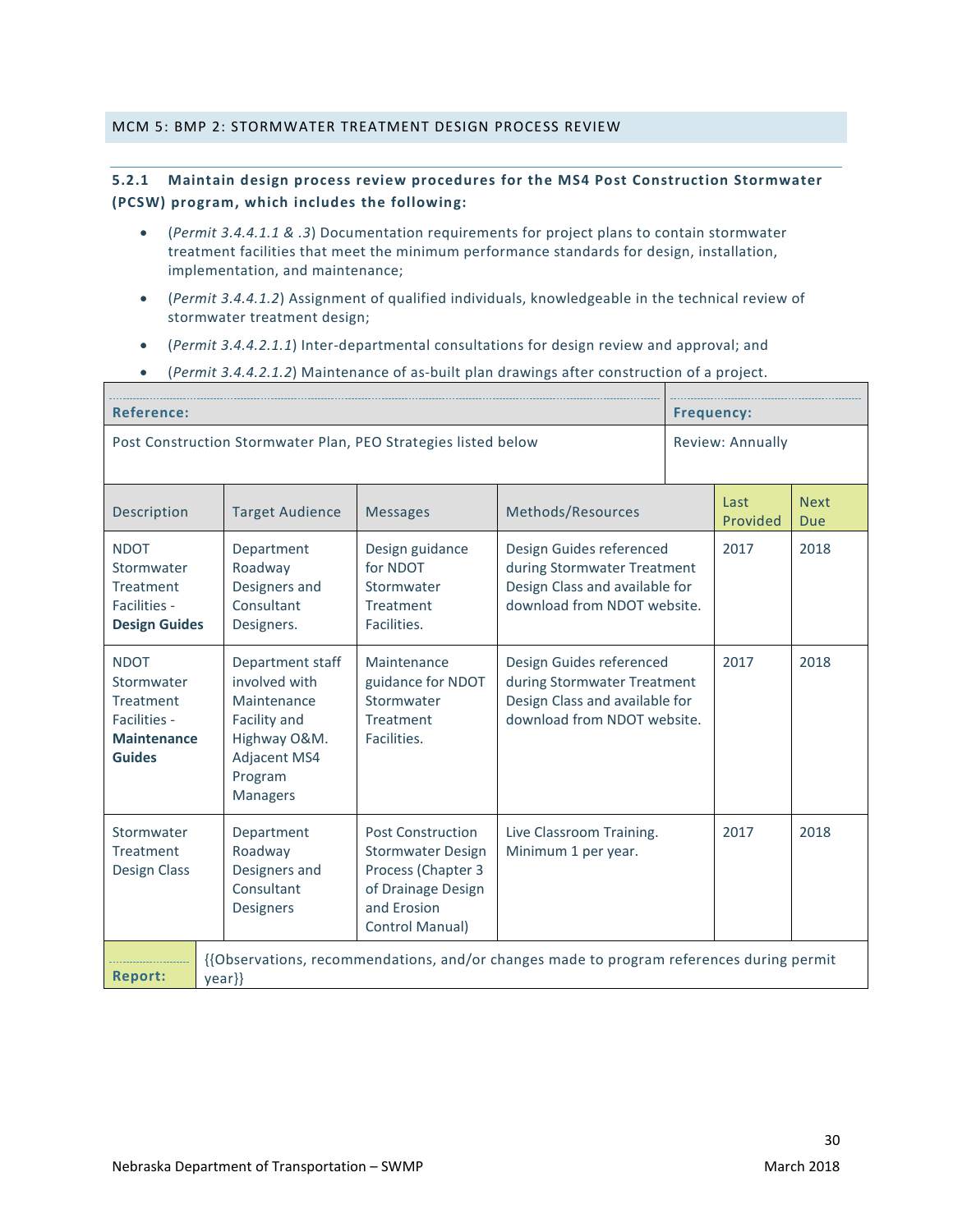# **5.2.2 Conduct and record the status and Post Construction design process review effort for construction projects that will disturb at least one acre of soil alone or as part of a larger common plan of development or sale.**

| <b>Reference:</b>                                                                                                                                                                              | Clarity Database, OnBase document management system |  |                                                            |  |                                                                  |  |
|------------------------------------------------------------------------------------------------------------------------------------------------------------------------------------------------|-----------------------------------------------------|--|------------------------------------------------------------|--|------------------------------------------------------------------|--|
| <b>Responsible:</b>                                                                                                                                                                            | <b>Stormwater Coordinator</b>                       |  | <b>On-Going Annually</b><br><b>Frequency:</b>              |  |                                                                  |  |
| Goals:                                                                                                                                                                                         |                                                     |  | <b>Evaluation and</b><br>Assessment:                       |  | Annual<br><b>Performance:</b>                                    |  |
| <b>Administration: Stormwater Treatment Facility Design Guides</b><br>match current policies.                                                                                                  |                                                     |  | Material is current                                        |  | $\{ \{ Yes/No \} \}$                                             |  |
| <b>Administration: Stormwater Treatment Facility Maintenance</b><br>Guides match current policies.                                                                                             |                                                     |  | Material is current                                        |  | $\{ \{ Yes/No \} \}$                                             |  |
| Administration: Stormwater Treatment Facility Design training<br>is made available for DOT Roadway Designers and consultant<br>designers responsible for stormwater treatment facility design. |                                                     |  | Stormwater<br><b>Treatment Design</b><br>training provided |  | <b>Provided</b><br>${Number}}$<br><b>Attended</b><br>${Number}}$ |  |
| <b>Administration:</b> Complete post construction stormwater<br>treatment Form A for every new development and<br>redevelopment project within the MS4 boundary                                |                                                     |  | Total number<br>completed                                  |  | {{Number}}                                                       |  |
| Administration: Complete post construction stormwater<br>treatment Form B for every project required to consider post<br>construction stormwater treatment based on Form A review.             |                                                     |  | <b>Total number</b><br>completed                           |  | ${Number}$                                                       |  |
| <b>Effectiveness: Professional Engineer signs off that permanent</b><br>100%<br>$\{\{\% \}\}\$ of<br>stormwater treatment facilities meet NDOT design standards.                               |                                                     |  |                                                            |  | {{Number}} STFs                                                  |  |
| $\Box$ Explanation:<br>Yes<br>No.<br>Satisfied:                                                                                                                                                |                                                     |  |                                                            |  |                                                                  |  |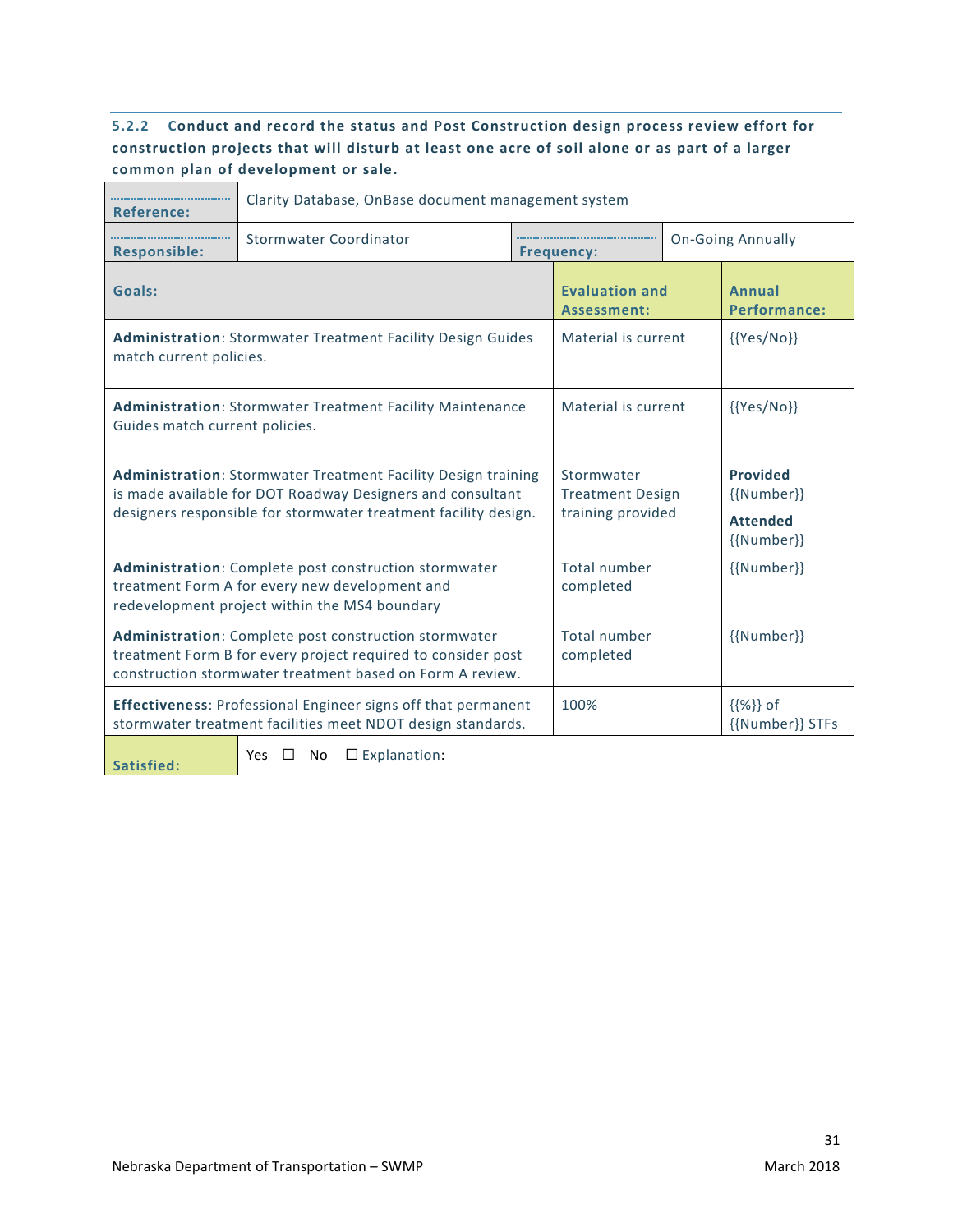#### <span id="page-37-0"></span>MCM 5: BMP 3: STORMWATER TREATMENT SITE INSPECTIONS

## **5.3.1 Maintain site inspection procedures for the MS4 Post Construction Stormwater (PCSW) program, which references and defines the following:**

- (*Permit 3.4.4.3.1 & 3.4.4.5.1*) Inspection methods to determine if performance standards are maintained for all installed stormwater treatment facilities;
- (*Permit 3.4.4.4.1 & .3*) Maintaining a current inventory, available for review by permitting authority, and map of stormwater treatment facilities within the MS4 Coverage Area;
- (*Permit 3.4.4.4.2*) Updating a stormwater treatment facility inventory where changes occur in property ownership or operation;
- (*Permit 3.4.4.5.2*) Inspection frequency for all installed stormwater treatment facilities;
- (*Permit 3.4.4.5.3 & .4*) Inspection report availability for review by the permitting authority.

| Reference                                                                                               | Frequency                                                                                                  |                  |
|---------------------------------------------------------------------------------------------------------|------------------------------------------------------------------------------------------------------------|------------------|
| Post Construction Stormwater Plan, Stormwater Treatment BMP Maintenance and<br><b>Inspection Guides</b> |                                                                                                            | Review: Annually |
| Report:                                                                                                 | {{observations, recommendations, and/or changes made to program defining documents during<br>permit year}} |                  |

## **5.3.2 Conduct and record site inspections for new development and redevelopment projects to document stormwater treatment facility installation and maintenance compliance.**

| <b>Reference:</b>                                                                                                                                                                                                                    | ECODatabase                       |      |                                      |                                 |                                  |  |
|--------------------------------------------------------------------------------------------------------------------------------------------------------------------------------------------------------------------------------------|-----------------------------------|------|--------------------------------------|---------------------------------|----------------------------------|--|
| <b>Responsible:</b>                                                                                                                                                                                                                  | Stormwater Coordinator            |      | <b>Frequency:</b>                    |                                 | <b>On-Going Annually</b>         |  |
| Goals:                                                                                                                                                                                                                               |                                   |      | <b>Evaluation and</b><br>Assessment: | Annual<br><b>Performance:</b>   |                                  |  |
| <b>Administration:</b> Record the total number of permanent<br>stormwater treatment facility inspections conducted during<br>reporting period                                                                                        |                                   |      | Total number<br>recorded             |                                 | ${Number}$                       |  |
| <b>Effectiveness:</b> All complaints provided from the public about<br>stormwater management of an approved STF leads to an<br>investigation within seven (7 days) or a documented reason why<br>an investigation was not conducted. |                                   |      | 100%                                 |                                 | $\{\{\% \}\}\$ of<br>${Number}$  |  |
| <b>Effectiveness:</b> First inspections are completed within one year<br>following closing of the project NPDES construction stormwater<br>permit.                                                                                   |                                   |      | 100%                                 |                                 | $\{\{\% \}\}\$ of<br>${Number}}$ |  |
| <b>Effectiveness:</b> Inspections are completed annually after the<br>first inspection following project close out.                                                                                                                  |                                   | 100% |                                      | $\{\{\% \}\}\$ of<br>${Number}$ |                                  |  |
| Satisfied:                                                                                                                                                                                                                           | $\Box$ Explanation:<br>No.<br>Yes |      |                                      |                                 |                                  |  |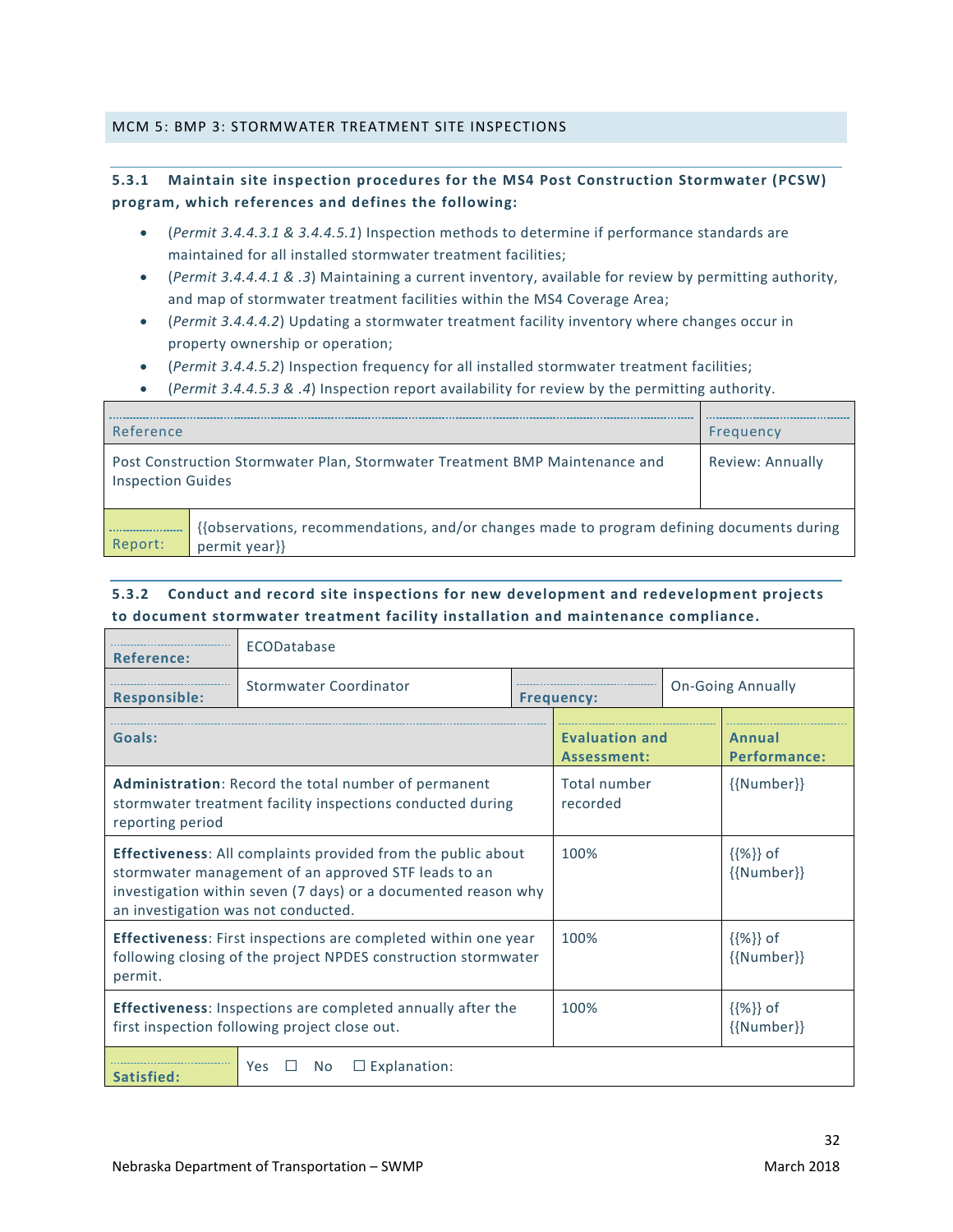#### <span id="page-38-0"></span>MCM #6 GOOD HOUSEKEEPING AND POLLUTION PREVENTION (PERMIT SECTION 3.4.5)

#### <span id="page-38-1"></span>GOOD HOUSEKEEPING AND POLLUTION PREVENTION DECISION PROCESS AND RATIONALE

The purpose of this MCM is to prevent or reduce stormwater pollutant runoff potentially caused by NDOT operations and maintenance activities along state highways and maintenance facilities. Federal guidance for this MCM encourages the improvement of operation and maintenance activities, maintenance schedules, and long-term inspection procedures for structural and non-structural storm water controls. NDOT accomplishes the requirements of the BMPs described for this MCM by utilizing multiple Agency departments, establishes policies and procedures when required, and educates staff responsible for identifying, documenting and resolving issues that can result in stormwater pollution.

Two types of operations are reflected in the BMPs of this section. The first includes maintenance facilities that receive, store and maintain vehicles, equipment and materials. The other type is operation of the state highway system within the MS4 boundary. All maintenance facilities and all freeways of the state highway system are maintained by NDOT while State Statute designates maintenance of some portions of the State Highway System to be maintained and operated by the local jurisdiction.

Staff members that operate and maintain maintenance facilities and the state highway system take part in the comprehensive environmental training. On-line training courses are required of all staff at maintenance facilities located within the MS4 boundaries. In addition to on-line training, visits to District offices and individual maintenance facilities during the year are used to review stormwater compliance information and any changes to policies and procedures with staff members. More information about training and education is provided in BMP 6.3.

Implementation details for Good Housekeeping/Pollution Prevention requirements are documented in the NDOT Good Housekeeping Pollution Prevention Plan and the NDOT Maintenance Manual. The Good Housekeeping Pollution Prevention Plan directs implementation of stormwater BMPs at maintenance facilities and along the State Highway System. The Good Housekeeping/Pollution Prevention BMPs refer to functional maintenance activities and activity codes listed in the NDOT Maintenance Manual.

Oversight and direction for this program is led by staff in the Roadside Development and Compliance (RDC) Unit through close coordination with leadership in the Operations Division who participate in the Compliance Technical Advisory Group. This group gives direction to Facility Superintendents and Supervisors who provide support to their staff who are ultimately responsible for implementing the day-to-day activities required by the Good Housekeeping/Pollution Prevention program.

Every BMP listed in this Section includes measurable goals that NDOT implements. The Evaluation and Assessment measure provides a baseline that, when compared to the annual performance, will help communicate the success and effectiveness of the program toward protecting stormwater quality to the maximum extent practicable.

Evaluation and assessment of the Good Housekeeping/Pollution Prevention Program is described in the BMP tables for this MCM below. Each goal is established with an evaluation and assessment target. By reaching the target, NDOT is protecting stormwater quality to the maximum extent practicable. The following BMPs are established in support of the Good Housekeeping/Pollution Prevention Program.

**BMP 6.1** Maintain and implement procedures to manage the risk of pollution from stormwater runoff at highway maintenance facilities.

**BMP 6.2** Maintain and implement procedures to manage the risk of pollution related to operating and maintaining highway surfaces and stormwater drainage system.

BMP 6.3 Maintain and implement education and training intended to direct the reduction of stormwater pollution from highway maintenance facilities, highways and stormwater drainage system with appropriate inspections, best management practices and corrective actions.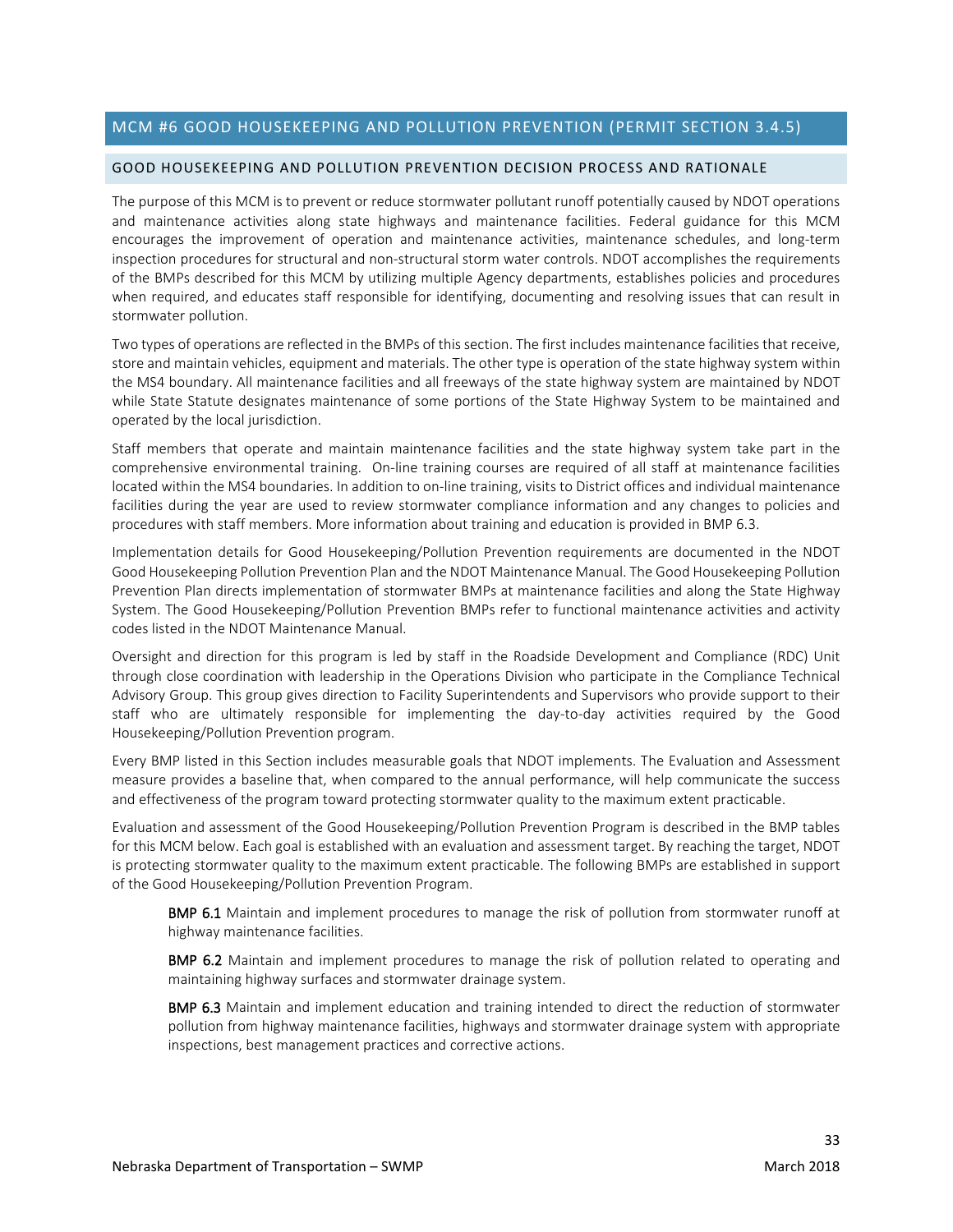## <span id="page-39-0"></span>MCM 6: BMP 1: NDOT MS4 FACILITY MAINTENANCE ACTIVITIES

BMP RATIONALE: EQUIP EMPLOYEES WITH RESOURCES AND TRAINING NEEDED TO MINIMIZE POLLUTANTS ASSOCIATED WITH MAINTENANCE FACILITY ACTIVITIES.

## **6.1.1 Maintain MS4 maintenance facility evaluation and maintenance procedures which define and direct the following:**

- (*Permit 3.4.5.1.1, .2 & 3.4.5.2.1*) Assessment, listing and maps of all MS4 maintenance facilities, available for review by the permitting authority, which are subject to maintenance activity best management practice policies;
- (*Permit 3.4.5.2.2*) Process, criteria and frequency of risk assessment evaluation for MS4 maintenance facilities;
- (*Permit 3.4.5.3.1 & .2*) Development, storage and maintenance of current Facility Runoff Control Plans including stormwater control measures, inspection frequency, visual monitoring procedures, and schedules;
- (*Permit 3.4.5.3.1.3*) Provisions for general good housekeeping practices, storage of deicing materials, fueling operations, vehicle maintenance, and equipment and vehicle washing;
- (*Permit 3.4.5.3.2.1 & .2*) Routine and oversight inspections to evaluate pollution prevention measures; and
- (*Permit 3.4.5.3.2.1 & .3*) Records, available for review by the permitting authority, of completed inspections and related corrective actions.

| Reference: |                                                                                                            | <b>Frequency:</b> |
|------------|------------------------------------------------------------------------------------------------------------|-------------------|
|            | Good Housekeeping and Pollution Prevention Plan                                                            | Review: Annually  |
| Report:    | {{observations, recommendations, and/or changes made to program defining documents<br>during permit year}} |                   |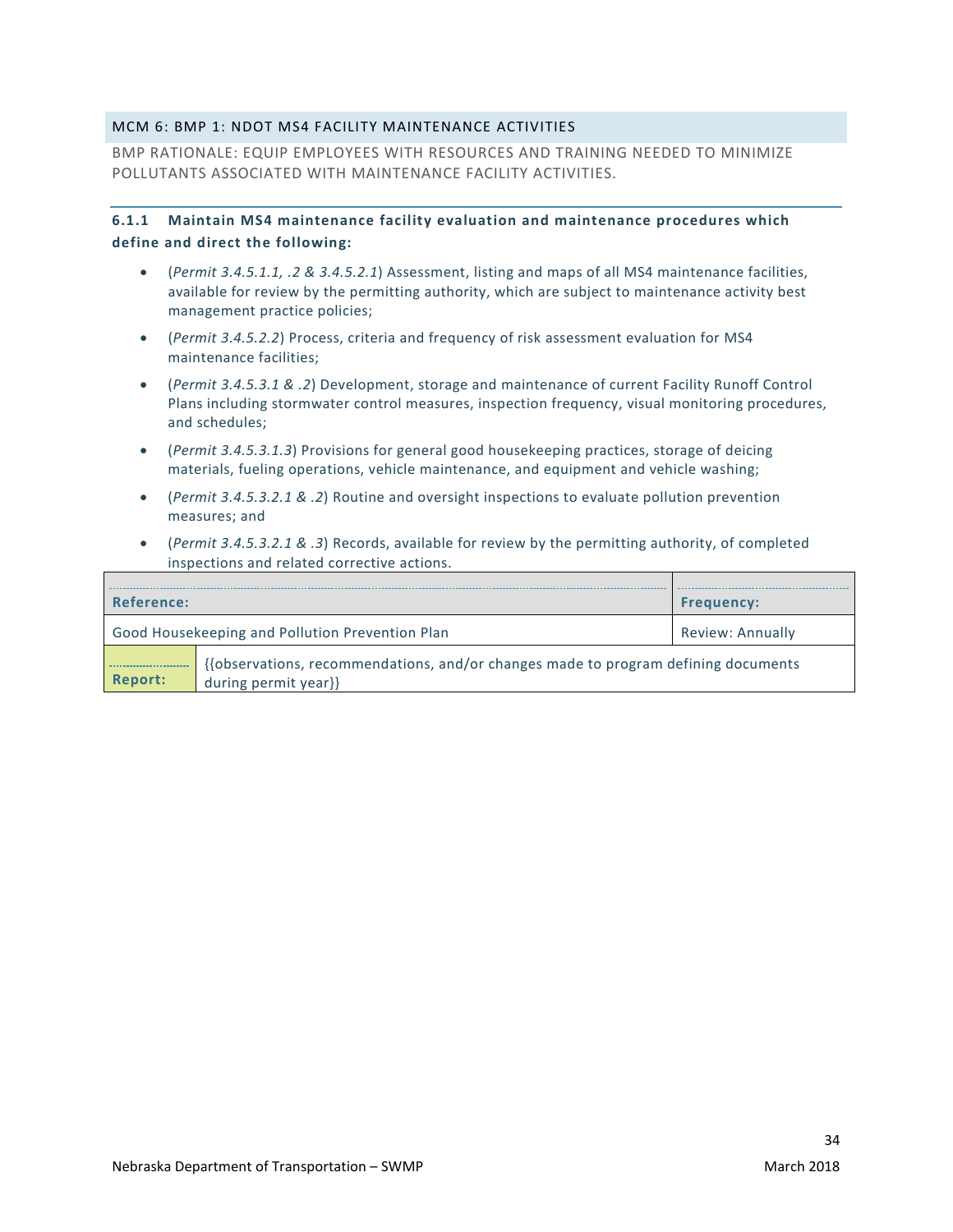## **6.1.2 Conduct and record MS4 maintenance facility stormwater inspections and record results in a central database.**

| <b>Reference:</b>                                                                                                                                                                                                                                                                                                                               | ECODatabase, DIRK                              |  |                                      |  |                                                          |  |
|-------------------------------------------------------------------------------------------------------------------------------------------------------------------------------------------------------------------------------------------------------------------------------------------------------------------------------------------------|------------------------------------------------|--|--------------------------------------|--|----------------------------------------------------------|--|
| <b>Responsible:</b>                                                                                                                                                                                                                                                                                                                             | Stormwater Coordinator                         |  | <b>Frequency:</b>                    |  | <b>On-Going Annually</b>                                 |  |
| Goals:                                                                                                                                                                                                                                                                                                                                          |                                                |  | <b>Evaluation and</b><br>Assessment: |  | Annual<br><b>Performance:</b>                            |  |
| Administration: Record the total number of maintenance<br>facility environmental inspections conducted for each MS4<br>facility to include date corrective actions are identified, nature<br>of action required, date action was resolved or placed on capital<br>expenditures log.                                                             |                                                |  | Total number<br>recorded             |  | ${Number}}$                                              |  |
| Administrative: Record the total number of maintenance<br>facility compliance oversight inspections conducted for all MS4<br>facilities to include review of capital expenditure log and<br>pending corrective actions for the maintenance facility (6.1.2)<br>and all MS4 highway facilities (6.2.2) maintained by staff from<br>the facility. |                                                |  | <b>Total number</b><br>recorded      |  | ${Number}}$                                              |  |
| <b>Effectiveness:</b> High priority MS4 maintenance facilities receive<br>monthly maintenance facility environmental inspections.                                                                                                                                                                                                               |                                                |  | 100%                                 |  | $\{\{\% \}\}\$ of<br>${Number}}$<br><b>Facilities</b>    |  |
| <b>Effectiveness:</b> All corrective actions are addressed within 30<br>days or include documentation why action has not been<br>completed with the next documented inspection.                                                                                                                                                                 |                                                |  | 100%                                 |  | $\{\{\% \}\}\$ of<br>{{Number}}<br>Corrective<br>Actions |  |
| Effectiveness: Each facility receives at least one maintenance<br>facility compliance oversight site inspection per year.                                                                                                                                                                                                                       |                                                |  | 100%                                 |  | $\{\{\% \}\}\$ of<br>${Number}}$<br><b>Facilities</b>    |  |
| <b>Effectiveness:</b> All complaints provided from the public about<br>stormwater management of an MS4 maintenance facility leads<br>to investigation within seven (7 days) or a documented reason<br>why an investigation was not conducted.                                                                                                   |                                                |  | 100%                                 |  | $\{\{\% \}\}\$ of<br>{{Number}}<br>Complaints            |  |
| Satisfied:                                                                                                                                                                                                                                                                                                                                      | $\square$ Explanation:<br>Yes<br>$\Box$<br>No. |  |                                      |  |                                                          |  |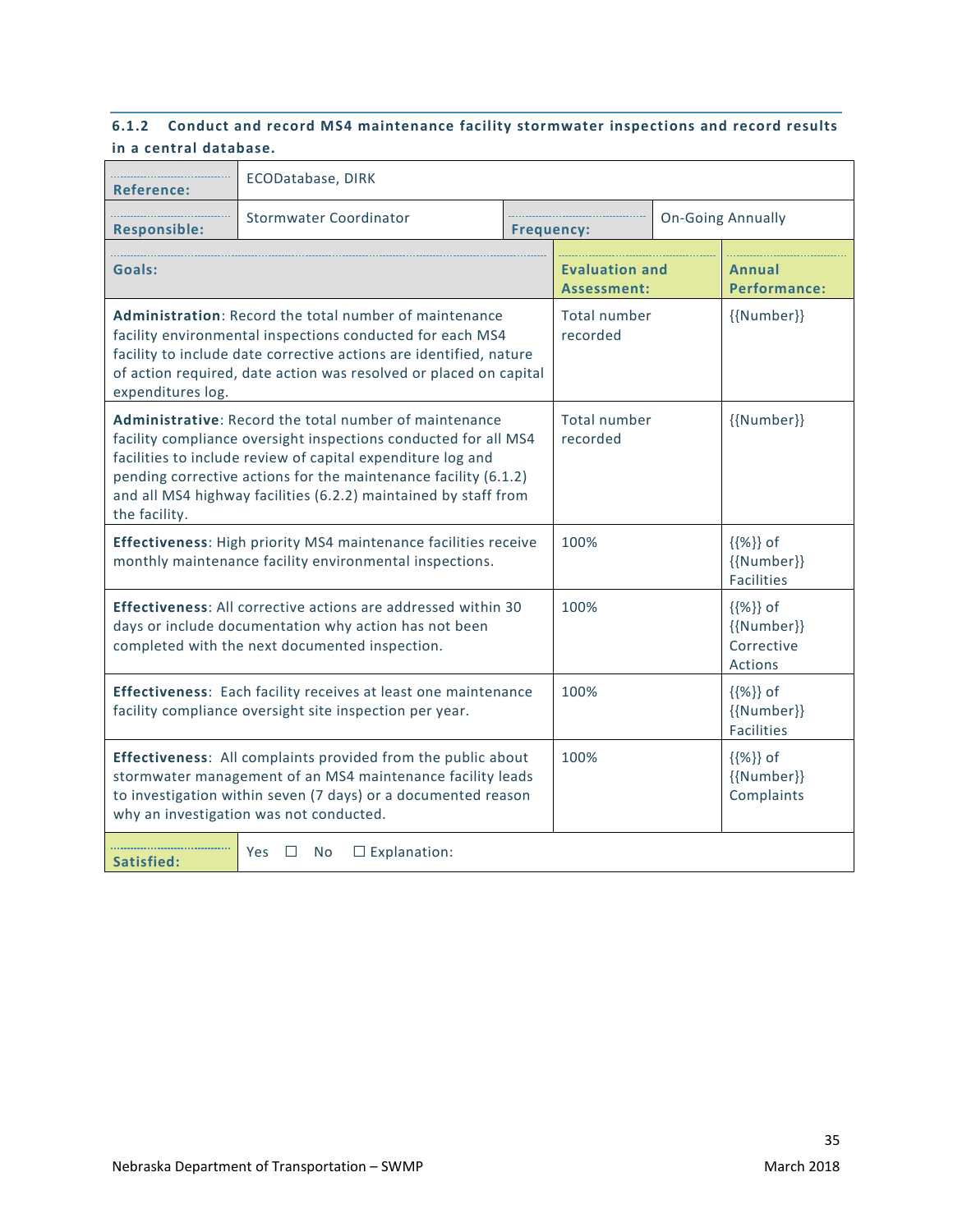## <span id="page-41-0"></span>MCM 6: BMP 2: NDOT HIGHWAY ENVIRONMENTAL MAINTENANCE ACTIVITIES

BMP RATIONALE: EQUIP EMPLOYEES WITH RESOURCES AND TRAINING NEEDED TO MINIMIZE POLLUTANTS ASSOCIATED WITH HIGHWAY MAINTENANCE ACTIVITIES WITHIN THE MS4 BOUNDARY.

**6.2.1 Maintain MS4 highway maintenance and stormwater drainage system evaluation and maintenance procedures which define and direct the following:**

- (*Permit 3.4.5.4.1.1 & .2*) Inspecting and cleaning agency-owned inlets, open channels and other drainage structures for debris;
- (*Permit 3.4.5.4.1.3*) Disposing materials extracted from inlets so that stormwater drainage system waste material will not reenter the MS4;
- (*Permit 3.4.5.4.2.1*) Inspecting and sweeping agency-owned roadways.
- (*Permit 3.4.5.4.2.2*) Disposing materials extracted from street sweeping so that waste material will not reenter the MS4.

| Reference:                                      | <b>Frequency:</b>                                                                                                |                         |  |
|-------------------------------------------------|------------------------------------------------------------------------------------------------------------------|-------------------------|--|
| Good Housekeeping and Pollution Prevention Plan |                                                                                                                  | <b>Review: Annually</b> |  |
| Report:                                         | {{observations, recommendations, and/or changes made to program defining documents during<br>$n$ ermit vear $\}$ |                         |  |

#### **6.2.2 Conduct MS4 highway stormwater inspections and record results in a central database.**

| <b>Reference:</b>                                                                                                                                                                       | ECODatabase, Maintenance Crew Cards      |                   |                               |                          |                                                          |  |
|-----------------------------------------------------------------------------------------------------------------------------------------------------------------------------------------|------------------------------------------|-------------------|-------------------------------|--------------------------|----------------------------------------------------------|--|
| <b>Responsible:</b>                                                                                                                                                                     | Stormwater Coordinator                   | <b>Frequency:</b> |                               | <b>On-Going Annually</b> |                                                          |  |
| Goals:                                                                                                                                                                                  |                                          |                   | Evaluation and<br>Assessment: |                          | Annual<br><b>Performance:</b>                            |  |
| <b>Administration:</b> Record the total number of MS4 highway<br>facility environmental inspections conducted during the<br>reporting period.                                           |                                          |                   | Total number<br>recorded      |                          | $\{$ Number $\}$                                         |  |
| <b>Effectiveness:</b> Each highway segment receives a minimum of<br>two highway stormwater highway facility environmental<br>inspections per year by the assigned maintenance facility. |                                          |                   | 100%                          |                          | $\{\{\% \}\}\$ of<br>${Number}}$<br><b>Highways</b>      |  |
| <b>Effectiveness:</b> All corrective action records are resolved within<br>30 days or include documentation why action took longer than<br>30 days to resolve after being documented.   |                                          |                   | 100%                          |                          | $\{\{\% \}\}\$ of<br>${Number}$<br>Corrective<br>Actions |  |
| Satisfied:                                                                                                                                                                              | $\Box$ Explanation:<br><b>Yes</b><br>No. |                   |                               |                          |                                                          |  |

permit year}}

 $\overline{\phantom{0}}$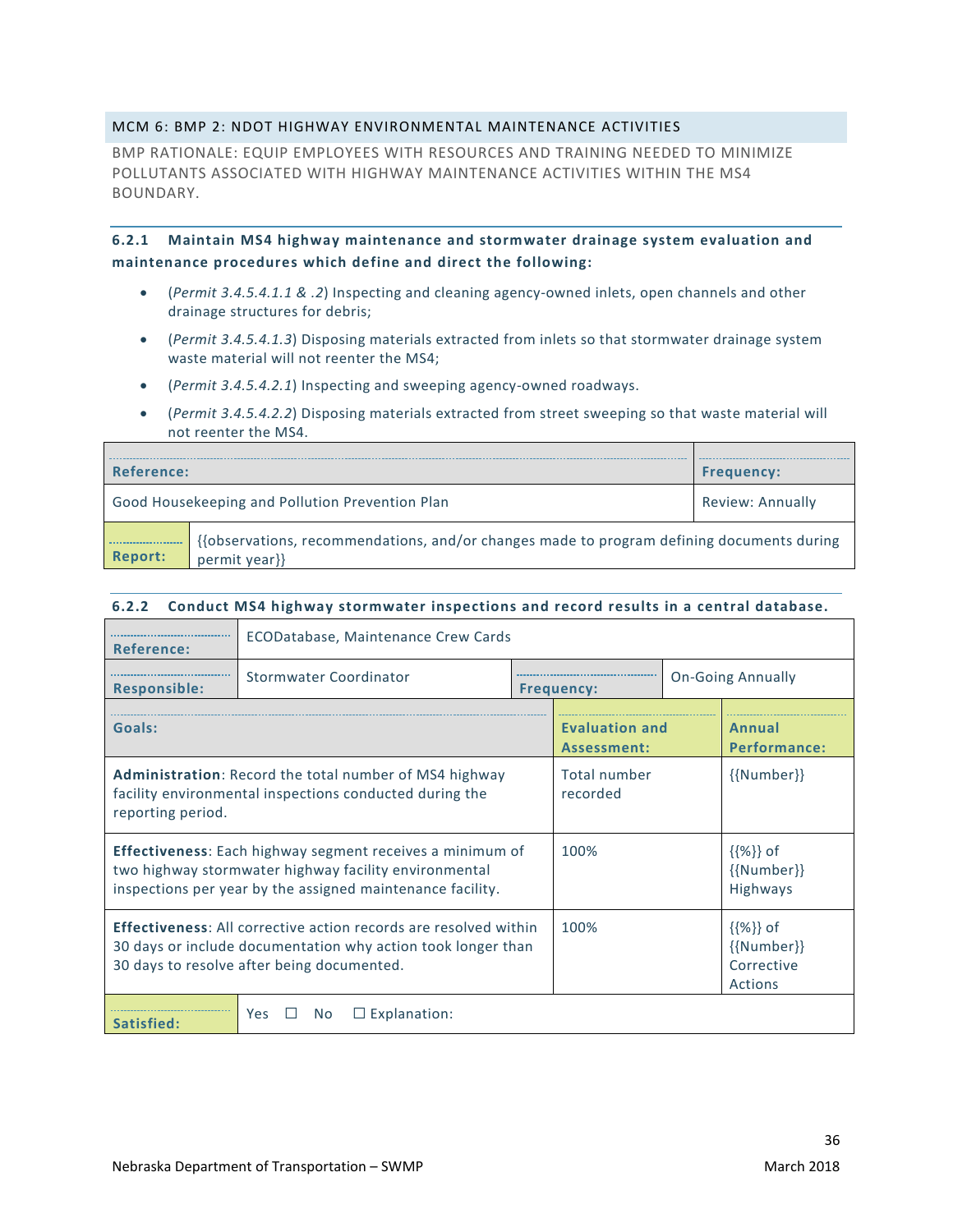## <span id="page-42-0"></span>MCM 6: BMP 3: OPERATION AND MAINTENANCE PROGRAM ENVIRONMENTAL TRAINING

BMP RATIONALE: EQUIP EMPLOYEES WITH RESOURCES AND TRAINING NEEDED TO MINIMIZE POLLUTANTS ASSOCIATED WITH MAINTENANCE FACILITY ACTIVITIES.

**6.3.1 Maintain training materials for distribution related to reducing stormwater pollution from municipal operation and maintenance activities in the Public Education and Outreach strategy, which defines the following:**

- (*Permit 3.4.5.5.1 & .3*) Training program for the target audience involved in implementing pollution prevention and good housekeeping practices;
- (*Permit 3.4.5.5.2*) Personnel and tracking records of staff requiring training; and
- (*Permit 3.4.5.5.3*) Procedures for maintaining records of training completed.

| <b>Reference:</b>                                                 |                                                                                  |                                                                                          |                                                                                     | <b>Frequency:</b> |                    |      |
|-------------------------------------------------------------------|----------------------------------------------------------------------------------|------------------------------------------------------------------------------------------|-------------------------------------------------------------------------------------|-------------------|--------------------|------|
| PEO Strategies listed below                                       |                                                                                  |                                                                                          |                                                                                     | Annual            |                    |      |
| Description                                                       | <b>Target Audience</b>                                                           | <b>Messages</b>                                                                          | Methods/Resources                                                                   | Last<br>Provided  | <b>Next</b><br>Due |      |
| Maintenance<br><b>Bulletin</b>                                    | NDOT staff<br>involved with<br>Maintenance<br>Facility and<br>Highway O&M        | Stormwater<br>Pollution<br>Prevention/FRCP<br>Guidance                                   | Electronically distributed<br>and available on NDOT<br>website.                     | <b>New</b>        | 2018               |      |
| <b>FRCP General</b><br>Awareness<br>Handout                       | NDOT staff<br>involved with<br>Maintenance<br>Facility and<br>Highway O&M        | <b>FRCP General</b><br>Awareness                                                         | Distribute to all MS4<br>Facilities. Available on<br>website.                       |                   | 2017               | 2018 |
| Good<br>Housekeeping<br>Poster                                    | <b>NDOT</b> staff<br>involved with<br>Maintenance<br>Facility and<br>Highway O&M | <b>Facility Good</b><br>Housekeeping<br>Guidance                                         | Poster distributed to all<br><b>MS4 Facilities</b>                                  | 2017              | 2018               |      |
| Winter<br>Maintenance<br>Poster                                   | NDOT staff<br>involved with<br>Maintenance<br>Facility and<br>Highway O&M        | <b>Facility Good</b><br>Housekeeping<br>Guidance                                         | Poster distributed to all<br><b>MS4 Facilities</b>                                  |                   | 2017               | 2018 |
| Comprehensive<br>Operations<br>Environmental<br>Training - Part 1 | NDOT staff<br>involved with<br>Maintenance<br>Facility and<br>Highway O&M        | Stormwater<br>Pollution<br>Prevention<br>Practices,<br>Procedures and<br><b>Policies</b> | <b>On-line Training:</b><br>Assigned first year of hire<br>Reassigned every 3 years |                   | <b>New</b>         | 2018 |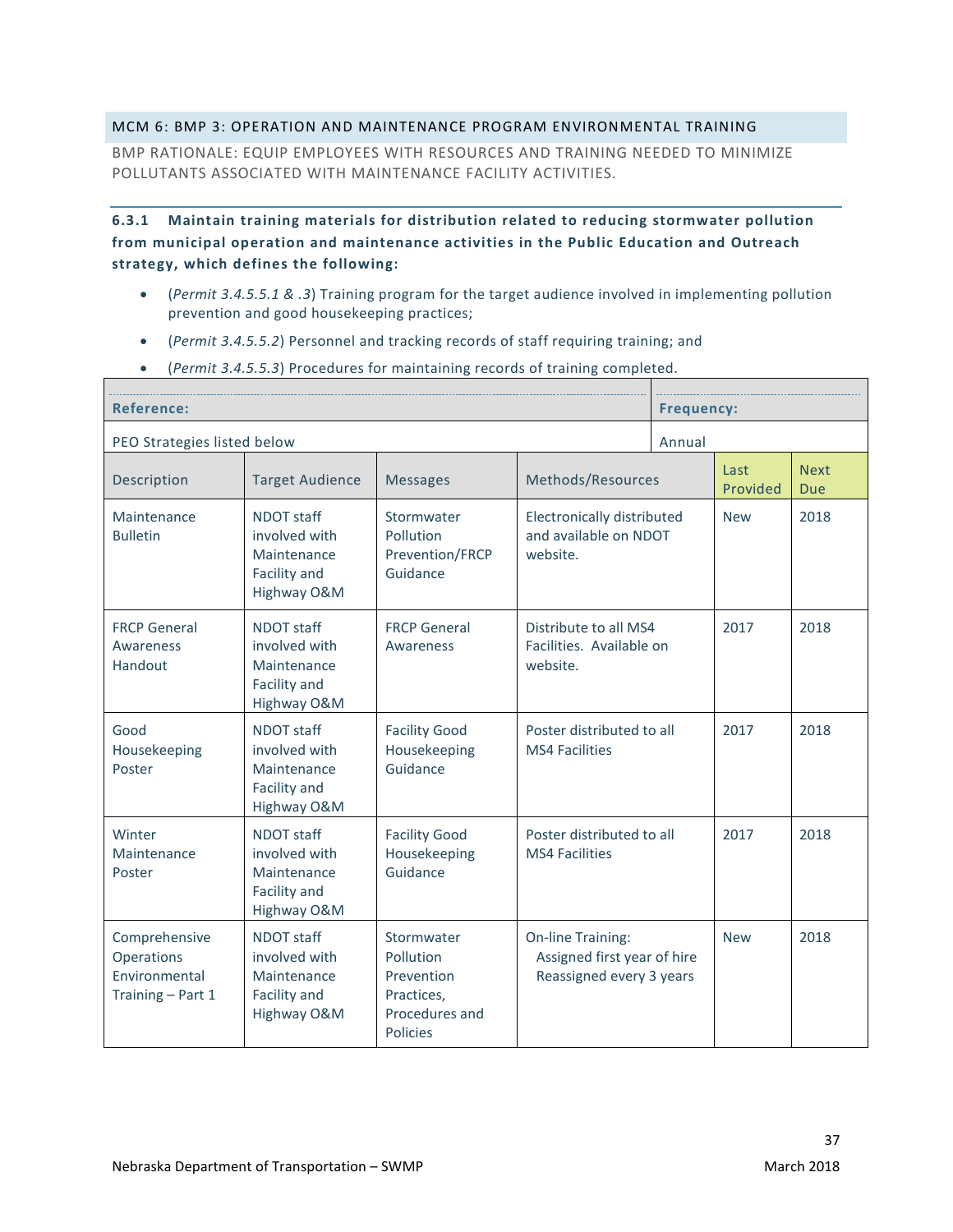| Comprehensive<br><b>Operations</b><br>Environmental<br>Training – Part 2 | NDOT staff<br>involved with<br><b>FRCP</b><br>Implementation                                              | <b>FRCP Procedures</b><br>and Policies                                      | <b>On-line Training:</b><br>Assigned first year of hire<br>Reassigned every 3 years    | <b>New</b> | 2018 |
|--------------------------------------------------------------------------|-----------------------------------------------------------------------------------------------------------|-----------------------------------------------------------------------------|----------------------------------------------------------------------------------------|------------|------|
| <b>FRCP Compliance</b><br>Oversight<br>Inspection/Training               | NDOT staff<br>involved with<br>Maintenance<br>managing FRCPs<br>and conducting<br><b>FRCP</b> inspections | <b>FRCP</b><br>Implementation,<br>Inspection<br>Procedures                  | <b>Facility Visit Training</b><br>Handouts and Inspection<br>Agenda/Attendance Record  | 2017       | 2018 |
| <b>District</b><br>Environmental<br>Maintenance<br>Roundtable            | NDOT staff<br>involved with<br>Maintenance<br>Facility and<br>Highway O&M                                 | <b>GHPP</b><br>Program/IDDE<br>Program<br>Procedures and<br><b>Policies</b> | Interactive roundtable<br>meeting provided at each<br>District office in MS4<br>areas. | 2017       | 2018 |
| <b>Report:</b>                                                           | {{Observations, recommendations, and/or changes made to program references during<br>permit year}}        |                                                                             |                                                                                        |            |      |